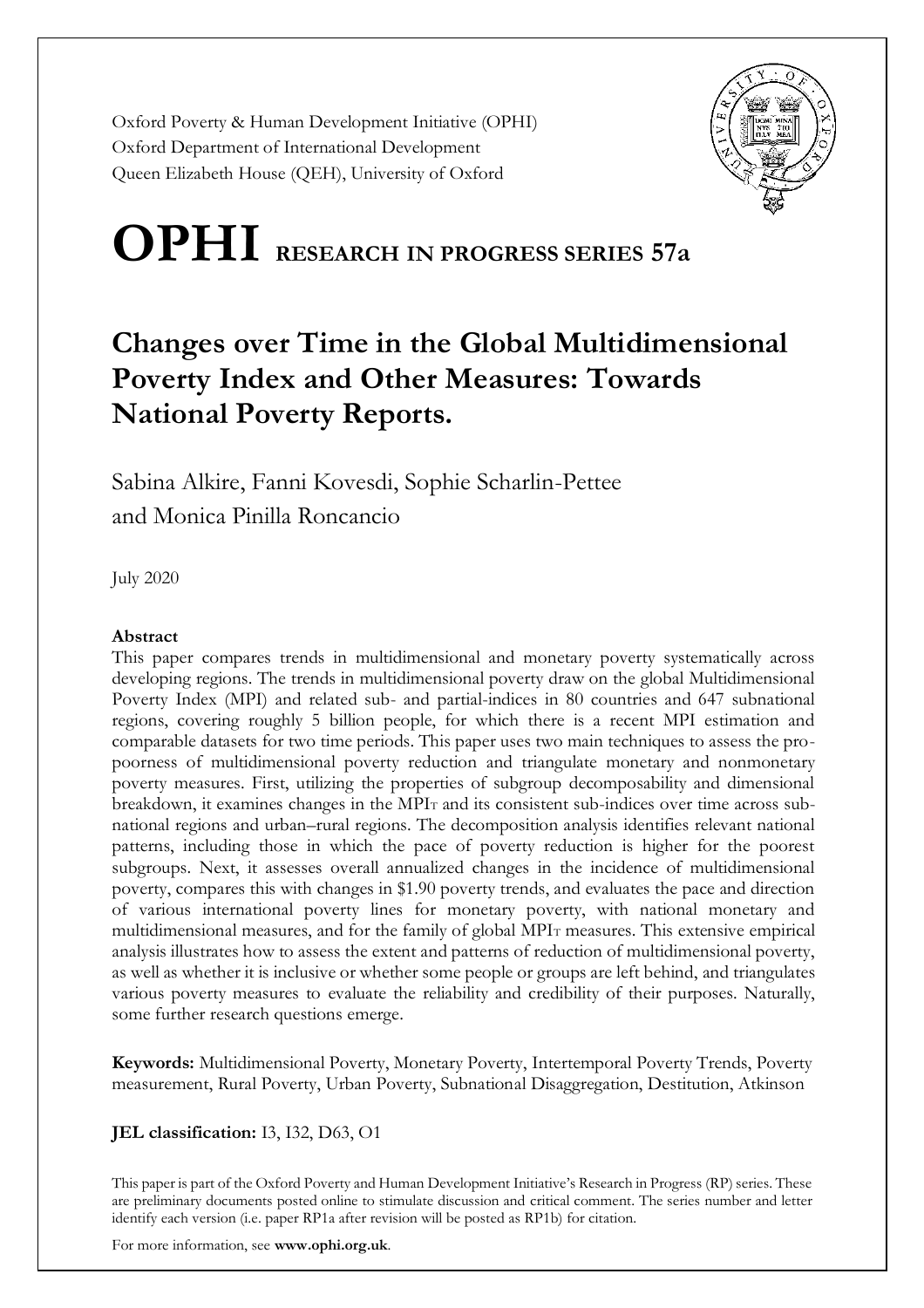#### **Acknowledgements:**

We warmly acknowledge the contribution of many colleagues and co-workers who participated in the 2020 estimation of changes over time of the global MPI. For this paper in particular we are grateful for the competent support from Agustin Casarini, Charles-Alexis Couvreur, Jakob Dirksen, Alexandra Fortacz, Dyah Savriti Pritadrajati, and Rolando Gonzales. We warmly acknowledge the substantive contributions of Corinne Mitchell and Monica Pinilla-Roncancio on all the work contained herein. We are especially grateful to Maya Evans, Maarit Kivilo and Freya Paulucci-Couldrick for their support with communications and publications. We wish to acknowledge the guidance of Usha Kanagaratnam and Nicolai Suppa, and the comments and support of other OPHI team members, as well as the participants in the 2019 launch event of Sir Tony Atkinson's book *Measuring Global Poverty Around the World* at the Oxford Martin School, which motivated this paper. All errors remain our own.

#### **Funding information**

We are grateful for financial support from the Department for International Development (DFID) (project 300706), the Economic and Social Research Council (ESRC-DFID grant number ES/N01457X/1), and the Swedish International Development Cooperation Agency (SIDA) (project 11141) that enabled this project. All errors remain our own.

**Citation:** Alkire, S., Kovesdi, F., Scharlin-Pettee, S. and Pinilla Roncancio, M. (2020). 'Changes over time in the global Multidimensional Poverty Index and other measures: towards national poverty reports', OPHI Research in Progress 57a, Oxford Poverty and Human Development Initiative, University of Oxford.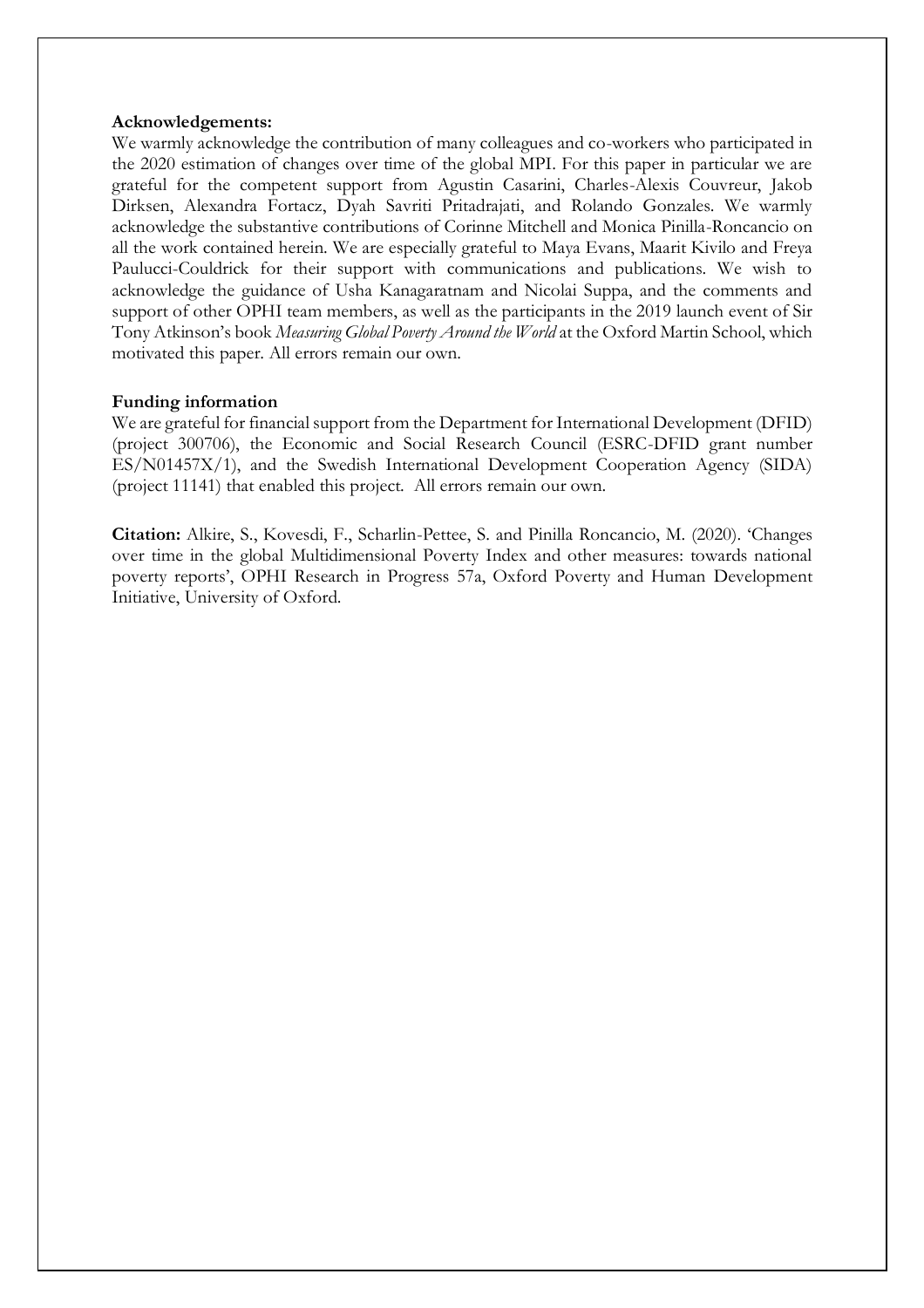### **1. Introduction**

The aim of this paper is to compare trends in multidimensional and monetary poverty systematically across developing regions. Tracking the relationships and variations of distinct poverty measures for different countries allows us to investigate the congruence and contribution of each method and their implications for poverty eradication. As we advance in the Third Decade on Poverty, track the SDG deadline of halving poverty in all its forms and dimensions, and countenance the poverty impacts of the current pandemic, Sir Tony Atkinson's call to triangulate poverty trends by different measurement approaches resonates louder than ever (Atkinson 2019).

Methodologically, this paper extends the intertemporal multidimensional poverty analysis of the global multidimensional poverty index  $(MPI)_1$  to the largest number of countries to date, documenting how multidimensional poverty and its incidence and intensity have changed in 80 countries representing nearly 5 billion people.<sup>2</sup> To assess whether the poorest are progressing the fastest, it further assesses the pro-poorness of those changes across 647 subnational regions, urban and rural areas of residence, and also introduces destitution. To measure multidimensional poverty, we use the global Multidimensional Poverty Index (MPI). We also explore the changes over time in a destitution measure, which identifies the subset of MPI poor who are destitute according to more severe deprivation cutoffs (e.g. severe undernutrition instead of undernutrition).

The contribution of this paper is two-fold. First, never before has intertemporal multidimensional poverty analysis been extended to a critical mass of countries. Building on earlier work by Alkire, Roche, and Vaz (2017) and Alkire, Jindra, et al (2017), we select 80 countries with available data and conduct a rigorous harmonization procedure to ensure comparability of the MPI values and associated statistics over time. As with earlier accounts, such a systematic review is an essential step towards clarifying the Sustainable Development Goal's (SDGs) aim of Target 1.2 to halve the proportion of people who are poor in many dimensions, using datasets ranging from 2000 for the Central African Republic (MICS) and Gabon (DHS) to the most recent datasets from 2019 for Bangladesh (MICS) and 2018 for Madagascar (MICS), Nigeria (DHS), and Peru (ENDES).

<sup>1</sup> The MPI, an internationally comparable measure of acute poverty in over 100 developing countries, was developed by the Oxford Poverty and Human Development Initiative (OPHI) at the University of Oxford with the Human Development Report Office of the United Nations Development Programme (Alkire and Santos, 2014; Alkire, Kanagaratnam, and Suppa 2020).

<sup>2</sup> The population of these countries is about 5 billion. The population was 4.7 billion in the first time period, 5.1 billion in the second and 5.3 billion in 2018. When analyzing trends in multidimensional poverty, the population in the survey years is used to estimate the number of multidimensional poor people. If a survey was conducted between two years, we present the average of the two survey years.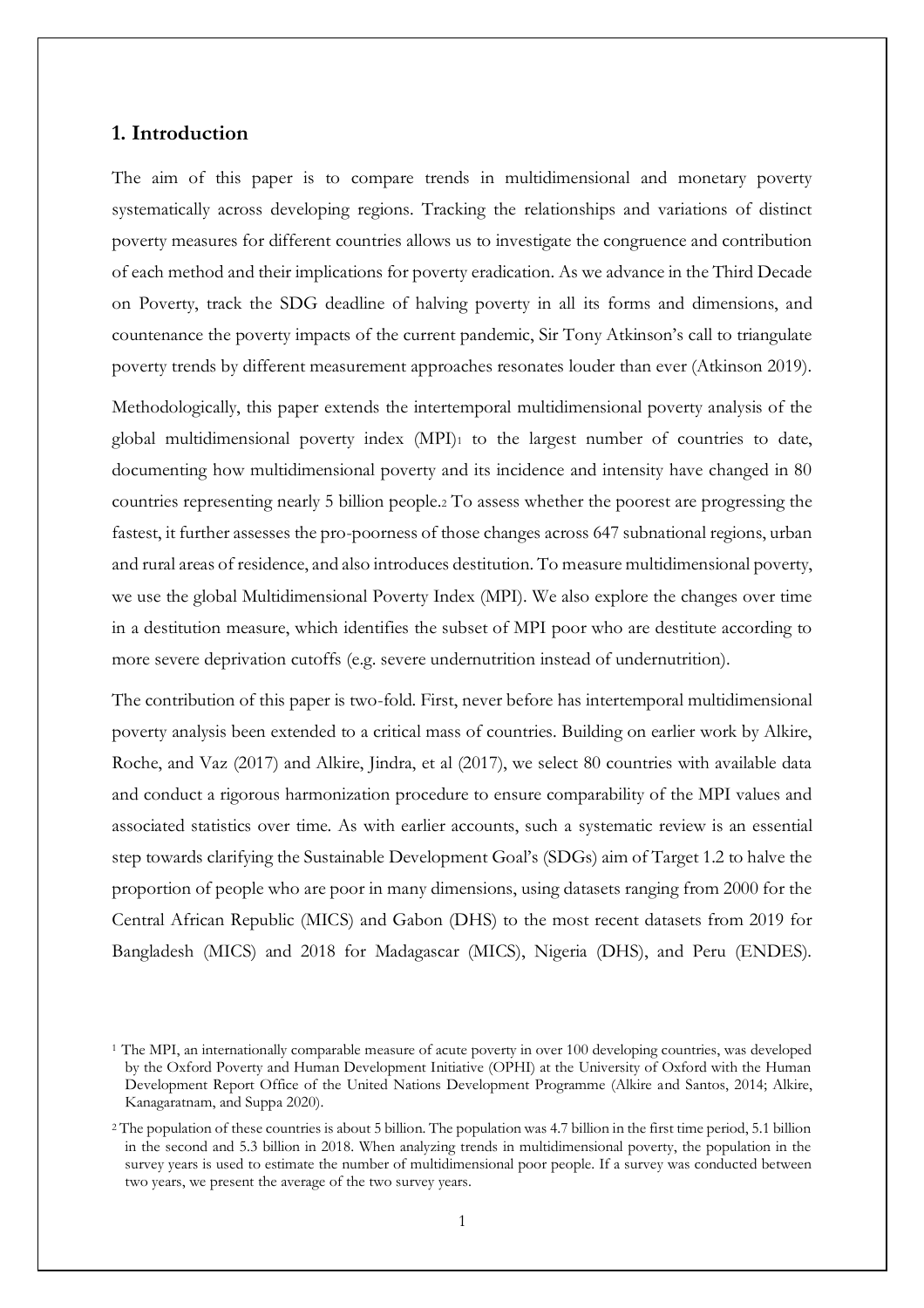Second, neither has triangulation of poverty trends across time been initiated at this scale between monetary and nonmonetary poverty measures for developing countries. This analysis interrogates the credibility and implications of varied poverty measurement approaches to find that, indeed, monetary and nonmonetary poverty trends differ. By comparing the \$1.90 a day and national monetary poverty headcount trends with the incidence of multidimensional poverty, and assessing the variety of multidimensional poverty measures applied by the global MPI – destitution, vulnerability, and severity – we paint a picture of the shape of poverty reduction for a slice of time per country and illustrate how such analyses add value.

We begin the paper in Section 2 by describing the counting-based measurement methodology of the MPI, detailing the intertemporal analysis, and defining the associated statistics used to analyze changes over time and disaggregated analysis. Section 3 details the data used in this study and the harmonization process to obtain comparable poverty estimates for a country across multiple time periods. Section 4 presents the key results of the 80-country study, from the national level to the subnational regions, rural and urban areas of residence, and breakdown by indicator; it ends by evaluating the impact of population growth on intertemporal poverty analysis and the complementarity of the MPI measure to the World Bank's income classifications and \$1.90 a day methodology. Section 5 takes up the mantle of Atkinson's call for poverty triangulation, evaluating \$1.90 a day trends, \$3.20 a day trends, national poverty line headcount ratios, National MPI trends, and the 80-country multidimensional poverty trends for MPIT, destitution, severity, and vulnerability. Section 6 concludes.

#### **2. Methodology**

#### **2.1 Counting-based measurement methodology**

The global MPI is a measure of acute global poverty developed by the Oxford Poverty and Human Development Initiative (OPHI) with the UNDP's Human Development Report Office (Alkire, Kanagaratnam, and Suppa 2020; Alkire and Santos 2014). The index is an application of the method developed by Sabina Alkire and James Foster (2011; cf Alkire et al., 2015).

The online [Table 6 of the 2020 global MPI data tables](https://ophi.org.uk/multidimensional-poverty-index/data-tables-do-files/)s presents harmonized intertemporal estimations using 160 datasets from 80 countries.<sup>4</sup> As summarized in Table 1 below, the MPI uses

<sup>3</sup> Table 6 contains 14 worksheets with full country, indicator, and disaggregated details, is cited as Alkire, Kovesdi, et al 2020, and can be downloaded from https://ophi.org.uk/multidimensional-poverty-index/data-tables-do-files/.

<sup>4</sup>Afghanistan, Albania, Armenia, Bangladesh, Belize, Benin, Bolivia, Bosnia and Herzegovina, Burkina Faso, Burundi, Cambodia, Cameroon, Central African Republic, Chad, China, Colombia, Congo, Côte d'Ivoire, Democratic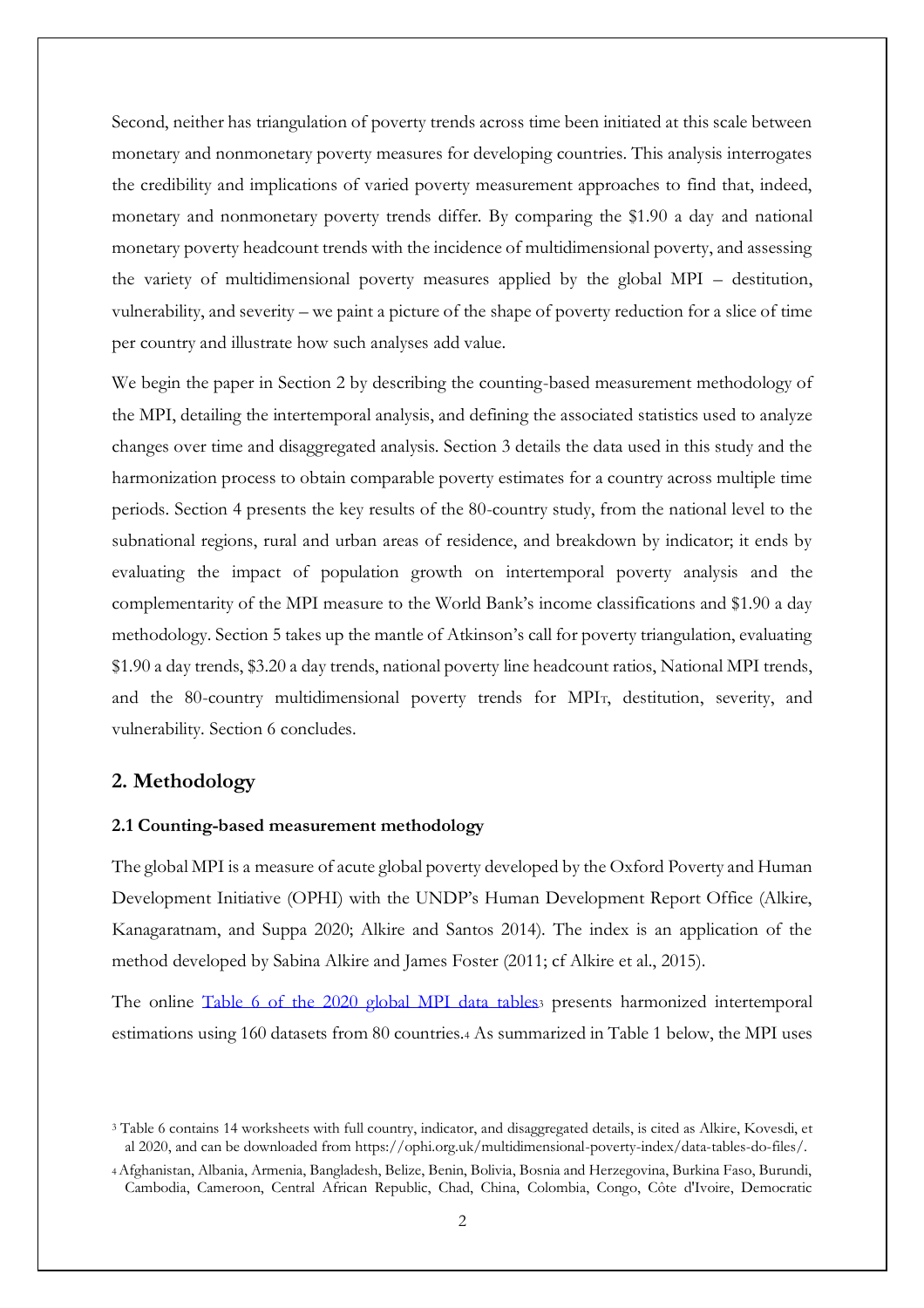| <b>Dimensions</b><br>of poverty | Indicator                | Deprived if                                                                                                                                                                        | Weight | <b>SDG</b><br>area                                  |
|---------------------------------|--------------------------|------------------------------------------------------------------------------------------------------------------------------------------------------------------------------------|--------|-----------------------------------------------------|
| Health                          | Nutrition                | Any person under 70 years of age for whom there is nutritional<br>information is undernourished.1                                                                                  | 1/6    | SDG 2: Zero<br>Hunger                               |
| (1/3)                           | Child<br>mortality       | A child <b>under 18</b> has <b>died</b> in the family in the five-year period<br>preceding the survey.                                                                             | 1/6    | SDG 3: Health<br>and Well-being                     |
| Education                       | Years<br>of<br>schooling | No eligible household member has completed six years of<br>schooling.3                                                                                                             | 1/6    | $SDG4$ :<br>Quality                                 |
| (1/3)                           | School<br>attendance     | Any school-aged child is <b>not attending</b> school up to the age at<br>which he/she would complete class 8.4                                                                     | 1/6    | Education                                           |
|                                 | Cooking<br>fuel          | A household cooks using <b>solid fuel</b> , such as dung, agricultural<br>crop, shrubs, wood, charcoal or coal.5                                                                   | 1/18   | $SDG$ 7:<br>Affordable<br>and Clean<br>Energy       |
|                                 | Sanitation               | The household has unimproved or no sanitation facility or it<br>is improved but shared with other households.6                                                                     | 1/18   | $SDG6$ :                                            |
| Living<br>Standards             | Drinking<br>water        | The household's source of drinking water is not safe or safe<br>drinking water is 30-minute or longer walk from home,<br>roundtrip.7                                               | 1/18   | Clean Water<br>and Sanitation                       |
| (1/3)                           | Electricity              | The household has no electricity.8                                                                                                                                                 | 1/18   | $SDG$ 7                                             |
|                                 | Housing                  | The household has inadequate housing materials in any of the<br>three components: floor, roof or walls.9                                                                           | 1/18   | SDG 11:<br>Sustainable<br>Cities and<br>Communities |
|                                 | Assets                   | The household does not own more than one of these assets:<br>radio, TV, telephone, computer, animal cart, bicycle, motorbike,<br>or refrigerator, and does not own a car or truck. | 1/18   | $SDG$ 1:<br>No Poverty                              |

#### **Table 1: Global MPI 2020: Dimensions, Indicators, Deprivation Cutoffs, and Weights**

#### **Notes:**

<sup>1</sup> Children under 5 years (60 months and younger) are considered undernourished if their z-score of either height-for-age (stunting) or weight-for-age (underweight) is below minus two standard deviations from the median of the reference population. Children 5–19 years (61–228 months) are identified as deprived if their age-specific BMI cutoff is below minus two standard deviations. Adults older than 19 to 70 years (229–840 months) are considered undernourished if their Body Mass Index (BMI) is below 18.5 kg/m².

<sup>2</sup> The child mortality indicator of the global MPI is based on birth history data provided by mothers aged 15–49. In most surveys, men have provided information on occurrence of child mortality as well but this lacks the date of birth and death of the child. Hence, the indicator is constructed solely from mothers. However, if the data from the mother are missing, and if the male in the household reported no child mortality, then we identify no occurrence of child mortality in the household.

3 If all individuals in the household are in an age group where they should have formally completed 6 or more years of schooling, but none have this achievement, then the household is deprived. However, if any individuals aged 10 years and older reported 6 years or more of schooling, the household is not deprived.

<sup>4</sup> Data source for age children start compulsory primary school: DHS/MICS survey reports and [UIS.Stat.](http://data.uis.unesco.org/)

<sup>5</sup> If the survey report uses other definitions of solid fuel, we follow the survey report.

<sup>6</sup>A household is considered to have access to improved sanitation if it has some type of flush toilet or latrine, or ventilated improved pit or composting toilet, provided that they are not shared. If a survey report uses other definitions of adequate sanitation, we follow the survey report.

Republic of the Congo, Dominican Republic, Egypt, eSwatini, Ethiopia, Gabon, Gambia, Ghana, Guinea, Guyana, Haiti, Honduras, India, Indonesia, Iraq, Jamaica, Jordan, Kazakhstan, Kenya, Kyrgyzstan, Lao PDR, Lesotho, Liberia, Madagascar, Malawi, Mali, Mauritania, Mexico, Moldova, Mongolia, Montenegro, Mozambique, Namibia, Nepal, Nicaragua, Niger, Nigeria, North Macedonia, Pakistan, Peru, Philippines, Rwanda, Sao Tome and Principe, Senegal, Serbia, Sierra Leone, State of Palestine, Sudan, Suriname, Tajikistan, Tanzania, Thailand, Timor-Leste, Togo, Trinidad and Tobago, Turkmenistan, Uganda, Ukraine, Vietnam, Yemen, Zambia, and Zimbabwe.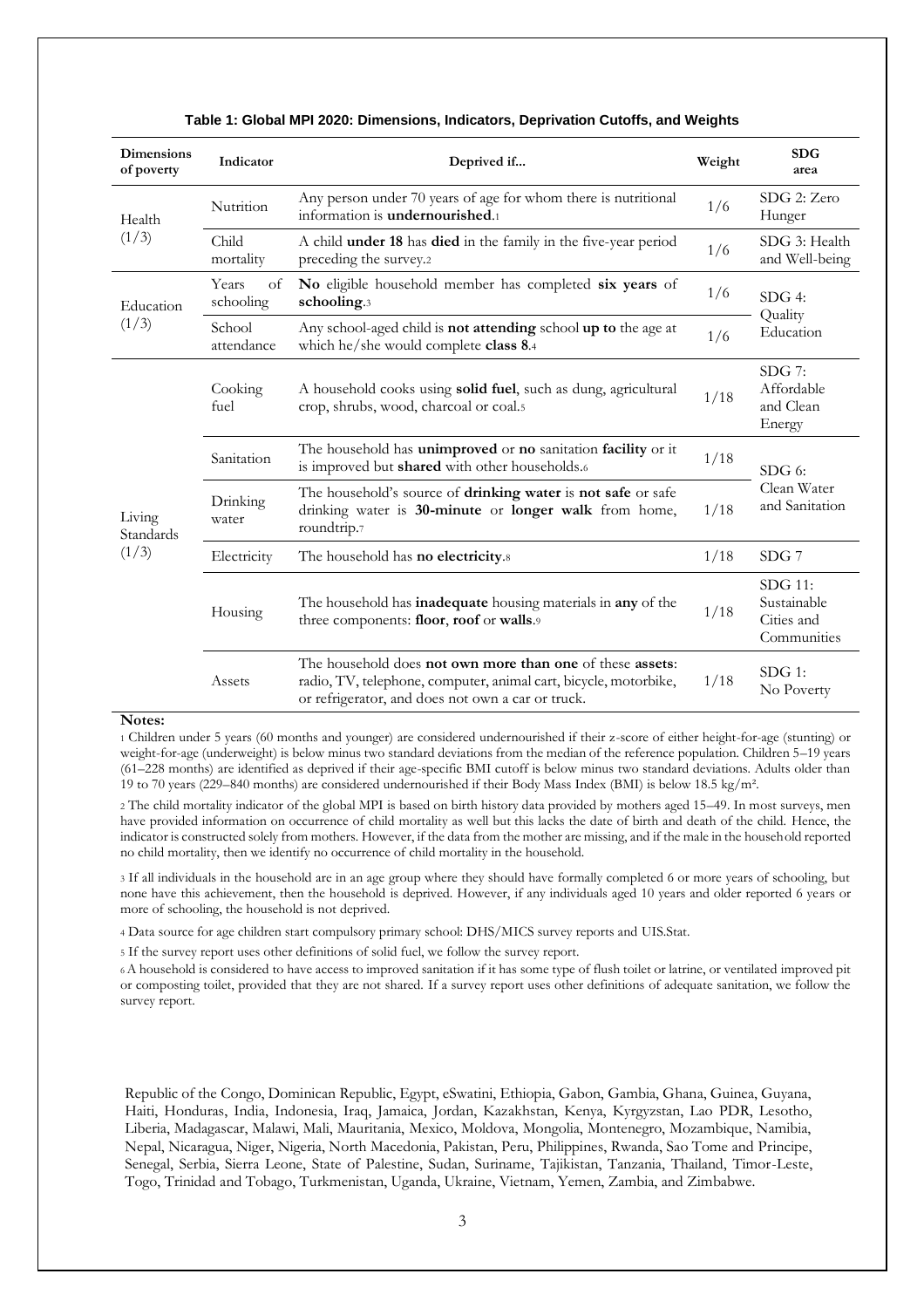<sup>7</sup>A household has access to clean drinking water if the water source is any of the following types: piped water, public tap, borehole or pump, protected well, protected spring or rainwater, and it is within 30 minutes' walk (round trip). If a survey report uses other definitions of clean or safe drinking water, we follow the survey report.

<sup>8</sup>A number of countries do not collect data on electricity because of 100% coverage. In such cases, we identify all households in the country as non-deprived in electricity.

<sup>9</sup> Deprived if the floor is made of natural materials; or if dwelling has no roof or walls or if either the roof or walls are constructed using natural or rudimentary materials. The definition of natural and rudimentary materials follows the classification used in country-specific DHS or MICS questionnaires.

**Source: Alkire, Kanagaratnam and Suppa (2020).**

information from 10 indicators that are organized into three dimensions: health, education, and living standards, following the same dimensions and weights as the UNDP's Human Development Index (HDI). Each person is identified as deprived or non-deprived in each indicator based on a deprivation cutoff (See Table 1 as well as Alkire, Kanagaratnam, and Suppa 2020). Each person's deprivation score is the sum of the weighted deprivations they experience, using a nested weight structure: equal weight across dimensions and equal weight for each indicator within dimensions. Finally, a poverty cutoff of 33.33% identifies those people as multidimensionally poor whose deprivation score meets or exceeds this threshold.

The MPI reflects both the **incidence** or headcount ratio  $(H)$  of poverty – the proportion of the population that is multidimensionally poor – and the average **intensity**  $(A)$  of their poverty – the average proportion of indicators in which poor people are deprived. The MPI is calculated by multiplying the incidence of poverty by the average intensity across the poor  $(H \times A)$ .

Table 1 presents the dimensions, indicators, deprivation cutoffs, and weights used in the global MPI 2020. For a more detailed look at the specifications of the global MPI 2020, please refer to Alkire, Kanagaratnam, and Suppa (2020), and for a more detailed look at the specifications of the intertemporal changes over time of the global MPI, please refer to 'Methodological Note 50', Alkire, Kovesdi, et al. (2020).

#### **2.2 Intertemporal trends**

A strong motivation for computing multidimensional poverty is to track and analyze changes over time. This section describes how to compare the MPI and its associated partial indices over time using repeated cross-sectional data.

The basic component of poverty comparisons is the absolute pace of change across periods. The absolute rate of change is the simple difference in poverty levels between two periods. We denote the initial period by  $t_1$  and the final period by  $t_2$ , and the corresponding achievement matrices for these two periods by  $Xt1$  and  $Xt2$ , respectively. The same set of parameters – deprivation cutoff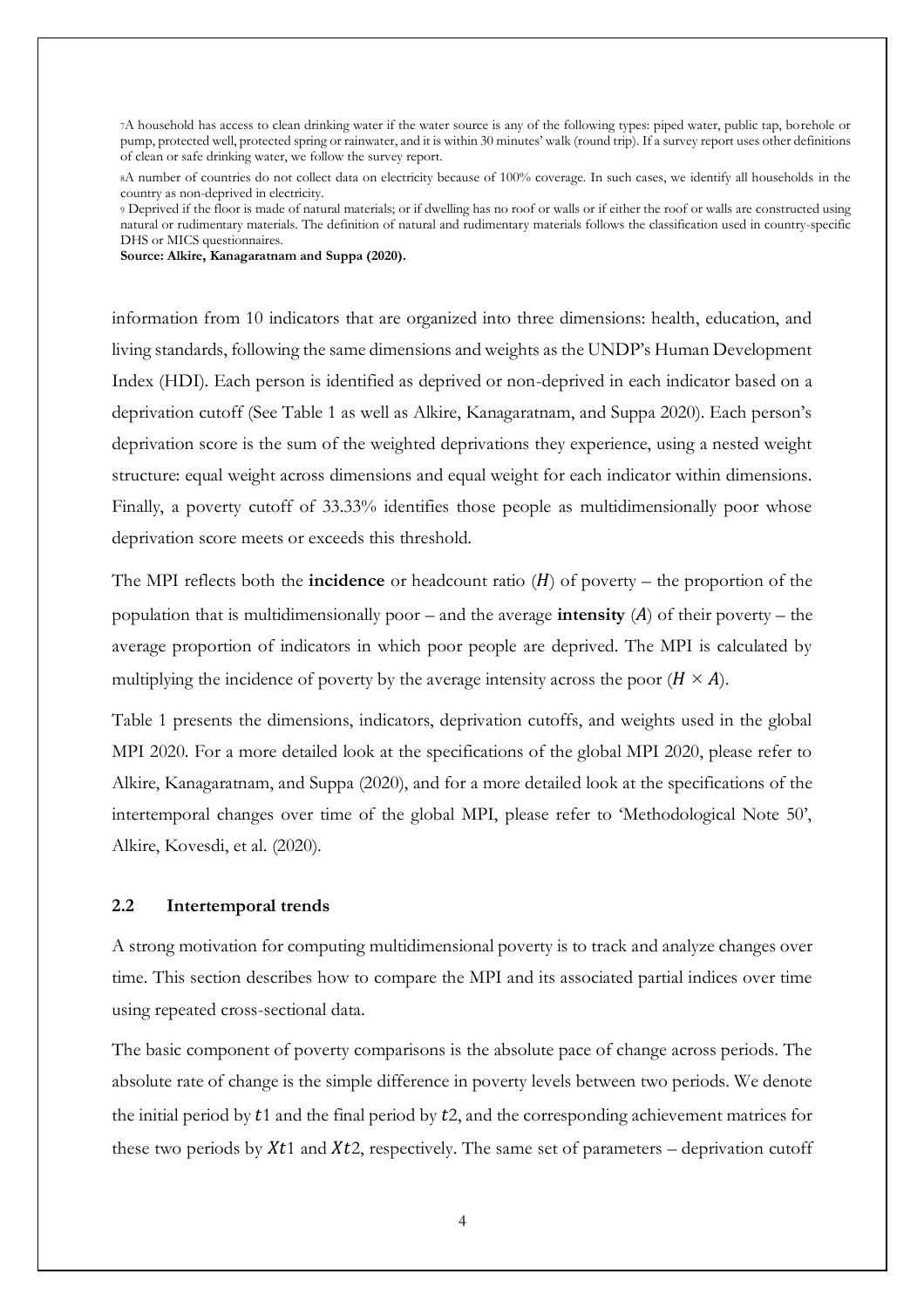vector z, weight vector  $W$  and poverty cutoff  $k$  – are used in each period. The **absolute rate of change**  $(\Delta)$ <sub>5</sub> is the difference in MPIs between two periods and is computed as

$$
\Delta MPI = MPI(X_{t^2}) - MPI(X_{t^1}).
$$

Similarly, for  $H$  and  $A$ :

$$
\Delta H = H(X_{t2}) - H(X_{t1}).
$$
  

$$
\Delta A = A(X_{t2}) - A(X_{t1}).
$$

The absolute rate of change is indifferent to the initial level. For example, a 5-percentage point reduction of H could mean that H decreased from 75% to 70% or from 10% to 5%.

Changes (increases or decreases) in poverty across two time periods are also evaluated using relative rates. The **relative rate of change** is the difference in poverty as a percentage of the initial poverty level. It shows the percentage of the distance to zero poverty that was covered in the period concerned. Interpreting the analysis of absolute and relative changes together provides a clear sense of overall progress. The **relative rate of change**  $(\delta)$  is computed for the MPI (and similarly for  $H$ , and  $\vec{A}$  which are not presented) as

$$
\delta MPI = \frac{MPI(X_{t^2}) - MPI(X_{t^1})}{MPI(X_{t^1})} \times 100.
$$

The absolute and relative changes, however, are not comparable for different countries when the reference periods are of different length. To compare the rates of poverty reduction across countries that have different periods of reference, annualized changes are used. The **annualized absolute rate of change**  $(\overline{\Delta})$  is the difference in the MPI between two periods divided by the difference in the two time periods  $(t_2 - t_1)$  and is computed for the MPI as

$$
\overline{\Delta}MPI = \frac{MPI(X_{t^2}) - MPI(X_{t^1})}{t^2 - t^1}.
$$

The **annualized relative rate of change**  $\langle \delta \rangle$  is the compound rate of reduction in the MPI per year between the initial and the final periods, and is computed for the MPI as

$$
\bar{\delta}MPI = \left[ \left( \frac{MPI(X_{t^2})}{MPI(X_{t^1})} \right)^{\frac{1}{t^2 - t^1}} - 1 \right] \times 100.
$$

<sup>5</sup> This section draws on Chapter 9 of Alkire et al. (2015) and the papers by Alkire et al. (2016) and Alkire, Roche and Vaz (2017).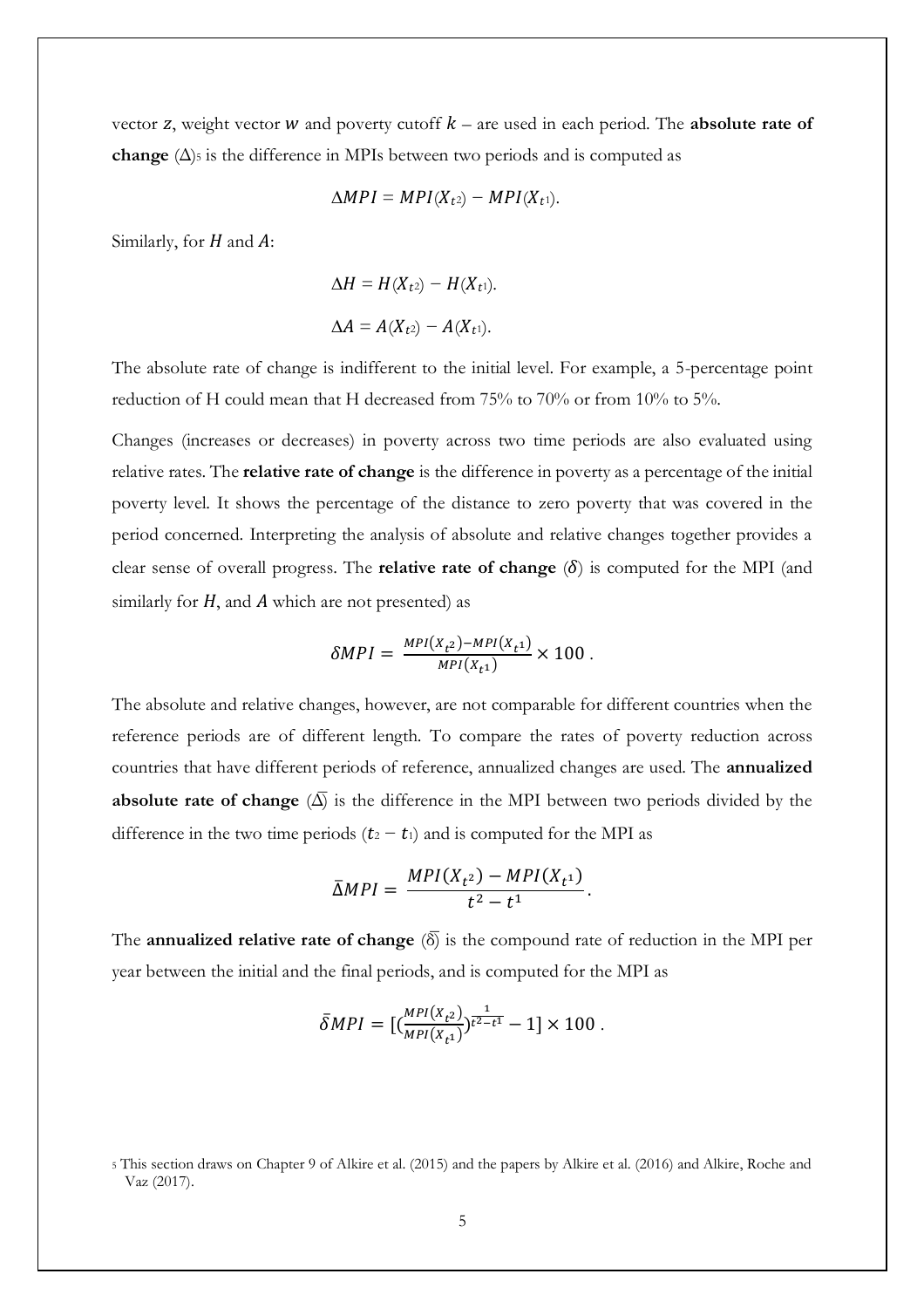The same formula can be used to compute and report annualized changes in the other partial indices, namely  $H$ ,  $A$ , or censored headcount ratios. And all of these formulas may be used for MPI or for destitution measures.

The reductions in MPI can be broken down by indicators to see how change happened. An analysis of changes in MPI considers both changes in the raw or uncensored headcount ratios  $(h_i)$  and in the censored headcount ratios  $(h(k))$ . The changes in censored headcount ratios depict changes in deprivations among the poor.

Changes in the MPI at the national level can be decomposed by subnational regions, age groups, or other population subgroups. That is, poverty in each period can be expressed as

$$
MPI = \sum_{\ell=1}^{m} v^{\ell} MPI(X^{\ell}),
$$

where  $MPI(X^{\ell})$  denotes the MPI of subgroup  $\ell$  and  $v^{\ell} = n^{\ell}/n$  denotes the population share of subgroup  $\ell$ , respectively. It can be extremely useful to analyze poverty changes by population subgroups, to see if the poorest subgroups reduced poverty faster than less poor subgroups, and to see different patterns in the dimensional composition of changes across subgroups (Alkire and Roche 2013; Alkire and Seth 2015; Alkire, Roche, and Vaz 2017). Note that population shares for each period must be analyzed alongside subgroup trends in order to take into account demographic shifts such as migration or population growth.

### **3. Data**

As mentioned above, harmonized intertemporal estimations were performed for 80 countries to facilitate rigorous comparisons of changes in the MPI and its associated statistics over time. Strict harmonization requires using the same information from both the older and newer datasets to ensure that any differences observed are due to changes in the conditions of the country rather than changes in the questionnaire.<sup>6</sup>

The 80 countries in this study span all developing regions (East Asia and the Pacific, Europe and Central Asia, Latin America and the Caribbean, South Asia, and Sub-Saharan Africa), various World Bank income categories (e.g. upper-middle income, lower-middle income, and low income), all four categories of human development according to their country's HDI status in 2018 (Low, Medium, High, and Very High), and include six of the top ten most populated countries in the

<sup>6</sup> The harmonization process is treated with far greater detail in Alkire, Kovesdi, et al. (2020), Methodological Note 50, Section 3, 'Harmonization Principles and Decisions'.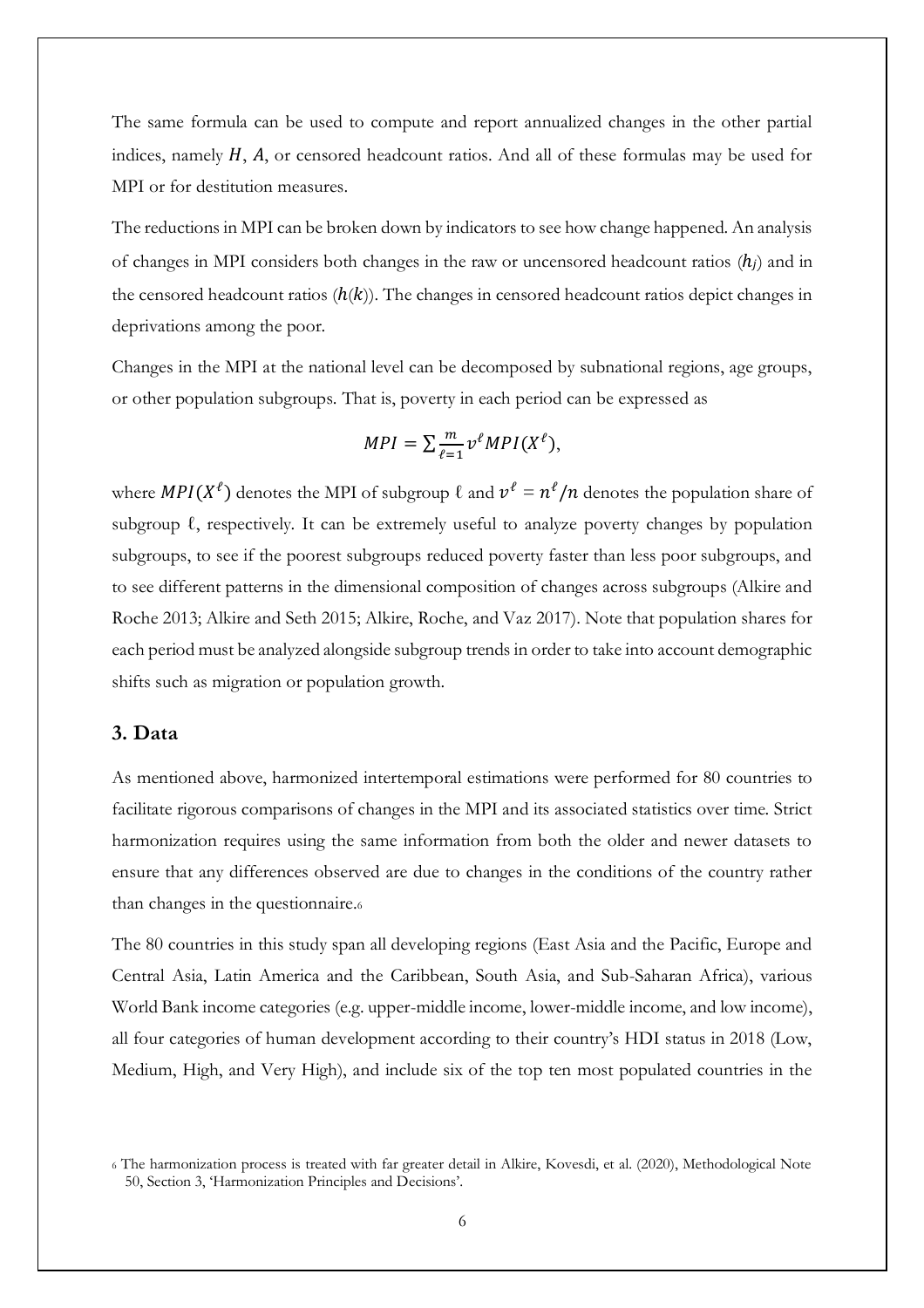world (Bangladesh, China, India, Indonesia, Nigeria, and Pakistan). They contain more than 4.7 billion people in the first time period considered and 5.1 billion people in the second, around twothirds of the world's population as per population estimates from 2019. Their GNI per capita in 2010 ranged from \$233 in Burundi to \$15,781 in Trinidad and Tobago. The simple average time span between the two surveys are 5.7 years for the 80 countries included, and the populationweighted average time span is 6 years. The effective sample size ranges from 5,193 for Jamaica in 2010 to 2,702,677 in India in 2015/16, while the average sample size is 58,284 in Year 1 and 92,742 in Year 2. Appendix A describes the time period, survey, and sample size for the two periods in each country. Appendix B describes the countries, population, GNI, and HDI category for the analysis of changes over time. These 80 countries were selected from the 101 countries estimated in the global MPI 2019, based on the availability of multiple comparable datasets.

This study presents harmonized intertemporal estimations following the same basic principles as previous harmonization of the original MPI over time (Alkire & Roche 2013; Alkire & Seth 2016; Alkire, Jindra, et al. 2017; Alkire, Roche, and Vaz 2017; Alkire, Kovesdi, et al. 2020). The harmonization process guarantees rigorous comparisons of changes in MPI and its associated statistics and invites us to analyze trends in poverty over time. Unlike *standardization* – the process used to compute the global MPI for over 100 countries by obtaining the same (or as similar as possible, following defined rules) general indicator definitions from different datasets – *harmonization* seeks to make two or more MPI estimations comparable by exactly aligning the indicator definitions. In other words, harmonization, where necessary, re-creates the indicators in the global MPI so that they are using precisely the same information and deprivation cutoffs in both years. Comparable MPI values are denoted by MPI<sup>T</sup> as their values may differ from published global MPI values. We have information on the 10 MPI indicators for 62 countries; nine countries lack information on nutrition only,7 six countries lack information on child mortality,8 Egypt lacks information on cooking fuel, Honduras lacks information on electricity, and the Philippines lacks information on both nutrition and school attendance. It is important to emphasize that these surveys cover different time periods; therefore, direct cross-country comparisons using annualized changes should be made with caution.

<sup>7</sup> Afghanistan, Colombia, Dominican Republic, Indonesia, Philippines, Trinidad and Tobago, Ukraine, Vietnam, and Yemen.

<sup>8</sup> Bosnia and Herzegovina, Jamaica, Mexico, Montenegro, North Macedonia, and Suriname.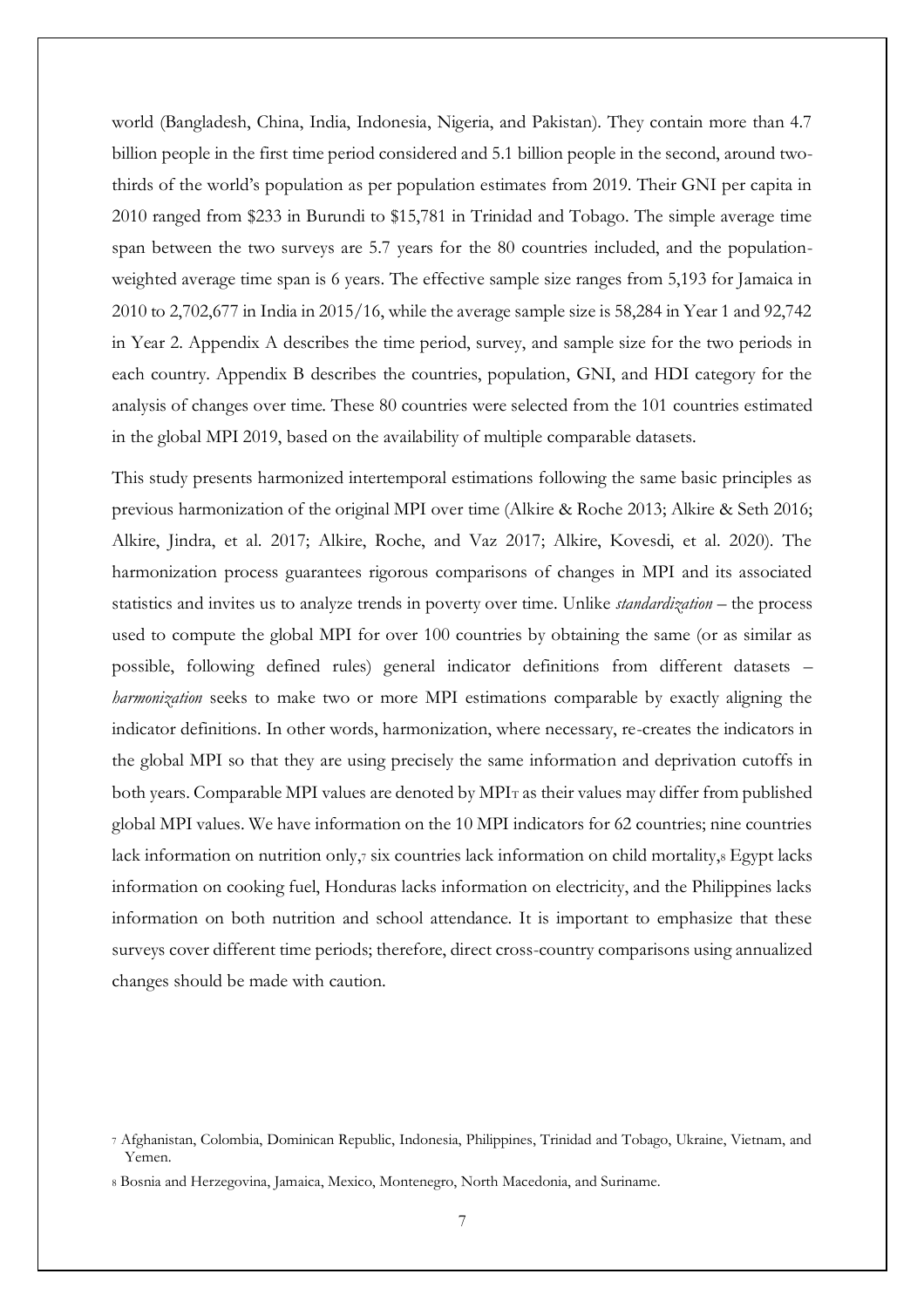Further, for countries that have retained samples of less than 85% of the original sample, or a sample size of less than 75% for one or more of the subnational regions, we conduct a bias analysis using hypothesis tests of differences in means (Alkire and Santos 2014) to identify whether we are able to obtain meaningful and non-biased estimates at the subnational level. We conducted bias analyses for three countries that did not meet this criterion on sample size, and, after interpreting the results, the decision was made to exclude the countries of Guinea-Bissau, Maldives, and South Africa, as they did not meet the 85% retained national sample criteria. Greater detail on the MPI adjustment for comparability and differences with the published figures is provided in 'Methodological Note 50', Alkire, Kovesdi, et al. (2020).

### **4. Results**

#### **4.1 Overview of National trends**

The fastest progress in absolute annualized reduction of MPIT was in Sierra Leone (2013-2017), Mauritania (2011-2015), Liberia (2007-2013), and Timor-Leste (2009/10-2016), whereas in relative terms, North Macedonia (2005/06-2011), China (2010-2014), Armenia (2010-2015/16), and Kazakhstan (2010/11-2015) reduced their poverty the most. Overall, 67 of the 80 countries had significant reductions in MPI at the  $\alpha$ =0.05 significance level, with 60 countries at  $\alpha$ =0.01. These 67 countries were home to 98% of the poor people living in all 80 countries in the first time period and 97% of the poor living in all 80 countries in the second.

Ranking developing regions by average MPI reveals that while South Asia and Sub-Saharan Africa are the poorest in both time periods, averaging across the survey years, they also had the largest annualized absolute reductions. The fastest country in each region in terms of the annualized absolute MPI<sup>T</sup> reductions are Sudan (2010-2014) in the Arab States, Timor-Leste (2009/10-2016) in East Asia and the Pacific, Mongolia (2010-2013) in Europe and Central Asia, Honduras (2005/06-2011/12) in Latin America and the Caribbean, India (2005/06-2015/16) in South Asia, and Sierra Leone (2013-2017) in Sub-Saharan Africa. The countries leading their region in annualized relative MPI<sup>T</sup> reductions include Egypt (2008-2014) in the Arab States, China (2010- 2014) in East Asia and the Pacific, North Macedonia (2005/06-2011) in Europe and Central Asia, Honduras (2005/06-2011/12) in Latin America and the Caribbean, Bangladesh (2014-2019) in South Asia, and Sao Tome and Principe (2008/09-2014) in Sub-Saharan Africa.

The multidimensional headcount ratio and its annualized rates of change are presented in Table 6.2. The headcount ratio (H<sub>T</sub>) can be seen as the multidimensional equivalent to the \$1.90 a day poverty headcount, as it focuses on the number of people who experience deprivations due to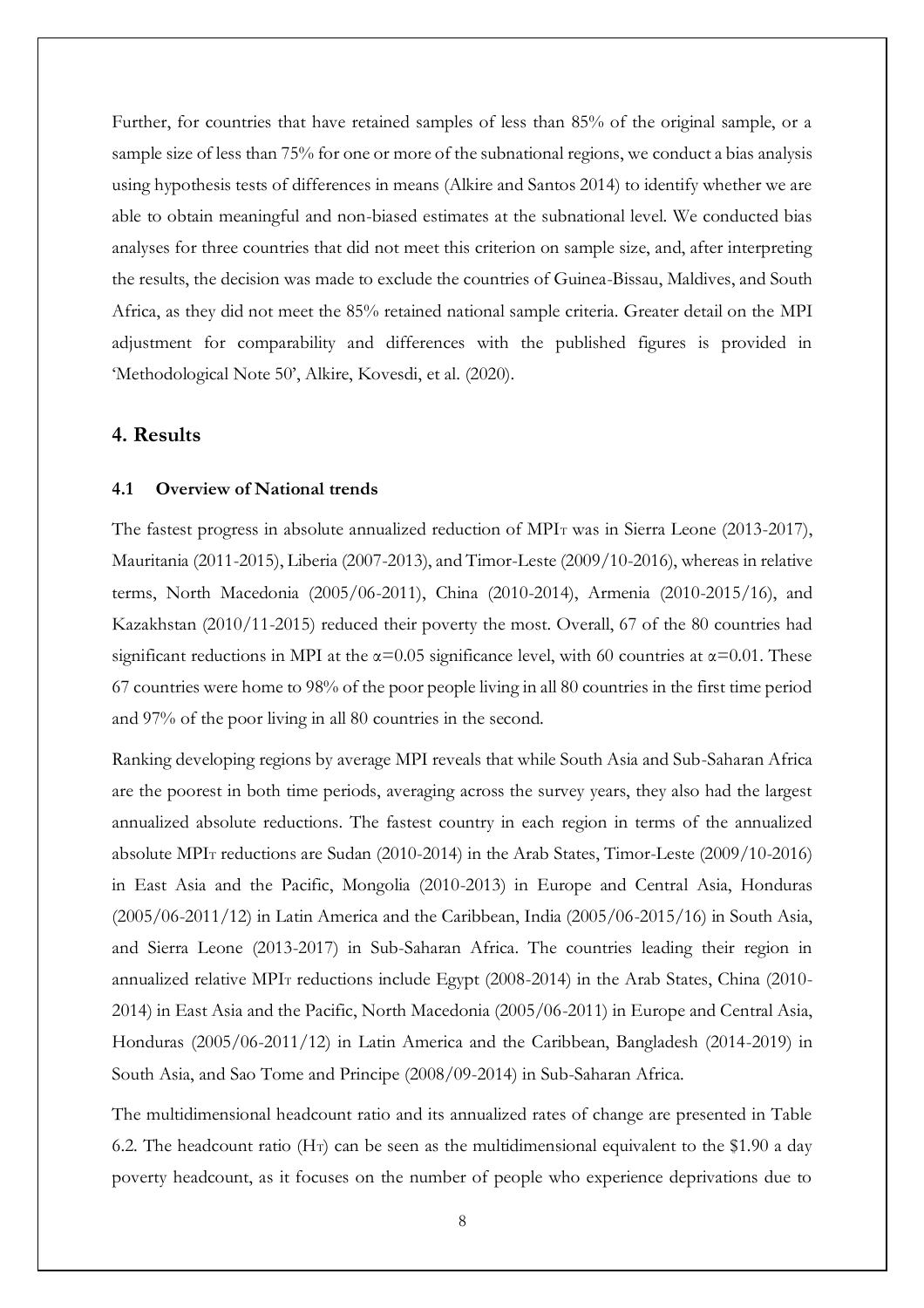poverty in their everyday lives. While H<sub>T</sub> is valuable for comparisons between multidimensional poverty measurement and the \$1.90 a day measure, the MPIT remains a more complete account of poverty due to its inclusion of the average intensity of deprivations experienced by the individual (Alkire, Kanagaratnam and Suppa 2020). The \$1.90 a day poverty headcount measure and its annualized rates of change are presented in Appendix C and discussed later in this section.

Of the 67 countries with significant changes in MPIT, 63 countries observed significant changes in the headcount ratio, in addition to Thailand, which only had a significant change in MPIT at the  $\alpha$ =0.10 significance level. Those countries that were most successful in reducing the MPIT in absolute terms – Sierra Leone, Mauritania, Liberia, Timor-Leste, and Guinea – also strongly reduced the incidence of multidimensional poverty, both in absolute and relative terms. Sierra Leone, the fastest country, reduced incidence from 74.1% to 58.3% in a four-year period (2013- 2017), a yearly decrease of 3.9 percentage points, made all the more remarkable by its experience of the Ebola crisis during that period. The other top performing countries registered annualized reductions between 2.4 and 3.5 percentage points.

Meanwhile, almost two-thirds of the countries experience a significant annualized reduction (absolute or relative) in their intensity of poverty, AT, between their two time periods. Mauritania, Ghana, and Guinea had the fastest absolute annualized reductions among the countries, both in relative and absolute terms. Jordan had a significant increase in intensity, indicating those in poverty experienced more deprivations, on average, in the second time period, although Jordan's MPI<sub>T</sub> and H<sub>T</sub> changes are insignificant. Of the 15 countries with an overall reduction in poverty but a higher number of poor9, only Nigeria does not see a significant reduction of the average intensity of deprivations. Thus, this story is not entirely pessimistic: although the number of poor may be increasing in some populations, those in poverty nearly always face fewer global MPI deprivations on average in the latest year.

While many of the stories presented here describe hard-won victories in the fight against poverty, for a few countries, the narrative remains complex. Although no country significantly increased poverty, thirteen countries saw no significant change in their MPI<sup>T</sup> during the time periods studied.<sup>10</sup> Ten of those countries were low poverty already and had MPI<sub>T</sub> values less than 0.050 in

<sup>9</sup> Burkina Faso, Burundi, Central African Republic, Chad, Democratic Republic of the Congo, Ethiopia, Gambia, Madagascar, Mali, Mozambique, Niger, Nigeria, Senegal, Sudan, and Zambia.

<sup>10</sup> Armenia, Benin, Cameroon, Jamaica, Jordan, Montenegro, Serbia, State of Palestine, Thailand, Togo, Trinidad and Tobago, Ukraine, and Vietnam. Note that Thailand and Armenia are significant at the  $\alpha$ =0.10 significance level.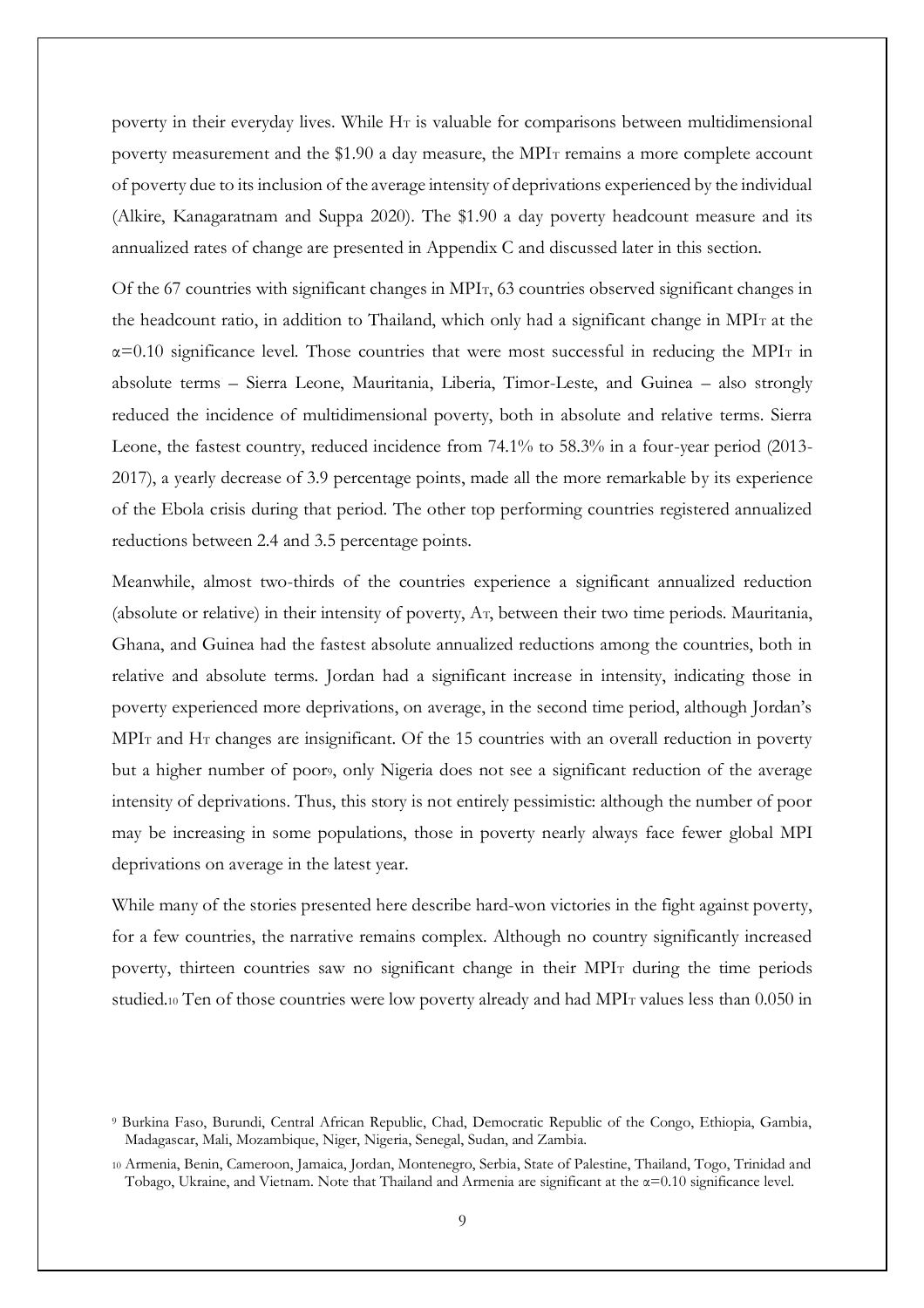their first survey year, making it difficult to have a significant change.<sup>11</sup> Benin, Cameroon, and Togo, however, still face large hurdles in their race to eradicate extreme poverty by 2030, as according to their recent data, nearly half or more than half of their populations live in multidimensional poverty – and that's not gone down.

#### **4.2 Subnational MPI<sup>T</sup> Changes**

In this section, we compare the MPI<sub>T</sub> reduction across subnational regions, as subnational patterns are vital to display regional disparities. Data representative at the regional level are available for 60 countries and 647 regions. In total, 405 regions containing  $93\%$  of the poor population in t<sub>1</sub> and 95% of the poor population in t<sup>2</sup> showed statistically significant reductions in MPIT. Across the 405 subnational regions of the countries with significant reductions in poverty, 311 regions decreased multidimensional poverty at  $\alpha$ =0.01 significance level and 94 regions only at  $\alpha$ =0.05.

Most of the top performers in reducing poverty also decreased disparities across regions relatively well. Notably, of the top five national champions in annualized absolute reductions – Sierra Leone, Mauritania, Liberia, Timor-Leste, and Guinea – only Liberia did not have a subnational region in the fastest twenty of subnational reducers in terms of annualized absolute MPIT reductions. Sierra Leone's reduction in poverty was driven by powerful reductions in three regions: Kambia, Kenema, and Kono12; Mauritania's in five: Assaba, Gorgol, Hodh el Gharbi, Hosh ech Chargui, and Tagant; Timor-Leste's in two: Lautem and Viqueque; and Guinea's in one: Kindia. Furthermore, of the top five national champions in annualized relative reductions that qualified for subnational disaggregation – North Macedonia, China, Indonesia, Mongolia, and Sao Tome and Principe – only Sao Tome and Principe did not have a subnational region in the top twenty of subnational reducers in annualized relative reductions. North Macedonia's reduction in poverty was led by powerful reductions in four of its eight regions: Northeast, Pelagonia, Skopje, and Southeast; China's in one: East/Costal Region; Indonesia's in three: Bengkulu, Jambi, and West Sulawesi; and Mongolia's in one: Ulaanbaatar.

Hosh el Gharbi, a southern region in Mauritania, was the fastest subnational reducer with an annualized reduction rate of 0.051 percentage points in absolute terms between 2011 and 2015. Improvements in the education and living standards indicators drove progress in the region, where,

<sup>11</sup> Armenia, Benin, Cameroon, Jamaica, Jordan, Montenegro, Serbia, State of Palestine, Thailand, Togo, Trinidad and Tobago, Ukraine, and Vietnam.

<sup>12</sup> Unlike the other regions specified here, Kono had a high relative difference (≥40%) in the population share between the two periods, as a reflection of the sample drop in the first year. For more information on Kono's sample drop, please refer to Appendix D.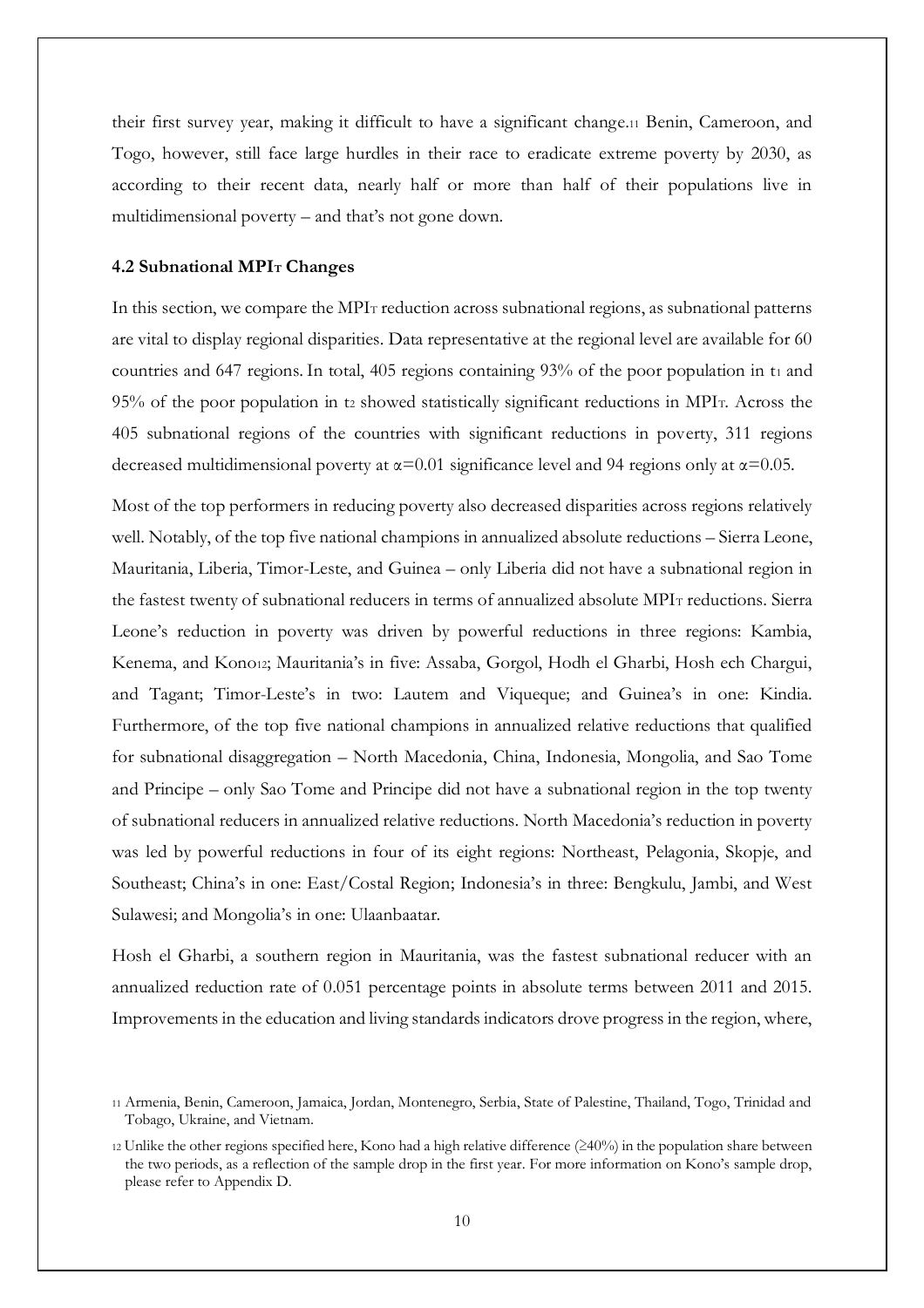for example, the years of schooling indicator's censored headcount ratio dropped from 67.6% in 2011 to 18.2% in 2015, and the drinking water indicator's censored headcount ratio dropped from 76.2% in 2011 to 44.6% in 2015. The Southeast region of North Macedonia, meanwhile, was the fastest subnational reducer in relative terms between 2005/06 and 2011, and with an annualized relative reduction rate of 44.8 percent, almost double the national rate. A total of 32 subnational regions reduced their MPI<sup>T</sup> values in absolute terms faster than Sierra Leone, our fastest national reducer, with 17 of them located in Sub-Saharan Africa.<sup>13</sup> The Lao PDR is also home to two such runaway regions – Phongsaly and Ouodomxay – which had an annual MPI<sup>T</sup> reduction rate of over 0.030 in absolute terms, a rate higher than the fastest national reducer, Sierra Leone.

Any study of subnational poverty requires simultaneous consideration of the number and population share of the regions over time. For 12 countries,<sup>14</sup> we observed high relative differences (≥40%) in the population shares of a few subnational regions between the two periods, most of which could be attributed to population growth or internal migration patterns.<sup>15</sup> The Democratic Republic of the Congo, for instance, observed a near-doubling of the population shares between 2007 and 2013/14 for the Nord-Kivu and Sud-Kivu provinces, both of which took in many refugees and IDPs from neighboring countries (Norwegian Refugee Council 2014, UNHCR 2019). Meanwhile, the Tete province of Mozambique saw a rise in the population share from 0.09 and 0.013 between 2003 and 2011, likely due to economic migration into the province for the purposes of working on the Moatize coal project, where in 2011 alone, the Vale company, owner of the mine, relocated 5,000 workers to the province (Flak 2011, Murphy 2011). In Sierra Leone, internal and economic migration explains the atmospheric growth rate between 2013 and 2017 in Western Area Rural, whose population share jumped from 0.03 to 0.07 (Statistics Sierra Leone 2015a, Statistics Sierra Leone 2015b). Of these 12 countries, only two exist outside of Sub-Saharan Africa: Nicaragua (Latin America and the Caribbean) and Pakistan (South Asia). For greater

<sup>13</sup> In descending order of absolute annualized change: Hosh el Gharbi (Mauritania), Kono (Sierra Leone), Upper East (Ghana), Kindia (Guinea), Gorgol (Mauritania), Tagant (Mauritania), Phongsaly (Lao PDR), Assaba (Mauritania), Kambia (Sierra Leone), Lempira (Honduras), Olancho (Honduras), Upper West (Ghana), Oudomxay (Lao PDR), Hosh ech Chargui (Mauritania), Kenema (Sierra Leone), Takeo (Cambodia), Intibucá (Honduras), Lautem (Timor-Leste), Viqueque (Timor-Leste), Santa Bárbara (Honduras), Mondul Kiri & Ratanak Kiri (Cambodia), Northern (Ghana), Chitipa (Malawi), Rural Interior (Suriname), Kankan (Guinea), La Paz (Honduras), Centre (Côte d'Ivoire), Saravane (Lao PDRManica (Mozambique), Janjanbureh (Gambia), Svay Rieng (Cambodia), and Chuquisaca (Bolivia).

<sup>14</sup> Benin, Congo, Democratic Republic of Congo, Ethiopia, Kenya, Madagascar, Malawi, Mozambique, Nicaragua, Nigeria, Pakistan, and Sierra Leone.

<sup>15</sup> For a few countries, sample drop due to missing observations on the indicators contributes to the population share changes, though the bias testing procedures we have in place allow for comparability between the regions.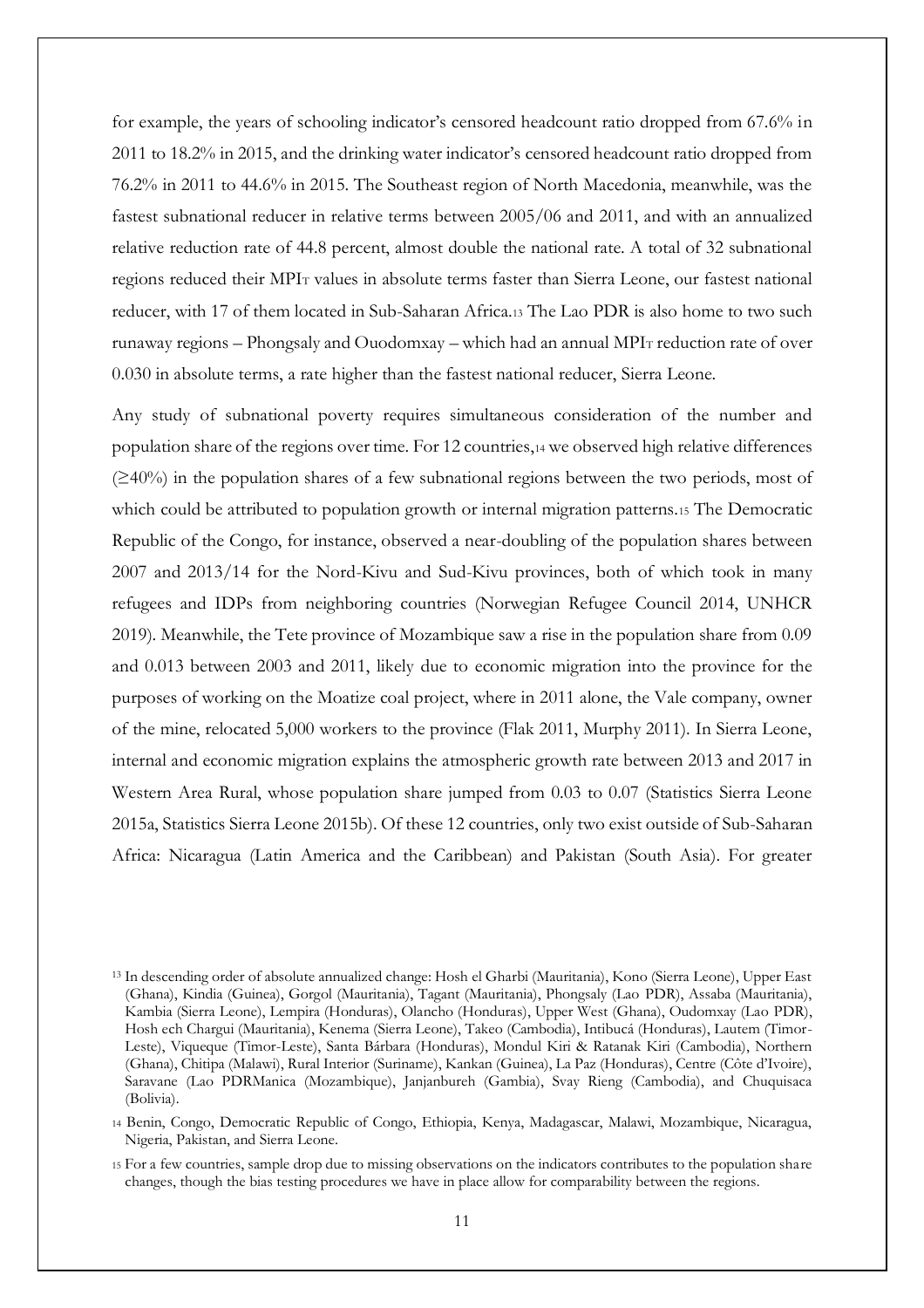explication of subnational regions where sample drop explains the observed relative difference of ≥40% between the population shares, please refer to Appendix D.

That said, among the 67 countries with significant changes in MPIT, 15 countries saw progress in every one of its subnational regions16, including China, Liberia, and Rwanda, which were three of our top-five fastest reducers (in absolute or relative terms). Out of the seven countries that did not observe a significant reduction in their MPI<sup>T</sup> between the two periods and had a subnational disaggregation,<sup>17</sup> two countries had at least one subnational region reduce their MPI<sub>T</sub> significantly. Further, of the 647 subnational regions, 47 regions reduced every indicator significantly, and these include all but five of India's 29 regions (Delhi, Goa, Himachal Pradesh, Mizoram, and Uttarakhand).

When comparing only the poorest and least poor subnational regions, we find that often the national MPI<sup>T</sup> hides large regional disparities. The country with the largest range of subnational MPI<sup>T</sup> values at the initial year was Nigeria. In 2013, Lagos, the most populous city in Nigeria, had an MPI<sup>T</sup> of 0.021, while the Yobe state, which has unfortunately been affected by violence due to Boko Haram's insurgency, had an MPI<sub>T</sub> of 0.612. Peru, meanwhile, was the country with the largest ratio considering the initial year. In 2012, the province Loreto had an MPIT of 0.186, more than 60 times higher than the MPI<sup>T</sup> of the small province Callao (0.003), using point estimates. There were countries, of course, with much smaller differences. For instance, in the initial year, Liberia observed an MPI<sup>T</sup> between 0.359 in South Central and 0.548 in the South Eastern A. In 16 countries, the MPI<sup>T</sup> of the poorest region was less than twice the MPI<sup>T</sup> of the richest region, in the initial year, considering point estimates.<sup>18</sup>

Even so, most countries are moving towards convergence; hence, the gap between the poorest and richest subnational regions is closing in absolute terms. Fifty-four of the 65 countries observed an absolute reduction in the gap between the poorest and richest subnational regions $19 - in$ 

<sup>16</sup> Bangladesh, Bolivia, China, Congo, eSwatini, Gabon, Gambia, Guyana, India, Liberia, Mozambique, Nepal, Nicaragua, Niger, and Rwanda.

<sup>17</sup> The two: Extrême-Nord in Cameroon and North in Montenegro. The seven: Benin, Cameroon, Jamaica, Montenegro, Togo, Trinidad and Tobago, and Vietnam.

<sup>18</sup> Afghanistan, Bangladesh, Central African Republic, eSwatini, Haiti, Lesotho, Liberia, Madagascar, Malawi, Montenegro, Nepal, Niger, Rwanda, Sao Tome and Principe, Togo, and Trinidad and Tobago.

<sup>19</sup> Bangladesh, Belize, Benin, Bolivia, Cambodia, Cameroon, Central African Republic, China, Congo, Côte D'Ivoire, Democratic Republic of Congo, Dominican Republic, Egypt, eSwatini, Gabon, Gambia, Ghana, Guinea, Guyana, Haiti, Honduras, India, Indonesia, Jamaica, Kenya, Kyrgyzstan, Lao PDR, Lesotho, Madagascar, Malawi, Mauritania, Mexico, Moldova, Montenegro, Namibia, Nepal, Nicaragua, Niger, Nigeria, North Macedonia, Pakistan, Peru, Philippines, Rwanda, Sao Tome and Principe, Senegal, Sierra Leone, Suriname, Tajikistan, Thailand, Timor-Leste, Turkmenistan, Ukraine, and Zimbabwe.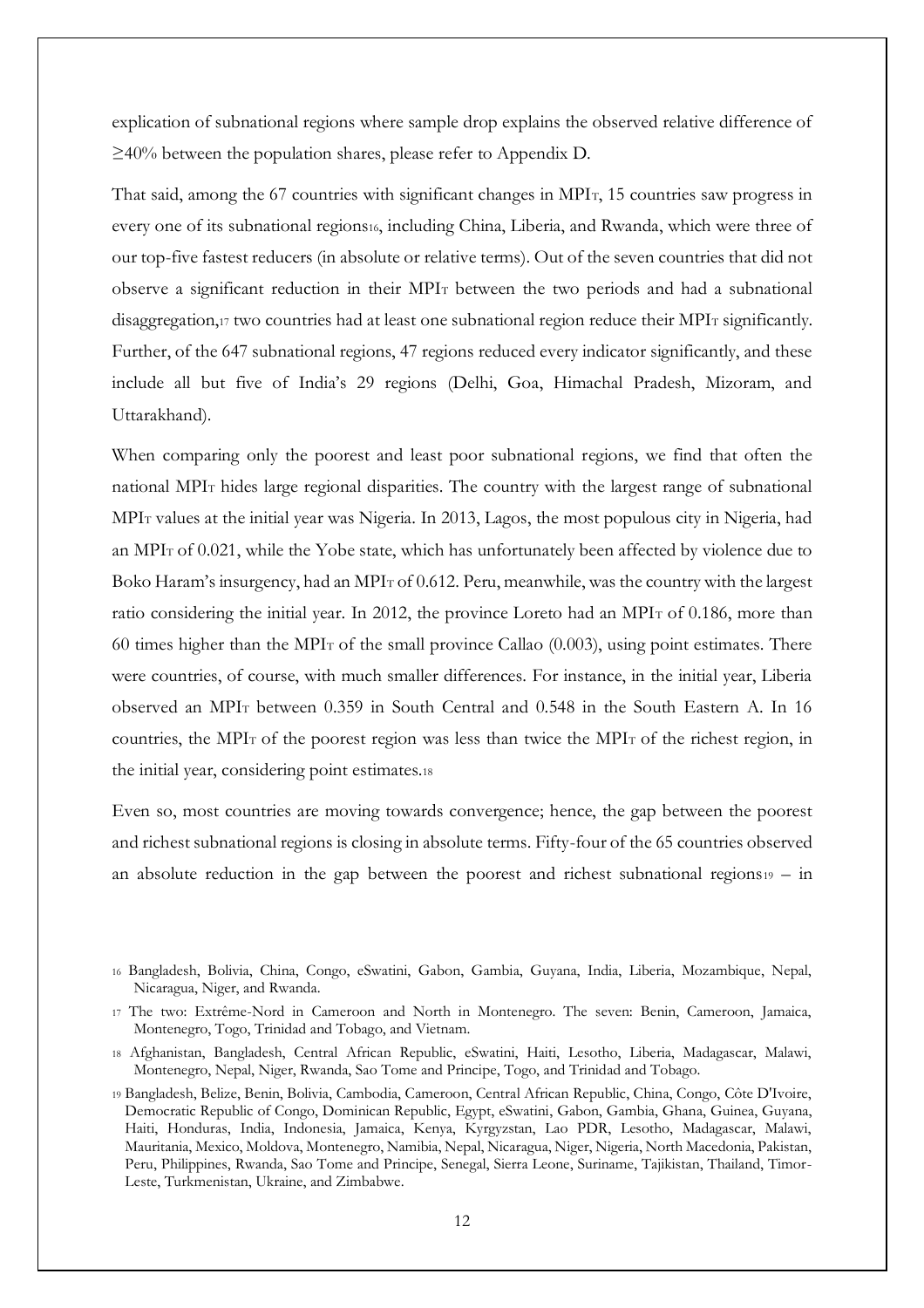particular, Nicaragua saw its absolute gap drop from a 0.436 MPI<sup>T</sup> difference between its poorest and richest regions in 2001 to a 0.194 MPI<sup>T</sup> difference in 2011/12. The country with the largest increase in an absolute gap between its poorest and richest subnational regions was Mali, which observed a 0.395 MPI<sup>T</sup> difference between its poorest and richest regions in 2005 that rose to a 0.461 MPI<sup>T</sup> difference in 2015. Although the MPI<sup>T</sup> range depends tightly upon the number and population share of the regions, the range can provide some indication of geographic variation. Despite the intricacies involved in cross-country comparisons, we disaggregate MPIT reduction across regions, because the national averages do indeed hide very different regional paths.

#### **4.3 Rural-Urban Disaggregation**

Forty-four countries<sub>20</sub> reduced poverty in both urban and rural areas, and twenty-four – more than half – of those countries were located in Sub-Saharan Africa. Colombia significantly reduced its urban poverty, although its rural area saw no significant change in its levels of poverty. Of these 44 countries that significantly reduced poverty in both urban and rural areas, their urban poverty decreased more, on average, in relative terms.

Of the 78 countries that could be disaggregated by urban and rural areas, 45 had a significant reduction in urban poverty and 64 in rural poverty. Two countries – Madagascar and Nepal – observed a significant increase in urban poverty, although no country observed a significant increase in rural poverty. Rwanda and Mali showed the fastest annualized absolute reduction in MPI among urban areas, while poverty in rural areas decreased fastest in Bolivia, followed by Honduras, Mauritania, and Nicaragua. Meanwhile, the countries with the largest relative reduction in HT, the percentage of the population living in poverty, were in the urban areas of North Macedonia, Mongolia, and Bolivia, with more than a 20% annual decrease relative to their starting level, and in the rural areas of the States of Palestine, North Macedonia, China, and Turkmenistan, where the incidence of poverty reduced by over 15% per year relative to their initial level of poverty. Naturally in-migration and rural-urban migration will also have affected these rates. Indeed, in North Macedonia, the Skopje region, which houses the capital, has been the only region with continuous positive migration balance in internal migration during the last two decades preceding the second year of the survey (Bornarova and Janeska 2012: 8); meanwhile, in China, atmospheric rural-urban migration rates are the result of economic reform and rapid urbanization,

<sup>20</sup> Afghanistan, Bangladesh, Bolivia, Burundi, Cambodia, Central African Republic, China, Colombia, Congo, Côte d'Ivoire, Democratic Republic of the Congo, Dominican Republic, Egypt, eSwatini, Ethiopia, Gabon, Gambia, Ghana, Guinea, Haiti, Honduras, India, Indonesia, Iraq, Kyrgyzstan, Lao PDR, Liberia, Madagascar, Malawi, Mali, Mauritania, Mongolia, Mozambique, Nepal, Nicaragua, Niger, North Macedonia, Peru, Rwanda, Sao Tome and Principe, Senegal, Sierra Leone, Sudan, Suriname, Tanzania, Timor-Leste, and Zambia.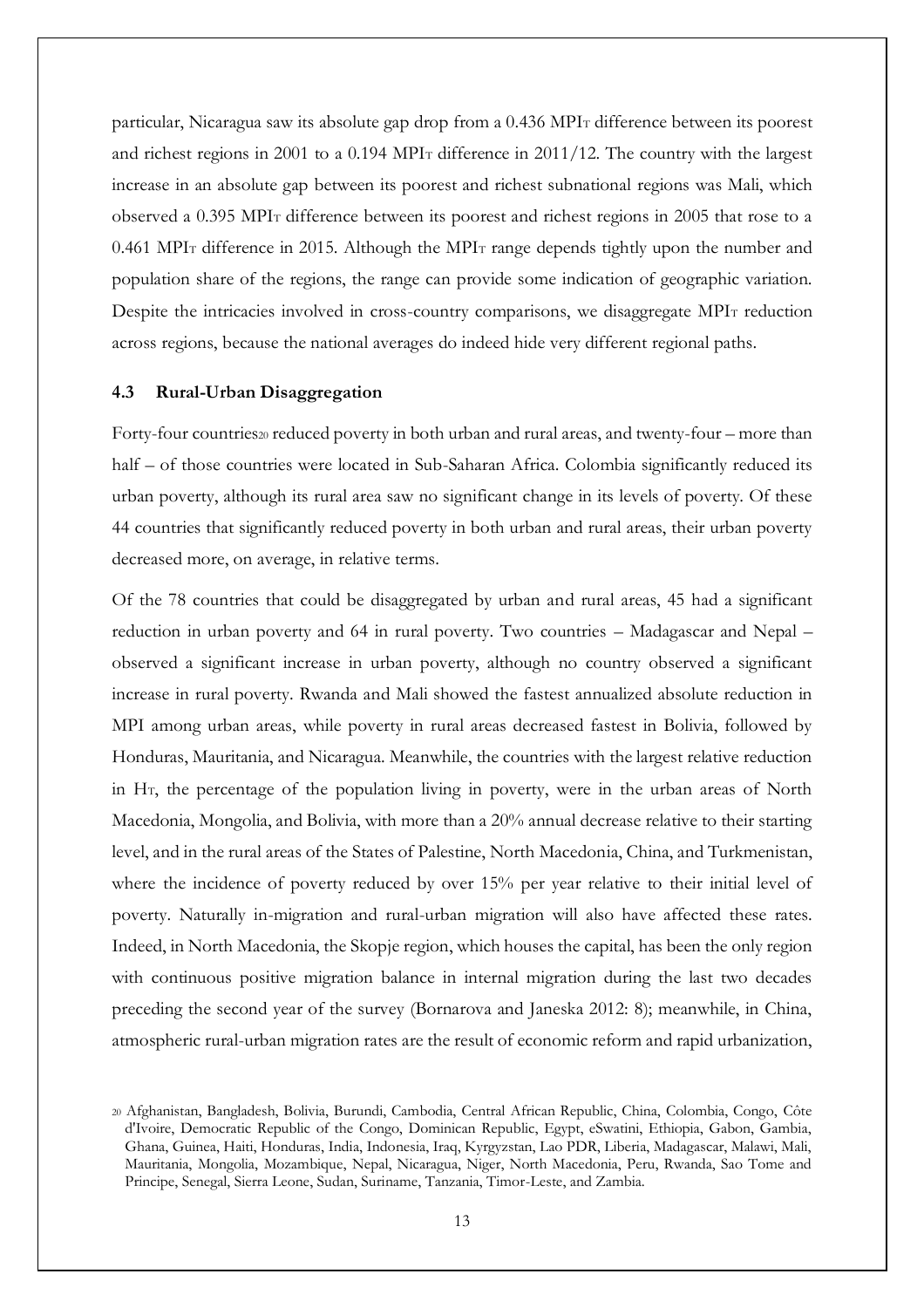where over the last two decades, China has experienced the largest population flow in recorded human history (United Nations Population Fund 2015; Chen and Wang 2019). Sending communities may experience negative impacts on poverty as a result of young people leaving for cities' greater livelihood opportunities, but they may also benefit from remittances sent home by their urban relatives.

#### **4.4 How MPI Changes: Reductions in Each Indicator**

Twenty countries significantly reduced all indicators' censored headcount ratios,<sup>21</sup> and 11 of those countries were located in Sub-Saharan Africa. Nine countries significantly reduced all indicators' population-wide or uncensored headcount ratios.<sup>22</sup>

Over half of the 80 countries observed a significant reduction in each indicator, although these countries varied by indicator. Both indicators in the health dimension had a significant reduction in the censored headcounts of 51 countries, whereas the school attendance and years of schooling indicators significantly reduced in the censored headcounts of 49 and 53 countries, respectively. As for the living standards indicators, 61 of the 80 countries observed a significant reduction in the censored headcount for the cooking fuel indicator, 60 for the sanitation indicator, 58 for the drinking water indicator, 53 for the electricity indicator, 59 for the housing indicator, and 66 for the assets indicator. For all indicators, over half of the 80 countries also observed a significant reduction in their uncensored headcount ratios.

The child mortality indicator had the slowest annualized reductions among the indicators, and unfortunately, in Nigeria, the child mortality indicator significantly increased in terms of both its censored and raw headcount ratios, by 0.3 and 0.4 of a percentage point each year. The largest annualized reduction in a single indicator's censored headcount ratio was sanitation in Malawi, which improved from 64.3% in 2011 to 29.6% in 2015/16. The largest annualized reduction in electricity, the indicator with the greatest annualized reduction in censored headcount ratios on average, came from Timor-Leste, which improved from 54.8% in 2009/10 to 19.2% in 2016.

At the country level, the largest annualized reduction in nutrition's censored headcount ratio was in Rwanda, which improved from 41.3% in 2010 to 17.7% in 2014/15. In child mortality, Sierra Leone took the lead (from 15.9% in 2013 to 7.9% in 2017); in years of schooling, Mauritania (from

<sup>21</sup> Bangladesh, Bolivia, Ethiopia, Gabon, Guinea, Honduras, India, Indonesia, Lao PDR, Malawi, Mauritania, Mozambique, Nicaragua, Niger, Sao Tome and Principe, Sierra Leone, Suriname, eSwatini, Timor-Leste, and Zambia

<sup>22</sup> Bolivia, Guinea, Honduras, India, Indonesia, Lao PDR, Niger, Sierra Leone, and Timor-Leste.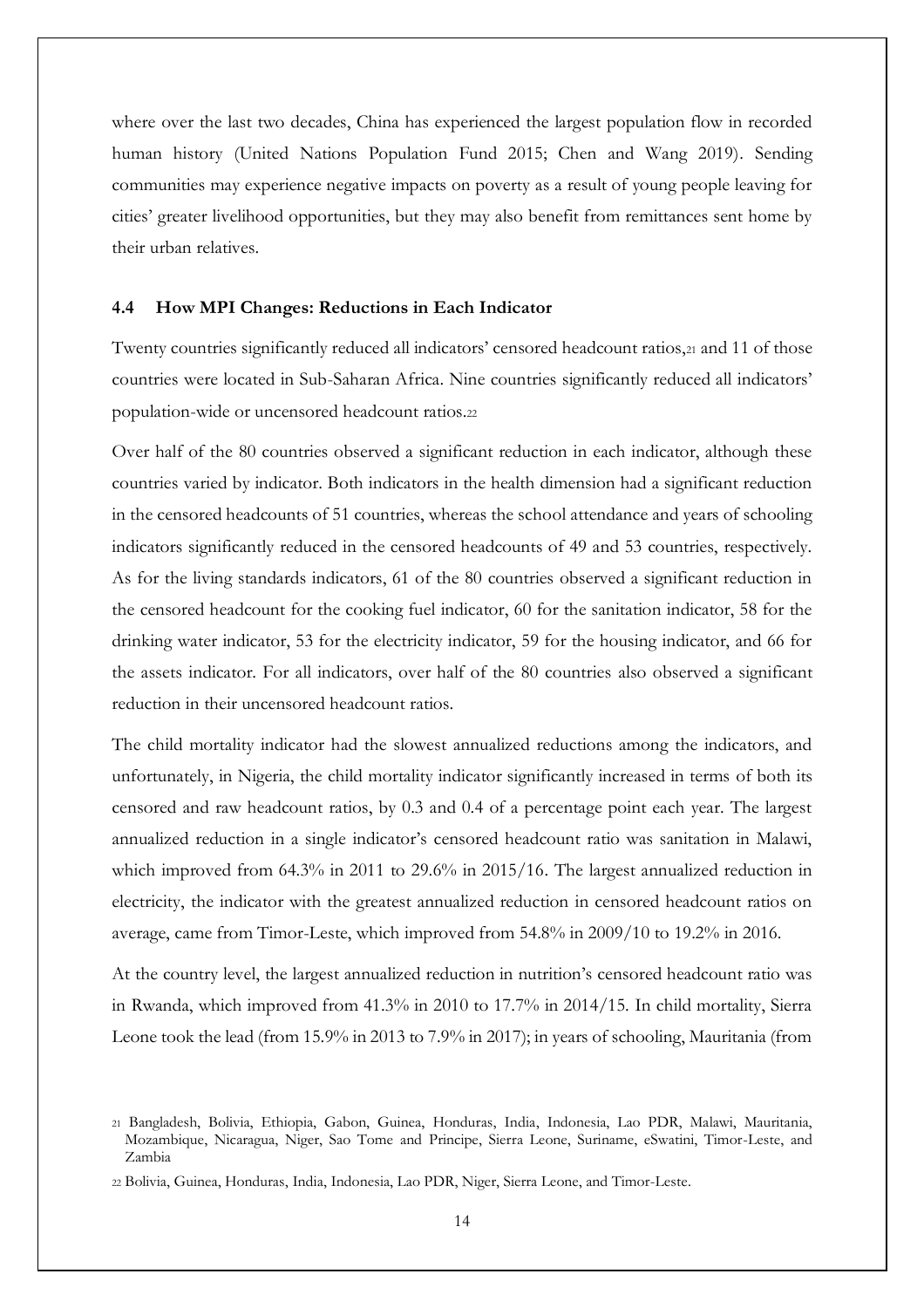43.8% in 2011 to 21.9% in 2015); in school attendance, Liberia (from 56.8% in 2007 to 23.6% in 2013); in cooking fuel, also Sierra Leone (from 74.0% in 2013 to 58.0% in 2017), in sanitation, Malawi (from 64.3% to 29.6%); in drinking water, Timor-Leste (from 40.8% in 2009/10 to 18.6% in 2016); in electricity, also Timor-Leste (from 54.8% to 19.2%); in housing, Guinea (from 50.9% in 2012 to 33.4% in 2016); and finally, in assets, also Liberia (from 64.6% in 2013 to 38.1% in 2017).

#### **4.5 Changes in the Number of Poor**

More complexities arise when we take the view towards the number of poor in these 80 countries. Fifteen of the countries – all located in Sub-Saharan Africa – have seen a rise in the number of poor people between their surveyed time periods despite statistically significant reduction in their MPIT, a consequence of rapid population growth. 23

World Bank data shows that Sub-Saharan Africa observed a regional annual population growth rate of 2.72% on average between 2000 and 2018.<sup>24</sup> The two countries with the largest increase in the number of poor, the Democratic Republic of Congo and Ethiopia, saw an average annual population growth rate of 3.32% and 2.79% respectively between their survey years. As such, many countries in the region should be lauded for their impressive reductions in the value of MPIT, and indeed, many saw significant reductions in urban poverty despite atmospheric growth in cities (take Tanzania, for example, whose urban population increased by 5.32% annually between 2010 and 2015/16 and still saw a relative reduction of 3.3% in its MPI per year). Yet, the risks and vulnerabilities of population swells remain real.

In the age of COVID-19, these population expansions incur additional hazards. While population growth puts stress on social protection, insurance, and welfare systems at the best of times, when many people live in overcrowded, inadequate dwellings, must walk over thirty minutes to fetch their main source of drinking water, or share a sanitation facility among their neighbors, the ability to self-isolate or quarantine a household is remote. Food insecurity and famine persist as major concerns for much of Sub-Saharan Africa in the path of COVID-19,<sup>25</sup> as disrupted employment and supply chains could lead to chronic malnourishment throughout the region. The major gains

<sup>23</sup> Burkina Faso, Burundi, Central African Republic, Chad, Democratic Republic of the Congo, Ethiopia, Gambia, Madagascar, Mali, Mozambique, Niger, Nigeria, Senegal, Sudan, and Zimbabwe.

<sup>24</sup> World Development Indicators Databank. Accessed 5 May 2020.

<sup>25</sup> *2020 Global Report on Food Crises*, Food Security Information Network: 2020. [\(https://docs.wfp.org/api/documents/WFP-0000114546/download/\)](https://docs.wfp.org/api/documents/WFP-0000114546/download/). Accessed 5 May 2020.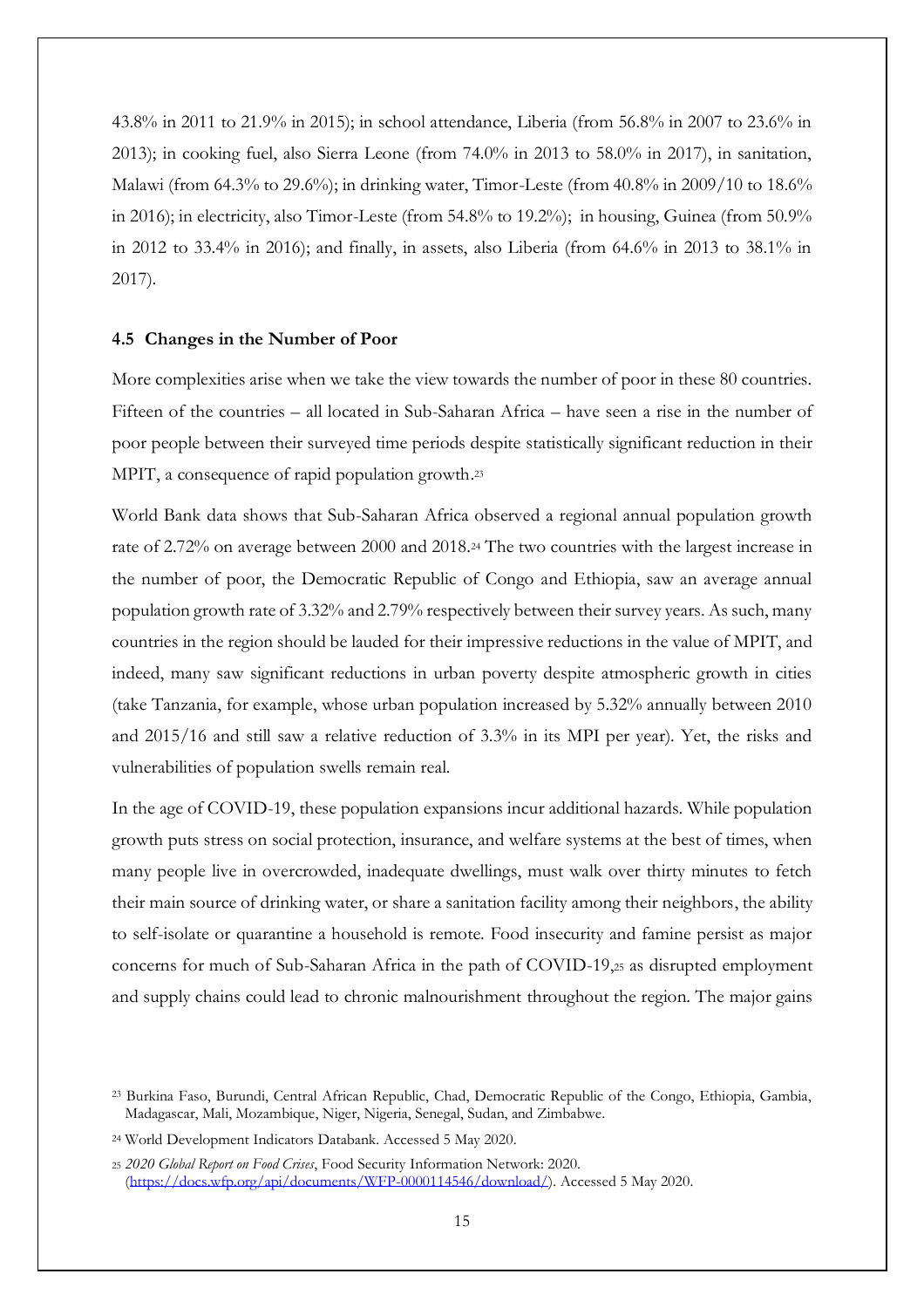in eradicating poverty made by these countries, despite the increased pressure on public infrastructure, spending, and policy due to population growth, could soon become unmanageable. To cement these successes will require concerted and preventative multi-sectoral policy responses from national governments and regional and global bodies.

#### **4.6 Comparison with Monetary Poverty trends**

a. Income groups

Of the 80 countries under study, 28 were classified as low income, 22 as lower-middle income, and nine as upper-middle income countries in both time periods, while 21 countries have changed classification between the two years studied.<sup>26</sup> Ten countries graduated from the low to lowermiddle category, 10 moved from lower-middle to upper-middle, and one country moved from upper-middle to the high income classification. Of the 21 countries that graduated to a higher rank of income classification between their survey years, three halved their MPI<sup>T</sup> (India, Nicaragua, and North Macedonia).

Ranking countries by their World Bank income classification explicates a complex pattern that does not cleanly match the multidimensional poverty trends over time. For instance, a large difference exists between the performance of post-Soviet states and former Yugoslav countries according to monetary and multidimensional measures. Kyrgyzstan, Moldova, and Tajikistan all have MPI<sub>T</sub> values below 0.049 in the starting year and MPI<sub>T</sub> values below 0.029 in the second year, signaling low levels of deprivation in non-monetary indicators; however, they are all classified as low income countries. Similarly, 16 countries (seven in Europe and Central Asia – of which three are post-Soviet states and three are former Yugoslav states, four in East Asia and Pacific, three in Latin America and Caribbean, and two in the Arab States) all have MPI<sup>T</sup> values below 0.041 in the first year and MPIT values of 0.036 or less in the second year and are considered to be lowermiddle income countries at their starting period. Notably, 10 of these 19 countries had no change in its income classification group despite significant developments captured by the MPIT. In contrast, Gabon is classed as an upper-middle income country with an initial MPIT of 0.145, placing it above many of the countries classed as low income. Such disparities between the MPIT and income group classifications demonstrate the need for complementary measures of poverty

<sup>26</sup> Ten countries (Bangladesh, Ghana, India, Mauritania, Moldova, Nicaragua, Sao Tome and Principe, Tajikistan, Yemen, and Zambia) moved from low to lower middle income classification, 10 countries (Belize, Bosnia and Herzegovina, China, Dominican Republic, Iraq, Montenegro, Namibia, North Macedonia, Suriname, and Turkmenistan) moved from lower middle to upper middle income classification, and one country (Trinidad and Tobago) moved from upper middle to high income classification.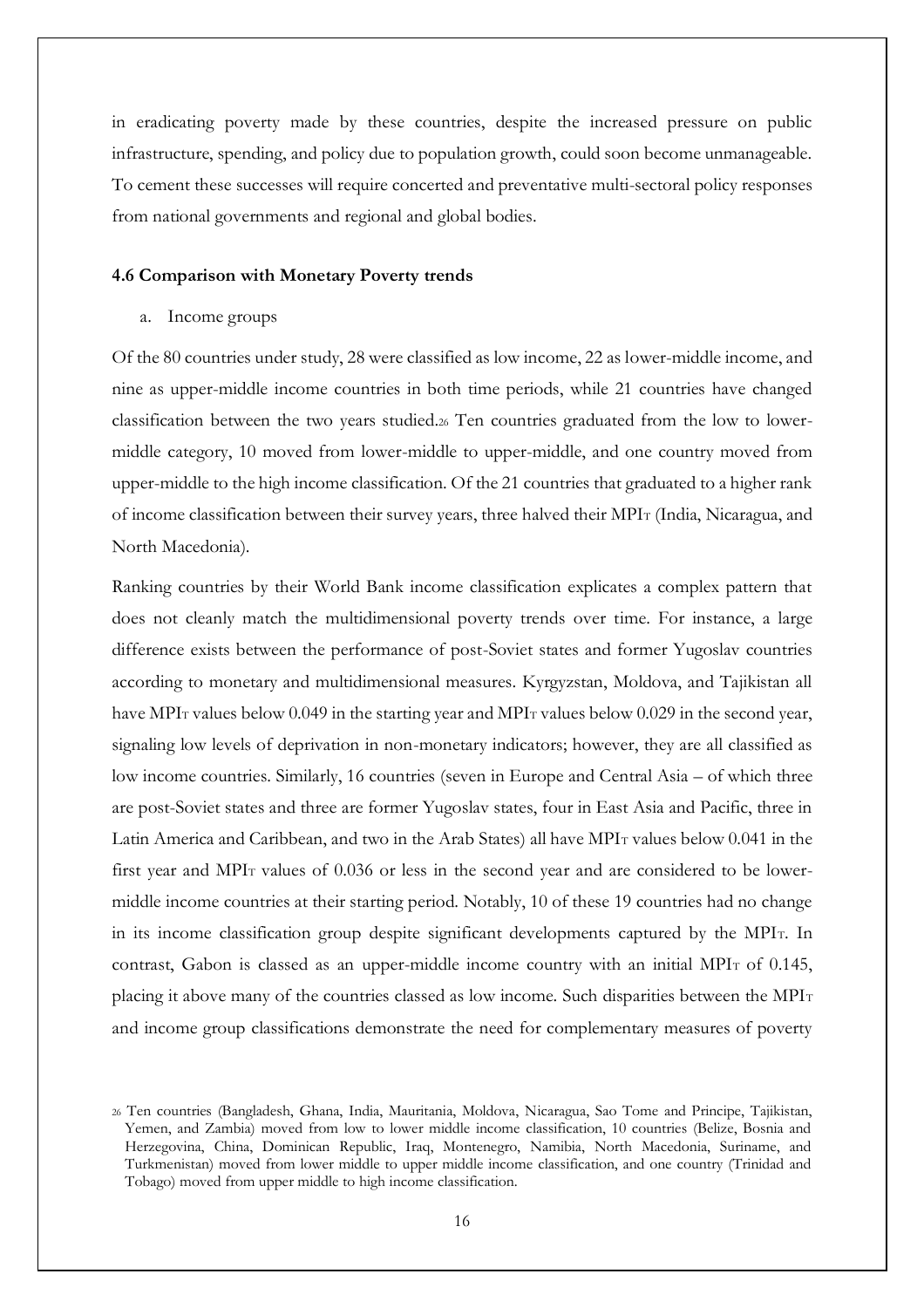and development to capture the nuances of deprivation resulting from differing historical and political development.

Figure 1 below displays the starting level of MPI<sub>T</sub> and the annualized absolute reductions for each country, sorted by income groups. The Leaving No One Behind principle of the 2030 Sustainable Development Agenda highlights the need for progress across all groups to reduce inequality; thus, we would want to see the poorest countries reduce their MPI<sub>T</sub> the fastest – in this case, the low income countries situated on the right of the figure. The overall distribution of countries by initial level of MPI<sup>T</sup> and their level of progress shows an encouraging pattern with some poorer and low income countries (Sierra Leone, Liberia, Guinea, and Rwanda) reducing poverty faster than those in the lower- or upper-middle income group. Nevertheless, some of the poorest countries with the highest MPI<sup>T</sup> values experienced a slower rate of reduction in their poverty.



#### **Figure 1. Annualized Changes in MPI<sup>T</sup> by Income Groups**

Overall, the top ten fastest movers in annualized absolute reductions in their MPIT include seven countries who were classified as low income in their starting year. And of the top three fastest reducers, Sierra Leone and Liberia are low income countries in both time periods, and Mauritania is a low income country in the first time period and graduates to lower-middle income in its second survey year. On average, low income countries had an annual reduction rate of -0.012 for MPIT, while lower-middle income countries reduced by -0.07 per year and upper-middle income countries by -0.01. Considering population numbers, the weighted average shows that lower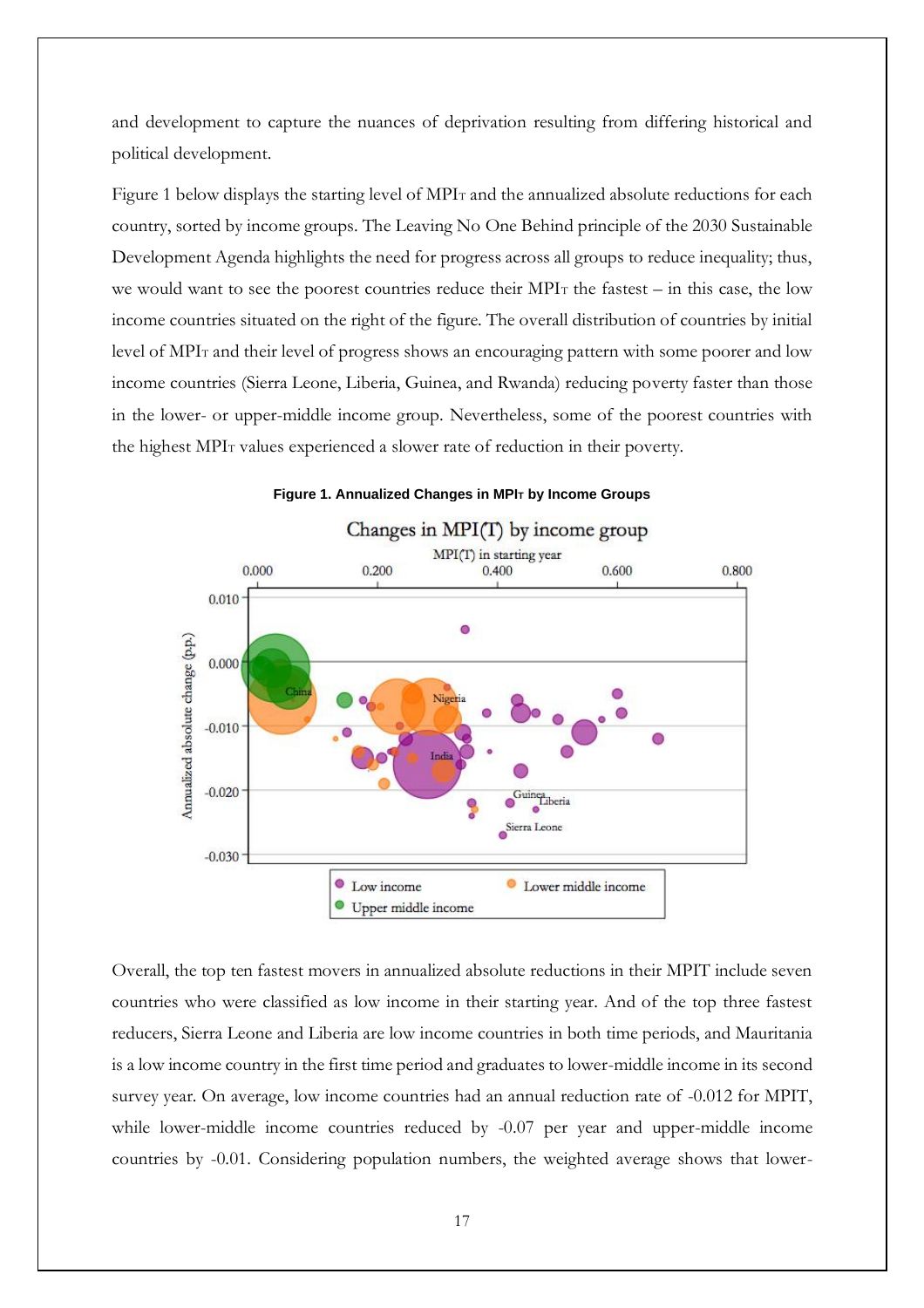middle income countries reduced the fastest, with the change driven largely by China, which accounts for over half the population of lower-middle income countries in the first period.

Of the top three fastest movers in annualized relative reductions in their MPIT values, North Macedonia and China graduate from lower middle income to upper-middle income countries between 2005/06 and 2011 and 2010 and 2014 respectively, while Armenia is a lower-middle income country in both survey years.

Clearly, multidimensional poverty trends over time offer information about countries' poverty status that simply dividing the world's economies into income groups cannot reveal.

a. \$1.90/day

An interesting question is whether changes over time in multidimensional poverty reflect or differ from changes in monetary poverty. The SDGs call for reduction in both multidimensional and monetary poverty, so if these trends do not move together, governments would require different policy responses to poverty. Comparing multidimensional poverty incidence and the \$1.90 a day measure underscores the importance of these two measures as complements. The key limitation in comparing these two measures is the lack of frequently updated monetary poverty data. For countries where monetary poverty data was available for both years included in our analysis, those figures were used, and the analysis was straightforward.<sup>27</sup> Unfortunately, for the majority of countries included, this was not the case, as only 13 of the 80 countries under analysis had available \$1.90 data in both survey years.<sup>28</sup>

When income poverty data was not available for the year(s) of a survey, we used linear interpolation or extrapolation between the two closest data points to estimate the level of income poverty at the year of the survey(s). We conducted simple linear interpolations using the available data closest to the MPI<sub>T</sub> survey year prior to the survey year and after the survey year. For instance, in Bolivia, the survey years for the MPI<sup>T</sup> are 2003 and 2008. We have monetary data for 2002, 2004, and 2008, so we used the data for 2008 and then took the average of the monetary poverty rates in 2002 and 2004 to estimate the \$1.90/day rate of 2003. Where there were no monetary poverty figures for years both before and after the MPIT survey year, we used the two closest dates to the survey year, either both before or both after, and did extrapolations based on those. For example, in Pakistan, the most recent MPI<sub>T</sub> survey year is 2017/18, but the most recent monetary

<sup>27</sup> Where one of the surveys used in the MPI analysis spanned two different years, the average of the monetary poverty measures for those two years was taken.

<sup>28</sup> Armenia, China, Colombia, Dominican Republic, Honduras, Indonesia, Kazakhstan, Kyrgyzstan, Mexico, Moldova, Peru, Thailand, and Ukraine.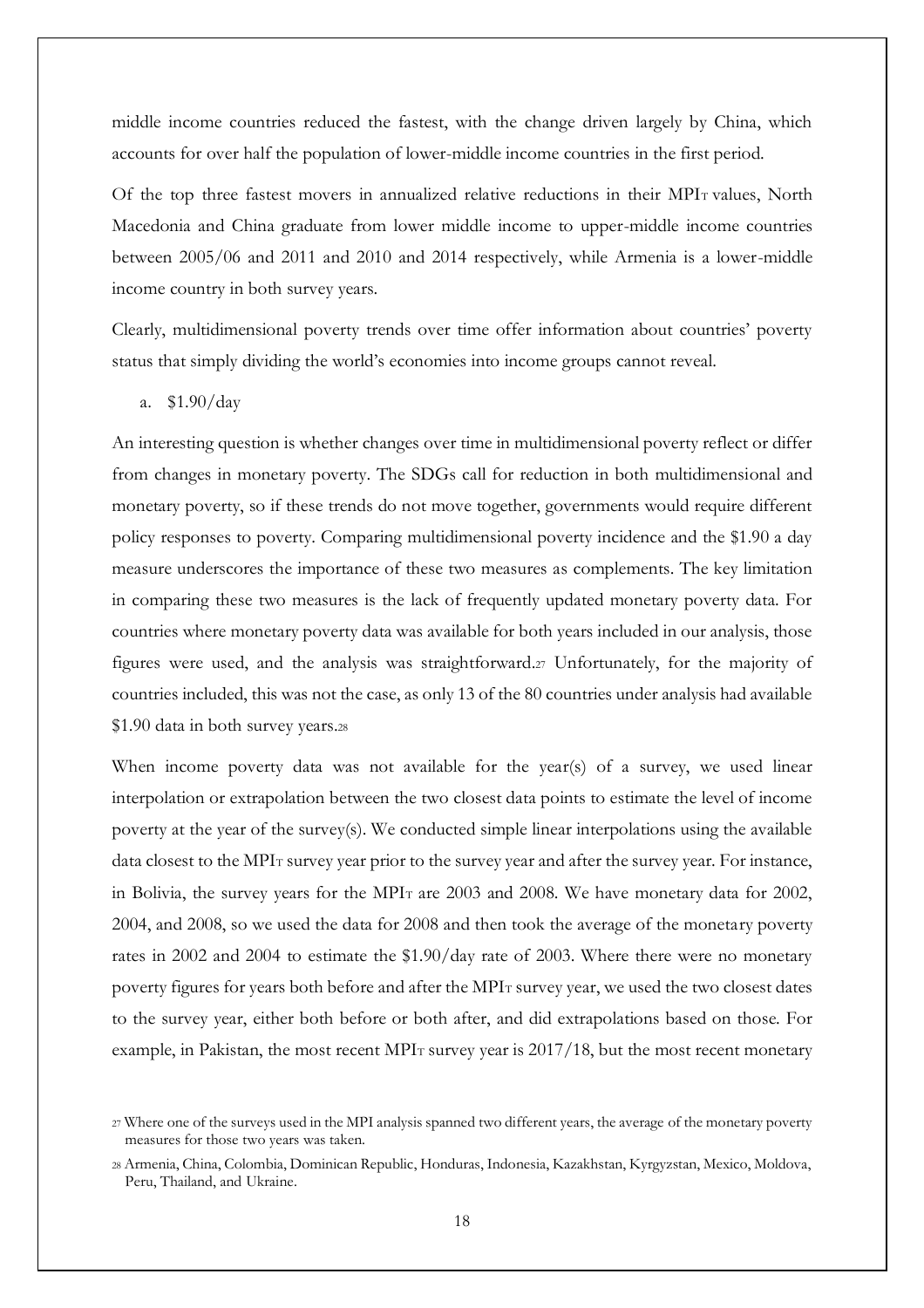data is from the years 2013 and 2015. Thus, we extrapolated the \$1.90/day headcount ratio for 2017/18 based on the information from 2013 and 2015. In total, we had information for one year of the MPI<sup>T</sup> survey years and interpolated/extrapolated for the other year in 19 countries29, and we interpolated/extrapolated for both years in 43 countries30, where there was no available monetary data for either survey years.

It is also worth noting that there are several countries in which the data for extrapolations exist immediately before or after the 2007/08 global financial crisis, and these should be understood with that caveat in mind31. For instance, in North Macedonia, the first survey year used in the MPIT estimations is 2005/06, but the earliest monetary data was from 2009 and 2010. This means that our extrapolation for monetary poverty in 2005/06 (before the financial crisis) was made using data from shortly after the crisis. We have reported these figures, because they use the only data available, but recognize that they are likely to be inaccurate. Further, there are a few countries where the only monetary poverty data were outdated. In Belize, Guyana, and Trinidad and Tobago, the only monetary poverty data available were from prior to 2000. In Nigeria, the most recent  $$1.90/day$  figures were from 2003 and 2009, but the MPIT survey years were 2013 and 2016/17. Finally, for five countries (Afghanistan, Cambodia, Haiti, Suriname, and Turkmenistan), there were either no years or only one year available for monetary poverty data, so it was not possible to calculate monetary poverty trends. Thus, the final comparison of \$1.90 and headcount ratio covers 75 countries for which comparable income poverty data is available (or calculated), but the conclusions may be affected by the lack of matching data points.

In 50 of the 75 countries with comparable income data, multidimensional poverty reduced faster than monetary poverty in absolute terms. The difference was particularly striking in the Arab States, where every country experienced a reduction in multidimensional poverty, but only Egypt and Sudan saw a decrease in their monetary poverty, too.32 In Zimbabwe (2010/11-2015), monetary poverty increased by an average of more than 2 percentage points a year, but multidimensional poverty decreased by approximately 1.4 percentage points a year. In Côte

<sup>29</sup> In eight countries (Bolivia, Cameroon, Montenegro, North Macedonia, Serbia, Sudan, Uganda, Vietnam) we have extrapolated for the first survey year, and in 11 countries (Congo, Egypt, Guinea, Liberia, Malawi, Mali, Mongolia, Nicaragua, State of Palestine, Rwanda, Senegal) we have extrapolated for the second survey year.

<sup>30</sup> Albania, Bangladesh, Belize, Benin, Bosnia and Herzegovina, Burkina Faso, Burundi, Central African Republic, Chad, Côte d'Ivoire, the Democratic Republic of the Congo, Ethiopia, Gabon, Gambia, Ghana, Guyana, India, Iraq, Jamaica, Jordan, Kenya, Lao PDR, Lesotho, Madagascar, Mauritania, Mozambique, Namibia, Nepal, Niger, Nigeria, Pakistan, Philippines, Sao Tome and Principe, Sierra Leone, eSwatini, Tajikistan, Tanzania, Timor-Leste, Togo, Trinidad and Tobago, Yemen, Zambia, and Zimbabwe.

<sup>31</sup> Albania, Central African Republic, Jamaica, Jordan, and North Macedonia.

<sup>32</sup> Incidence of monetary poverty did not change in Jordan and increased in Iraq and Yemen over the periods observed.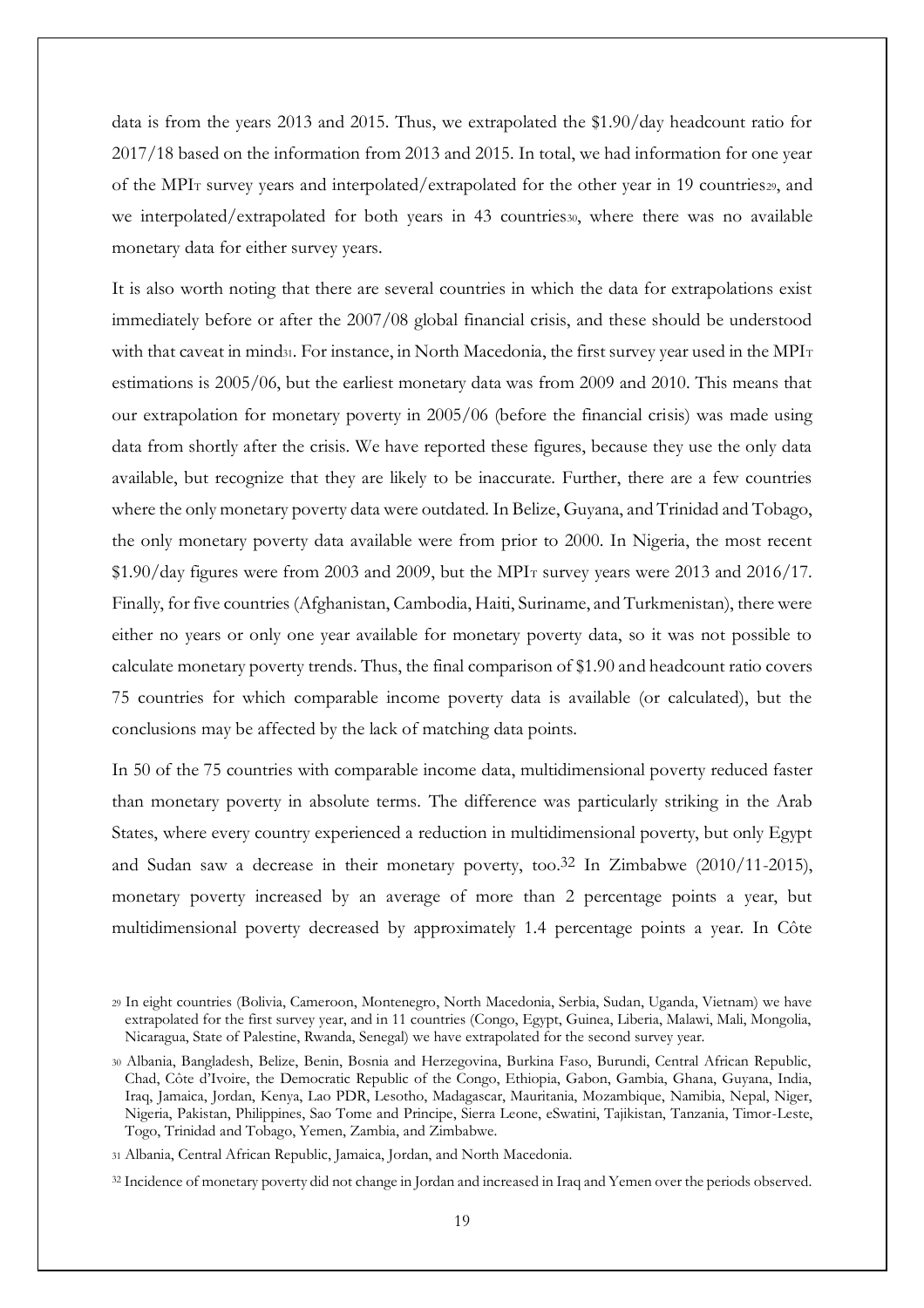d'Ivoire (2011/12-2016), monetary poverty decreased slightly (an average of 0.1 percentage points a year), but incidence of multidimensional poverty decreased an average of 2.8 percentage points a year. By contrast, Niger (2006-2012) saw its share of people living on less than \$1.90/day decrease by more than 25 percentage points over the period, while its headcount ratio (HT) reduced by a more modest 3 percentage points over that same period. Ukraine (2007-2012) had nearly identical rates of monetary and multidimensional poverty reduction, with decreases of 0.02 per year, on average, in the percentages of poor. The significant degrees of difference between the monetary and multidimensional poverty trends suggest that these two measures are identifying different phenomena and different people as poor, meriting complementary analyses that identify the differing factors at play.

Multidimensional poverty incidence was larger than income poverty at the beginning of the comparison period in 60 of the 75 countries.<sup>33</sup> The gap between the multidimensional and income poverty incidence varies from slight differences in Ukraine (0.4% and 0.1%), Jordan (0.5% and 0.1%), Congo (53.8% and 53.4%), and Belize (7.4% and 7.9%), to dramatic differences in Ethiopia (88.4% and 33%), Mauritania (63% and 8.4%), or Moldova (1.5% and 13.9%). Figure 2 depicts the annualized absolute rates of change in the incidence of MPI<sup>T</sup> and \$1.90/day poverty for the 75 countries for which we have income data. 37 countries had a reduction in poverty according to both measures, with multidimensional poverty reducing faster.34 In 12 countries, HT reduced while incidence of monetary poverty increased.<sup>35</sup> Additionally, four countries had a reduction in the incidence of MPI<sup>T</sup> but no change in \$1.90/day figures.<sup>36</sup> Thus overall, 53 of the 75 countries reduced multidimensional poverty faster than income poverty. The reverse occurred in 20 countries, where multidimensional headcount ratios decreased slower than \$1.90 a day incidence37. Additionally, in one country (Benin), multidimensional poverty increased while monetary poverty declined. In only one country (Serbia), did poverty increase according to both measures.

<sup>36</sup> Guyana, Jamaica, Jordan, Nigeria.

<sup>33</sup> Fifteen countries had higher income poverty at initial period: Armenia, Belize, China, Colombia, Democratic Republic of the Congo, Indonesia, Kyrgyzstan, Malawi, Moldova, Montenegro, Nigeria, Philippines, Serbia, eSwatini, and Trinidad and Tobago.

<sup>34</sup> Armenia, Bangladesh, Belize, Bolivia, Bosnia and Herzegovina, Burkina Faso, Burundi, Central African Republic, Congo, Cote d'Ivoire, Dominican Republic, Egypt, eSwatini, Ethiopia, Gabon, Ghana, Kazakhstan, Kenya, Lao PDR, Lesotho, Malawi, Mali, Mauritania, Mongolia, Mozambique, Nepal, Nicaragua, Pakistan, Rwanda, Sierra Leone, Sudan, Tanzania, Thailand, Timor-Leste, Ukraine, Zambia.

<sup>35</sup> Albania, Iraq, Madagascar, North Macedonia, Sao Tome and Principe, Senegal, State of Palestine, Tajikistan, Trinidad and Tobago, Uganda, Yemen, Zimbabwe.

<sup>37</sup> Cameroon, Chad, China, Colombia, Democratic Republic of the Congo, Gambia, Guinea, India, Indonesia, Kyrgyzstan, Mexico, Moldova, Montenegro, Namibia, Niger, Peru, Philippines, Togo, Vietnam.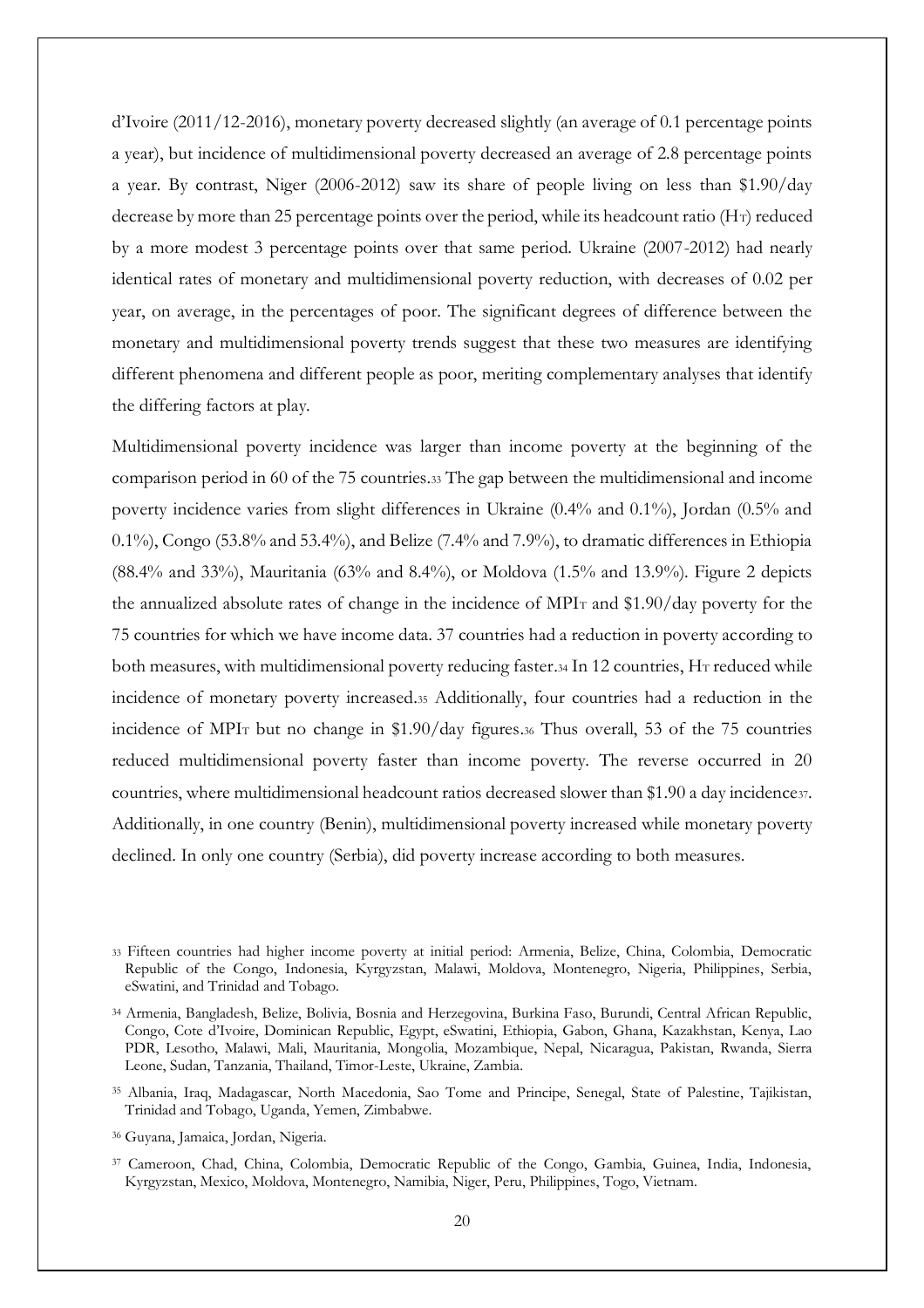

**Figure 2. Annualized Absolute Change in Incidence of H<sup>T</sup> and \$1.90**

If progress were only measured by reducing income poverty, Guinea, Liberia, and Niger would be considered the leaders in poverty reduction for annualized absolute reduction, and Thailand, Kazakhstan, and China for relative annualized reduction. The gains of Sierra Leone, Rwanda, Timor-Leste, and North Macedonia would have been invisible. If income and multidimensional poverty measures were perfectly correlated, and if they both identified the same people as poor, there would be no need for two separate measures. While the issue of identification lies beyond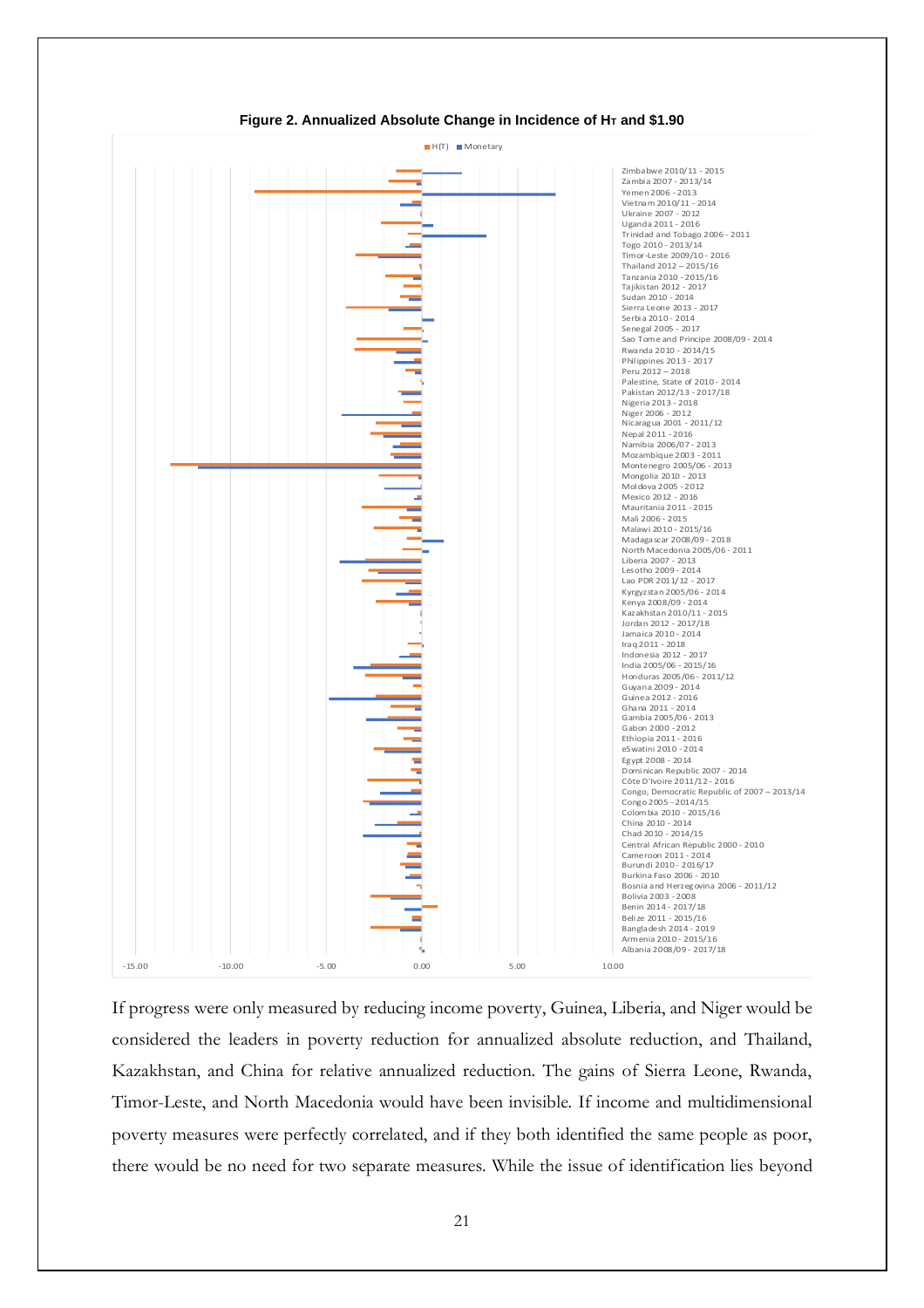the scope of this paper, we do observe significant variations between both the rates and, at times, the direction of change of these two poverty measures. This suggests that MPIT trends are not tracking \$1.90 trends, and we must look at both "sister" measures to understand the character of poverty around the world.

#### **5. Triangulation of Monetary and Nonmonetary Poverty Trends**

Sir Tony Atkinson's final book, *Measuring Poverty around the World* (published posthumously by Princeton University Press: 2019), issues a call for triangulation among monetary and nonmonetary poverty measures to analyze the reliability and credibility of their purposes. Atkinson argues that, in the diversity of poverty measures available, we have different portraits, distributions, and levels of poverty. Triangulation, then, allows us to interrogate these trends and evaluate the relationships between monetary and nonmonetary poverty indicators. The unfinished annex of his book details national reports of 60 countries, graphing PovCal estimates for the \$1.90 a day line against other indicators of poverty: e.g., the Gini income %, incidence of households below the national poverty line, and the global MPI headcount ratio from the 2017/18 release. For most countries, the "changes over time" section is notably absent, and indeed, the editors themselves note that this section is often underdeveloped, missing altogether, or restricted to a monetary definition of poverty (Atkinson 2019: 248). This paper begins to take up the mantle of Atkinson's triangulation of poverty measures over time.

For our 80 countries, where applicable, we collect information on eight measures defined subsequently: 1) the monetary poverty headcount ratio of national poverty lines (the % of the population); 2) the \$3.20 a day monetary poverty headcount ratio; 3) the \$1.90 a day monetary poverty headcount ratio; 4) the official National MPI headcount ratio;38 5) the incidence of MPIT; 6) the incidence of destitution; 7) the incidence of vulnerability; and 8) the incidence of severe multidimensional poverty, published for the first time for all 80 countries in this paper. By triangulating these eight measures, we may come to better understand the nature of poverty trends and the relationships between these measures. Appendix E includes the national poverty reports for 80 countries, with all available information.

<sup>38</sup> The official national MPI of a country is a permanent statistic of multidimensional poverty using the AF method that tailors the dimensions, indicators, and deprivation values to the national context and datasets. Unlike the global MPI, where careful comparisons can be feasible, National MPIs cannot be compared across countries because they define and measure poverty differently.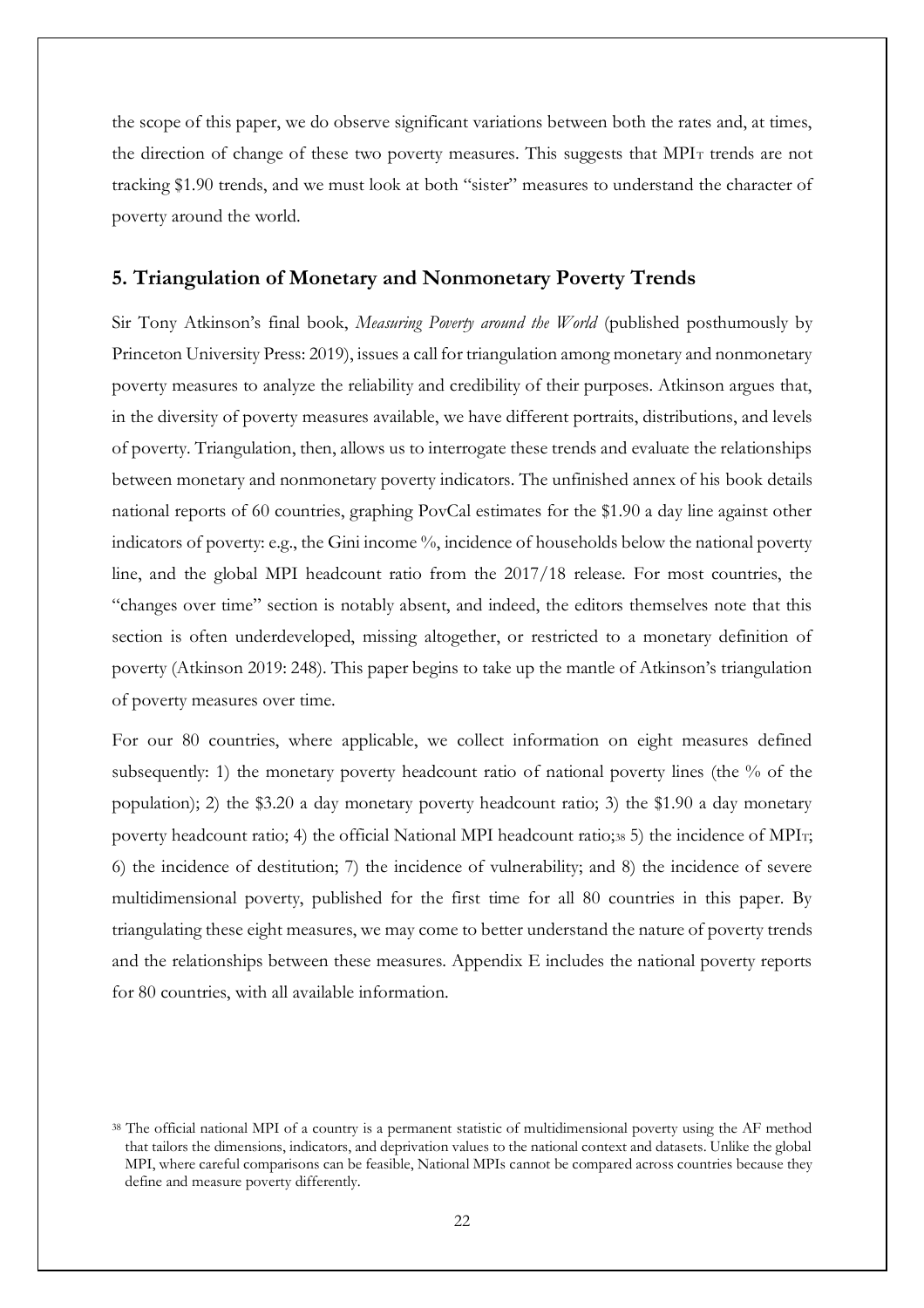The national monetary poverty headcount ratio is the percentage of the population living below the national poverty lines. National estimates are based on population-weighted subgroup estimates from household surveys and extracted from the World Development Indicators.<sup>39</sup> The poverty headcount ratios at \$3.20 and \$1.90 a day, as a percentage of the population, are also based on primary household survey data obtained from government statistical agencies and World Bank country departments, extracted from the World Development Indicators.<sup>40</sup> The national MPI headcount ratios are drawn from the published incidence figures, for the 16 of our 80 countries that have an official national MPI.<sup>41</sup> The destitution measure is outlined in detail in Alkire, Kanagaratnam and Suppa (2020). The vulnerability and severity measures, meanwhile, use the same weights and indicators as the MPI<sup>T</sup> but apply different cross-dimensional poverty (**k**) cutoffs. We consider those vulnerable to multidimensional poverty the households that experience a 20- 33.32% intensity of deprivations and those living in severe poverty to be households with an intensity higher than 50% – that is, the household must be deprived in one-half of the total weighted indicators.

#### **5.1 Direction**

Of the 72 countries that have information on both \$1.90 a day and national poverty headcount trends,<sup>42</sup> three countries have multidimensional poverty trends that differ in direction from these two monetary trends: Albania, Uganda, and Yemen. While Albania's incidence of multidimensional poverty drops from 2.1% in 2008/09 to 0.7% in 2017/18, the monetary poverty measures describe an opposing trend. In 2008, 0.4% of Albania's population was living on less than \$1.90 a day, but by 2017, that figure had risen to 1.7%; similarly, in 2008, 12.4% of the population were living below the national poverty line, but by 2012, that figure had risen to 14.3%. Uganda presents an exceptionally stark case, as the monetary poverty measures followed negative trends until 2012, when both the \$1.90 a day and national poverty headcount ratios rose. Uganda's case interests us particularly because the time span for the monetary measures, 2012-2016, maps well onto our time periods for multidimensional poverty trends over time, 2011-2016. Uganda's incidence of multidimensional poverty drops from 67.7% in 2011 to 57.2% in 2016, whereas the

<sup>39</sup> Accessed April 7, 2020.

<sup>40</sup> Accessed April 7, 2020.

<sup>41</sup> Afghanistan, Armenia, Colombia, Dominican Republic, Honduras, Mexico, Mozambique, Nigeria, Nepal, Pakistan, Philippines, Rwanda, Sierra Leone, State of Palestine, Thailand, and Vietnam.

<sup>42</sup> The eight countries that do not have these three data points include Afghanistan, Belize, Cambodia, Guyana, State of Palestine, Suriname, Trinidad and Tobago, and Turkmenistan. Afghanistan, Cambodia, and the State of Palestine do, however, have information available for the population living below the national poverty line.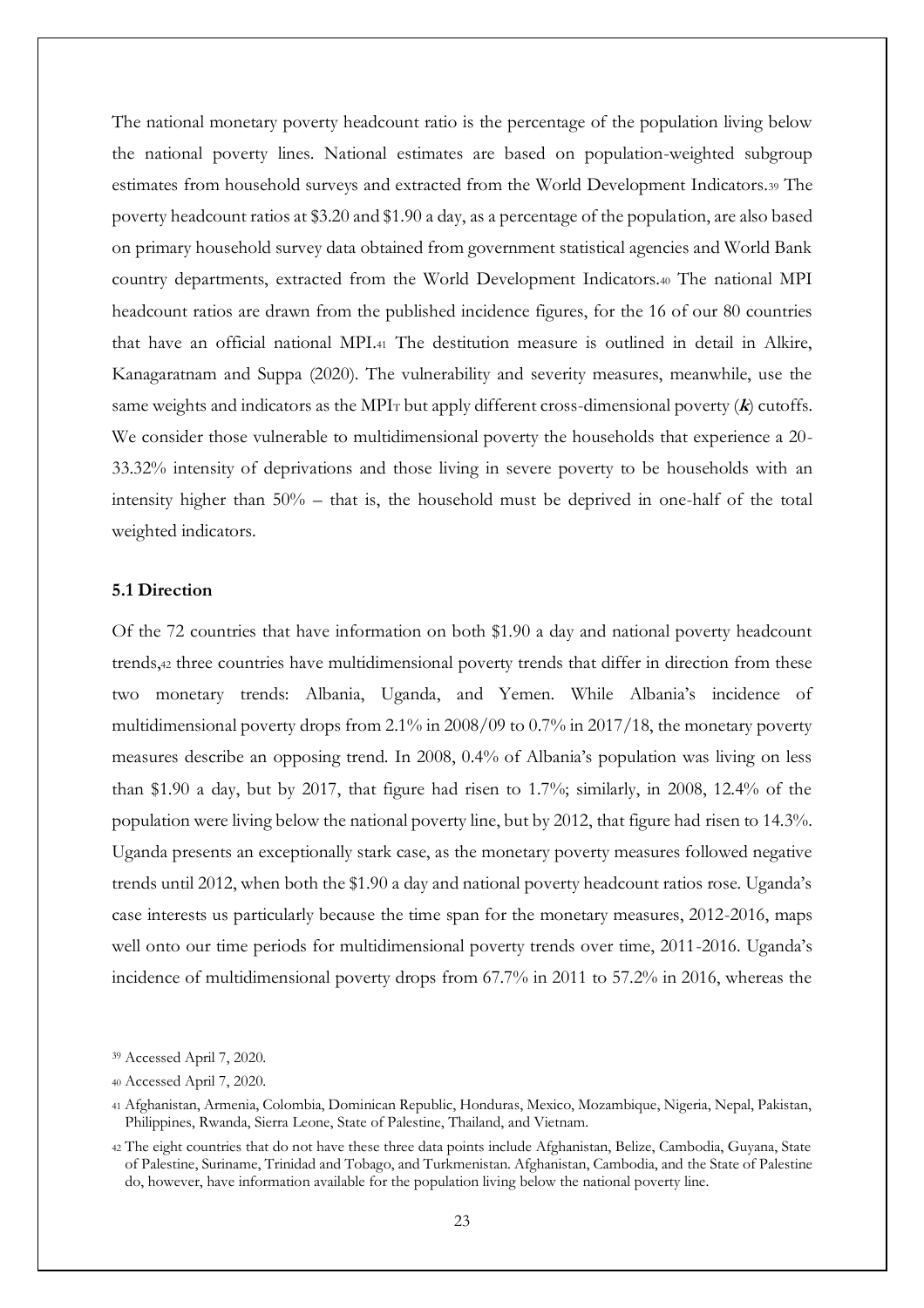population living on less than \$1.90 a day rises from 35.9% to 41.7% and the population living below the national monetary poverty line rises from 19.7% to 21.4% in 2012 and 2016, respectively. All three data points are outdated for Yemen, which has since experienced the largest humanitarian crisis of the last decade, but like the Ugandan case, the data points we do have match a similar time series. Yemen's incidence of multidimensional poverty drops from 38.0% in 2006 to 29.2% in 2013, whereas the population living on less than \$1.90 a day rises from 9.8% to 18.8% and the population living below the national monetary poverty line rises from 34.8% to 48.5% in 2005 and 2014, respectively.

A similar situation occurs in Afghanistan, where the national monetary poverty headcount ratio describes an increase in poverty over time, whereas the family of global MPIT measures show a reduction. Afghanistan does not have available information for the \$1.90 or \$3.20 a day measure. This shows that trends may diverge; however, further analysis is required to understand the different drivers of change – for example, whether they are related to fiscal expenditure, development assistance, or to particular macroeconomic condition. It would also be useful to probe the robustness of monetary poverty trends to different datasets and specifications.

A few other countries present compelling stories. Zimbabwe, for instance, observed negative trends in both the changes over time headcount (from 40.1% to 34.0% between 2010/11 and 2015) and the national monetary poverty headcount (from 72.3% to 70.0% between 2011 and 2017), although the \$1.90 a day headcount rose (from 21.4% to 33.9% between 2011 and 2017). Likewise, in Tajikistan, the \$.190 a day headcount rose from 4.7% in 2009 to 4.8% in 2015, whereas the changes over time and national monetary poverty headcounts dropped, from 12.2% in 2012 to 7.4% in 2017 and 34.4% in 2013 to 27.4% in 2018, respectively. Further, in Gambia, the national monetary poverty headcount rose 48.1% in 2010 to 48.6% in 2015, even as the changes over time and \$1.90 a day headcounts dropped, from 68.1% in 2005/06 to 54.7% in 2013 and 45.3% in 2003 to 10.1% in 2015, respectively. Likewise, in Gabon, the national monetary poverty headcount rose 32.5% in 2005 to 33.4% in 2017, even as the MPI<sup>T</sup> headcount and \$1.90 a day headcounts dropped, from 30.9% in 2000 to 15.5% in 2012 and 8.0% in 2005 to 3.4% in 2017, respectively. Clearly, triangulation of these trends reveals tremendous variation among monetary and nonmonetary poverty measures, even in simple terms of increases or decreases in poverty.

#### **5.2 Slope and initial poverty levels**

At first glance, although we often observe that the direction of poverty trends over time matches for monetary and nonmonetary indicators, the slope and initial levels of poverty can be quite different. For example, in Burkina Faso, we observe that the incidence of those living in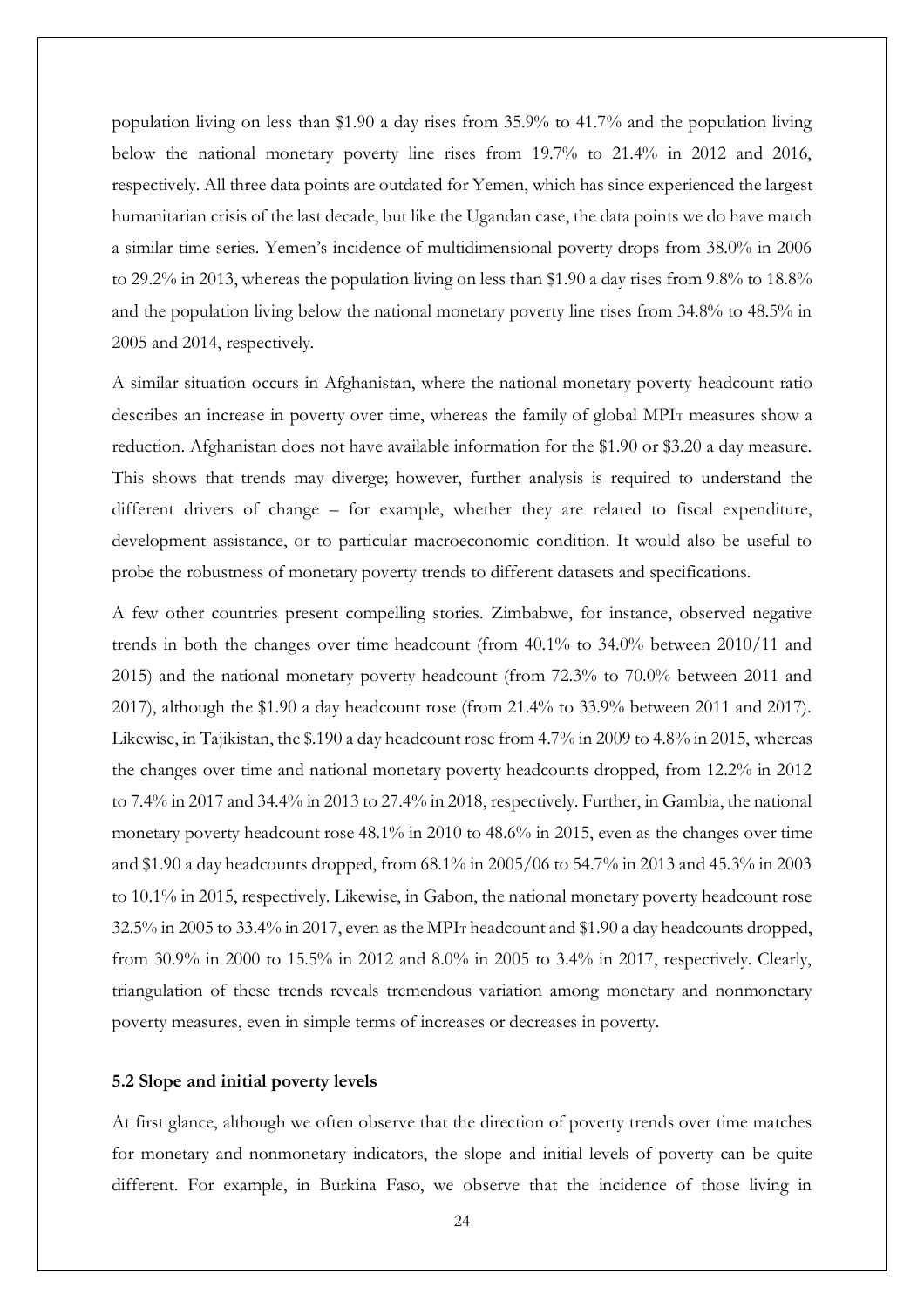multidimensional poverty in 2006 drops from 88.7% to 86.3% in 2010, compared to the \$1.90 a day measure, which observes 57.3% of the population living on less than \$1.90 a day in 2003 and 55.3% in 2009. Thus, depending on which measure one uses (and taking into account that the time periods are imperfectly aligned), nearly one-third of the Burkina Faso population would be considered either in poverty, as the MPI<sub>T</sub> issues, or out of it, following the \$1.90 a day measure.

Similarly, in Niger, we observe that the incidence of those living in multidimensional poverty in 2006 drops from 92.9% to 89.9% of the population in 2012, but the \$1.90 a day measure shows a steep decline from 74.9% of the population living on less than \$1.90 a day in 2005 to only 50.3% in 2011. Niger's time periods allow us a better comparison of the two measures, as the multidimensional poverty trends span 2006 to 2012 and the \$1.90 a day trends span 2005 to 2011. But indeed, the measures differ both in slope and initial poverty levels. Although Niger has annualized absolute and relative changes of only 0.51 and 0.55 respectively in its multidimensional poverty headcount, nearly one-quarter of the population moves out of extreme income poverty during the same time period, and by 2012, slightly over half of the population is considered poor by the \$1.90 a day measure compared to the nearly nine-out-of-ten person incidence of multidimensional poverty.

The same general observation holds true for the comparison between MPI<sup>T</sup> incidence and the national monetary poverty line. In Tanzania, for example, we observe that the population incidence of those living in multidimensional poverty in 2010 drops from 67.8% to 57.1% of the population in 2015/16, compared to the national poverty line headcount ratio, which observes 34.4% of the population living below the national poverty line in 2007 and 28.2% in 2011. Taking 2010 and 2011 as a cross-sectional comparison, depending on which measure one uses, nearly twothirds of the Tanzanian population included in the incidence of multidimensional poverty in 2010 could be considered non-poor according to the national poverty line in 2011. Ethiopia exhibits a similar trend. Ethiopia's time points offer a helpful comparison of the two measures, as the multidimensional time series covers the period between 2011 and 2016 and the national poverty line time series covers 2011 to 2015. In ostensibly the same time frame within Ethiopia, we observe the population incidence of those living in multidimensional poverty drops from 88.4% in 2011 to 83.5% in 2016, compared to the national poverty line headcount ratio, which observes 29.6% of the population living below the national poverty line in 2011 and 23.5% in 2015. What is clear from these examples is that the multidimensional poverty incidence often documents higher levels of poverty than the \$1.90 a day and national poverty line monetary measures.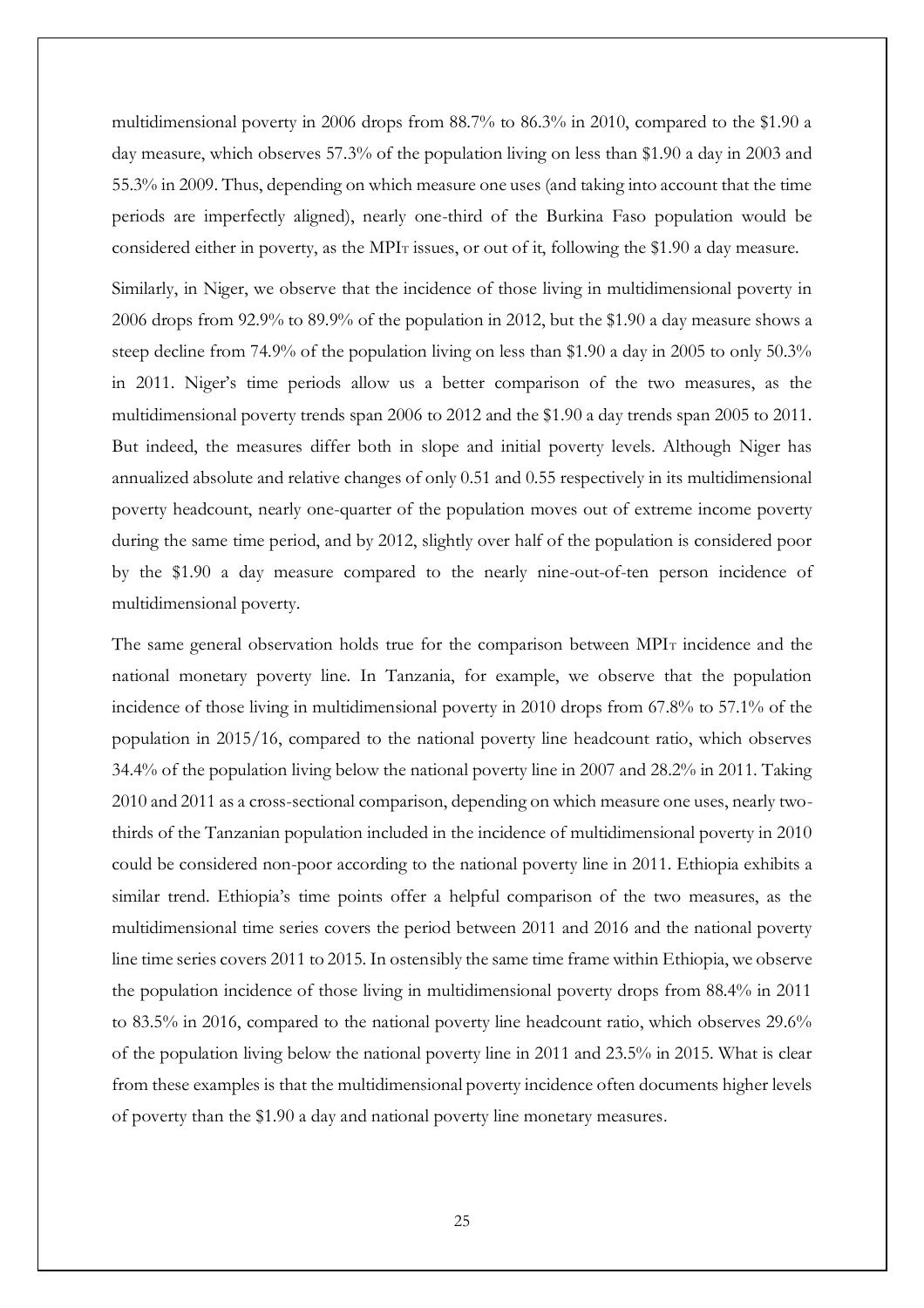#### **5.3 Destitution, vulnerability, severity**

We extend Atkinson's call to triangulate different poverty measures not only to the monetary and nonmonetary comparison but also to different measures and gradations of multidimensional poverty. Like the global MPI, we compute three additional statistics of multidimensional poverty – destitution, vulnerability, and severity – and through our harmonization procedure, we have computed comparable estimates for the annualized absolute and relative changes for each of these three measures. The destitution, vulnerability, and severity measures are outlined above and in further detail in Alkire, Kanagaratnam, and Suppa (2020).

One of the more fascinating findings of this multidimensional poverty triangulation is that while more than half the countries reduce their incidence of multidimensional poverty, destitution headcount ratios, and percentage of the population living in severe poverty, 38 countries either increase the percentage of the population vulnerable to multidimensional poverty or see no significant change.43 Of these 38 countries, 27 countries show a significant increase at either  $\alpha$ =0.05 or  $\alpha$ =0.01 significance in the population vulnerable to multidimensional poverty.44 This finding carries additional weight in the era of COVID-19, as countries fear backsliding into greater poverty with the economic hit of closed borders, lockdowns, and unemployment. Among the ten MPI indicators, a lack of access to clean drinking water, undernutrition, and no clean cooking fuel also put people at high risk to COVID-19 (Alkire, Dirksen, et al. 2020).

Four of our top five fastest reducers in absolute terms – Liberia, Mauritania, Sierra Leone, and Timor-Leste – also rank in the top five countries with significant increases in annualized absolute changes within the population vulnerable to poverty. Rwanda, the country with the largest increase in the vulnerable population, observes a jump from 18.4% of the population in 2010 to 25.8% in 2014/1545. Liberia, the country with the second-largest increase, nearly doubles its vulnerable population from 11.2% in 2007 to 20.0% in 2013. Liberia, Rwanda, and Sierra Leone also make it into the top five countries with significant increases in annualized relative changes within the

<sup>43</sup> The 38 countries with a positive trend or no change in vulnerability are: Afghanistan, Belize, Burundi, Central African Republic, Chad, Democratic Republic of the Congo, Ethiopia, Gambia, Ghana, Guinea, Haiti, Honduras, India, Kenya, Lao PDR, Lesotho, Liberia, Madagascar, Malawi, Mali, Mauritania, Mexico, Mozambique, Nepal, Niger, Nigeria, Rwanda, Senegal, Sierra Leone, Sudan, Suriname, Tanzania, Timor-Leste, Togo, Trinidad and Tobago, Uganda, Zambia, and Zimbabwe.

<sup>44</sup> Afghanistan, Burundi, Central African Republic, Chad, Democratic Republic of Congo, Ethiopia, Gambia, Guinea, India, Kenya, Lao PDR, Liberia, Madagascar, Malawi, Mali, Mauritania, Mozambique, Nepal, Niger, Nigeria, Rwanda, Senegal, Sierra Leone, Tanzania, Timor-Leste, Trinidad and Tobago, and Zambia.

<sup>45</sup> Notably, Rwanda is the sixth fastest national reducer in absolute terms.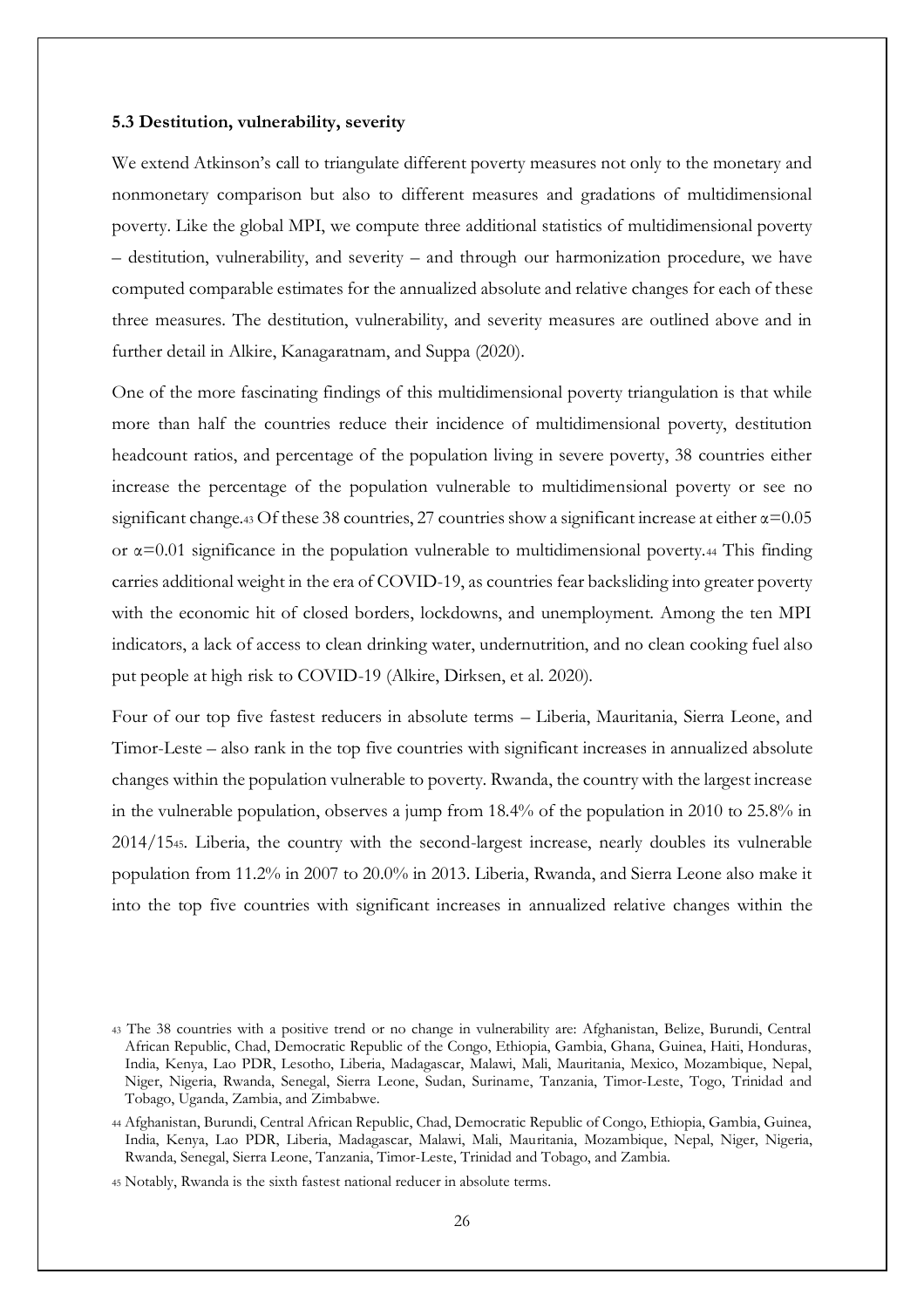population vulnerable to poverty, although Ethiopia and Trinidad and Tobago replace Mauritania and Timor-Leste.

This finding reveals an important caution. While countries may be making strides in reducing the share of the population living in multidimensional poverty, it may be the case that these gains are fragile. Indeed, while the structure of our data does not allow for us to be certain,<sup>46</sup> it may be the case that these people who have entered the vulnerable population are the same people who left the multidimensionally poor population. If true, these poverty reductions remain laudable, but reversible.

Even still, 25 countries observed a significant decrease in their vulnerable population,47 including Armenia, Serbia, the State of Palestine, and Thailand – all of which saw no significant overall change in their MPIT. Of the top five fastest national relative reducers, both China and Indonesia make the top five of fastest reducers in annualized absolute changes within their vulnerable populations, and Indonesia is the fourth-fastest reducer in annualized relative changes. China reduced its population vulnerable to poverty from 25.1% in 2010 to 18.5% in 2014, and Indonesia reduced its vulnerable population from 9.0% in 2012 to 4.6% in 2017. Considering both countries are in the top four most populous countries in the world, these achievements should not be overlooked.

With the fragility of these gains in mind, it is all the more remarkable that 59 of our countries saw significant reductions in their population experiencing severe multidimensional poverty.<sup>48</sup> Our top five fastest national reducers in absolute terms also saw the fastest annualized absolute reductions in severe MPIT, with Sierra Leone once again leading the charge. Sierra Leone reduced its population living in severe poverty from 47.3% in 2013 to 31.0% in 2017, while Timor-Leste more than halved its population living in severe poverty from 39.0% in 2009/10 to 16.9% in 2016, considering point estimates. China and North Macedonia, two of the fastest national reducers in relative terms, make the top three fastest annualized relative reductions in severity. China reduced

<sup>46</sup> Indeed, if we had panel data, we could make this claim with certainty. The cross-sectional nature of our data does not allow us to verify whether the increased population who are vulnerable live in the same households who left poverty using the one-third **<sup>k</sup>** cutoff.

<sup>47</sup> Albania, Armenia, Bangladesh, Bolivia, Bosnia and Herzegovina, China, Colombia, Dominican Republic, Egypt, Guyana, Indonesia, Iraq, Kazakhstan, Kyrgyzstan, Moldova, Mongolia, Peru, Philippines, Serbia, State of Palestine, Tajikistan, Thailand, Turkmenistan, Ukraine, and Yemen.

<sup>48</sup> Afghanistan, Bangladesh, Bolivia, Bosnia and Herzegovina, Burundi, Cambodia, Central African Republic, Chad, China, Congo, Côte D'Ivoire, Democratic Republic of Congo, Dominican Republic, Egypt, eSwatini, Ethiopia, Gabon, Gambia, Ghana, Guinea, Haiti, Honduras, India, Indonesia, Iraq, Kenya, Kyrgyzstan, Lao PDR, Lesotho, Liberia, Madagascar, Malawi, Mali, Mauritania, Mexico, Mongolia, Montenegro, Mozambique, Namibia, Nepal, Nicaragua, Niger, Nigeria, North Macedonia, Peru, Philippines, Rwanda, Sao Tome and Principe, Senegal, Sierra Leone, Sudan, Suriname, Tajikistan, Tanzania, Timor-Leste, Uganda, Yemen, Zambia, and Zimbabwe.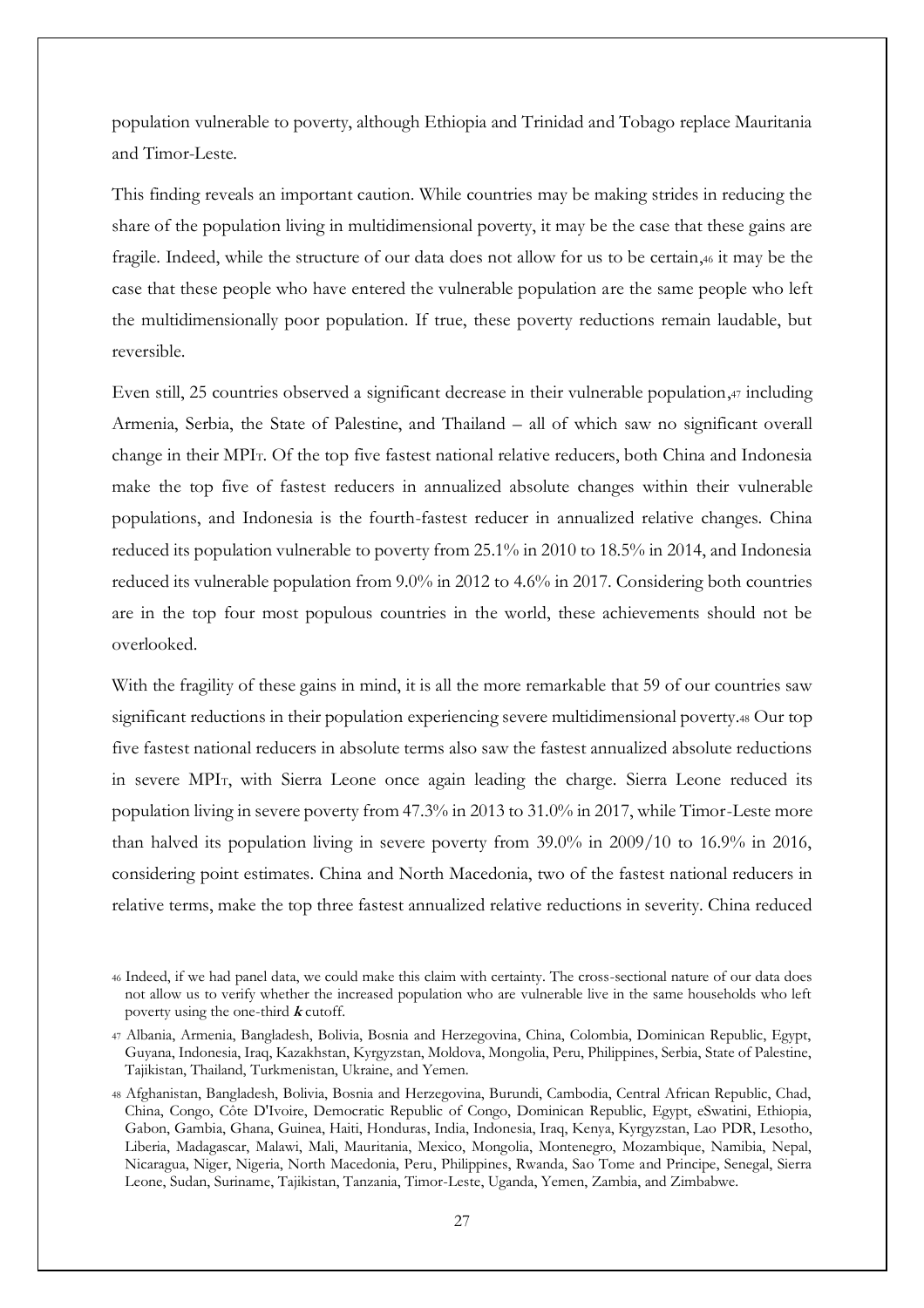its population living in severe poverty from 1.9% in 2010 to 0.4% in 2014, and North Macedonia more than halved its population living in severe poverty from 1.1% in 2005/06 to 0.2% in 2011, considering point estimates.

Similarly, according to our harmonized destitution measure, 59 countries observed significant reductions in their destitute MPIT,49 and of those countries, only three – Burkina Faso and Thailand – did not observe a significant reduction in their destitution headcount ratios. Sixteen countries nearly halved their destitute populations,<sup>50</sup> including China and India, which saw reductions in their destitute populations from 3.3% in 2010 to 1.2% in 2014 and from 29.7% in 2005/06 to 11.1% in 2015/16, respectively. Only Benin observed a significant increase in their destitute populations. These results show clear headway on the Leave No One Behind agenda, but nevertheless, policymakers must remain vigilant to avoid backslides into poverty.

#### **6. Concluding Remarks**

This paper presented trends in multidimensional poverty for 80 developing countries, then probed patterns by subnational regions as well as rural and urban areas to assess the pro-poorness of those results. Each of the 10 indicators drove the observed change, with 20 countries reducing every indicator. But despite strong reductions, in one quarter of countries the number of poor persons increased due to population increases.

Having presented trends in acute multidimensional poverty, the paper then added to it trends in three other multidimensional poverty measures drawn from the same datasets: destitution, severe multidimensional poverty, and vulnerability. These were mapped, with 95% confidence intervals, onto trend in national and international monetary poverty measures. The second part of the paper took a first cut at observing how trends differ across these countries, with four countries having opposite directions of change, and many others having differing speeds of poverty reduction.

Naturally this study raises a plethora of questions for further research.<sup>51</sup> Perhaps the most evident question is why did the observed changes happen – what were the determinants of

<sup>49</sup> Afghanistan, Bangladesh, Belize, Bolivia, Bosnia and Herzegovina, Burkina Faso, Burundi, Cambodia, Central African Republic, Chad, China, Congo, Côte D'Ivoire, Democratic Republic of Congo, Dominican Republic, Egypt, eSwatini, Ethiopia, Gabon, Gambia, Ghana, Guinea, Honduras, India, Indonesia, Iraq, Kenya, Lao PDR, Lesotho, Liberia, Madagascar, Malawi, Mali, Mauritania, Mongolia, Mozambique, Namibia, Nepal, Nicaragua, Niger, Nigeria, North Macedonia, Peru, Philippines, Rwanda, Sao Tome and Principe, Senegal, Sierra Leone, Sudan, Suriname, Tajikistan, Tanzania, Thailand, Timor-Leste, Turkmenistan, Uganda, Yemen, Zambia, and Zimbabwe.

<sup>50</sup> Bangladesh, Belize, Bolivia, China, Congo, Gabon, Honduras, India, Iraq, Lao PDR, Nepal, Nicaragua, North Macedonia, Sao Tome and Principe, Timor-Leste, and Turkmenistan.

<sup>51</sup> For a set of wider research questions related to MPI please see Alkire (2020).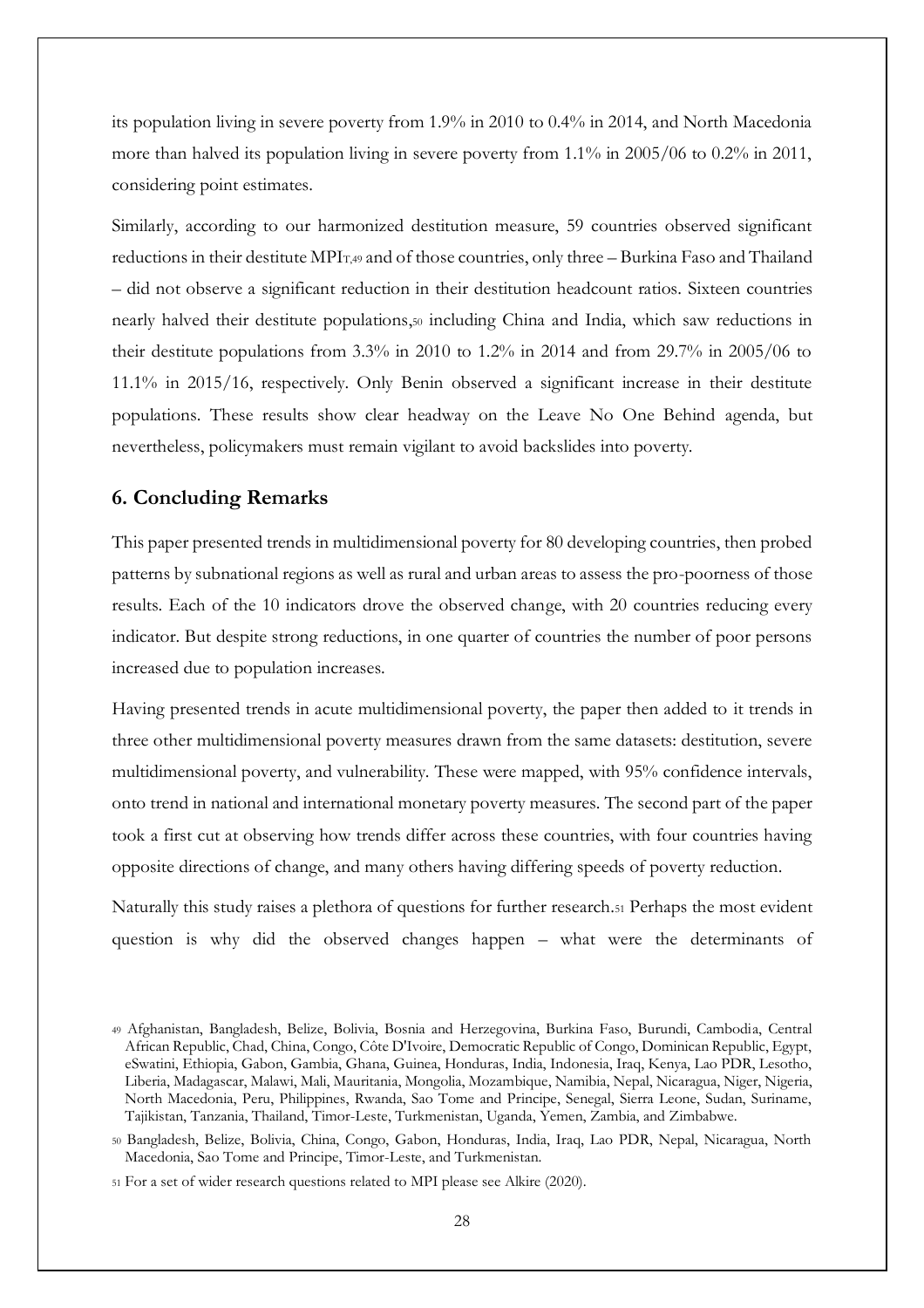multidimensional poverty reduction in terms of institutions, political leadership, public expenditure, development assistance, economic growth, NGO and private sector activities, remittances, social movements, and positive or negative shocks, and what explains the differences in the pro-poorness of poverty reduction patterns. Often such studies will look across regions in one country, or across a smaller block of countries, rather than including all of them. In addition to quantitative analyses the above research will also of necessity entail mixed methods and case studies to understand the policy activities during the periods of study.

In addition to this vitally important empirical work, a number of pivotal research questions remain. To name just a few, a core issue for further work is the analysis of intertemporal poverty trends when population shares change. MPIT trend analysis (and consideration of alternative ways to increase the retained sample) needs to be accompanied by analyses of demographic changes that interact both with the sampling frames of the surveys used and with contemporaneous patterns of domestic and international migration, fertility, and shocks. Naturally far more extensive analyses are required of the Atkinson graphics, including analyses of national and global MPI<sup>T</sup> trends, to ascertain how similar or distinct the trends of differently structured MPITs are; analyses of MPIT and monetary poverty data at the household level when both measures are built using the same surveys. Because the harmonized trends have not previously been available to this extent, it is naturally of interest to explore the extent to which the trends of the global MPI without harmonized indicator definitions differ from the harmonized trends. And while having merely one period of time is certainly a step forward, multiple periods will be vital to ascertain the variability or durability of trends at the national and subnational levels, both of the MPIT and of component indicators.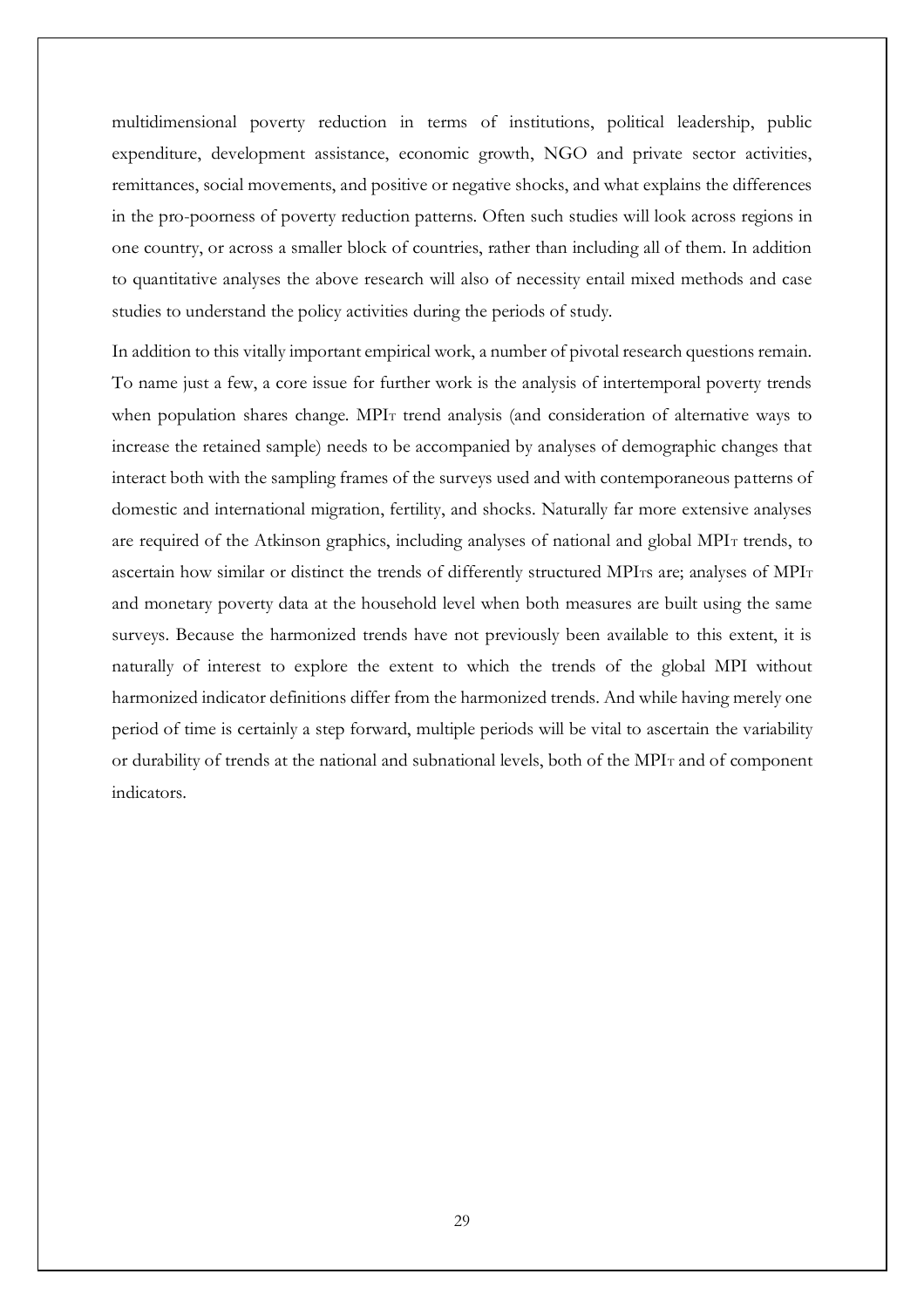#### **References**

- Alkire, S. (2020). 'The Research Agenda on Multidimensional Poverty Measurement: Important and As-Yet Unanswered Questions'. In E. Chiappero-Martinetti, S. Osmani, and M. Qizilbash (eds.), *The Cambridge Handbook of the Capability Approach*. Cambridge University Press.
- Alkire, S., Dirksen, J., Nogales, R., and Oldiges, C. (2020). 'Multidimensional poverty and COVID-19 risk factors: A rapid overview of interlinked deprivations across 5.7 Billion People', OPHI Briefing 53, Oxford Poverty and Human Development Initiative, University of Oxford.
- Alkire, S., and Foster, J. (2011). 'Counting and multidimensional poverty measurement.' *Journal of Public Economics*, 95, 476–487.
- Alkire, S., Foster, J., Seth, S. Santos, M.E., Roche J.M. and Ballon, P. (2015). *Multidimensional Poverty Measurement and Analysis*. Oxford: Oxford University Press.
- Alkire, S., Jindra, C., Robles, G. and Vaz, A. (2017). 'Multidimensional Poverty Reduction among Countries in sub-Saharan Africa', *Forum for Social Economics*, vol. 46(2), 178–191.
- Alkire, S., Jindra, C., Robles, G. and Vaz, A. (2016). 'Multidimensional Poverty Index 2016: Brief methodological note and results', OPHI Briefing 42, Oxford Poverty and Human Development Initiative, University of Oxford.
- Alkire, S., Kanagaratnam, U., and Suppa, N. (2020). "The Global Multidimensional Poverty Index (MPI) 2020." OPHI MPI Methodological Note 49. University of Oxford, Oxford Poverty and Human Development Initiative, Oxford, UK.
- Alkire, S., Kovesdi, F.., Mitchell, C., Pinilla-Roncancio, M., and Scharlin-Pettee, S. (2020). "Changes over time in the global Multidimensional Poverty Index." OPHI MPI Methodological Note 50. University of Oxford, Oxford Poverty and Human Development Initiative, Oxford, UK.
- Alkire, S., and Santos, M.E. (2014). 'Measuring acute poverty in the developing world: Robustness and scope of the Multidimensional Poverty Index.' *World Development*, 59, 251–274.
- Alkire, S., and Seth, S. (2015). 'Multidimensional poverty reduction in India between 1999 and 2006: Where and how?' *World Development*, 72, 93–108.
- Alkire, S. and Roche, J.M. (2013). "How multidimensional poverty went down: Dynamics and comparisons," OPHI Briefing 16, Oxford Poverty and Human Development Initiative, University of Oxford.
- Alkire, S., Roche, J.M. and Vaz, A. (2017). 'Changes over time in multidimensional poverty: Methodology and results for 34 countries', *World Development*, vol. 94 (Supplement C), 232– 249.
- Atkinson, T. (2019). *Measuring Poverty around the World*. Woodstock: Princeton University Press.
- Bornarova, S. and V. Janeska. (2012). "Social Impact of Emigration and Rural-Urban Migration in Central and Eastern Europe: Final Country Report, The Former Yugoslav Republic of Macedonia." European Commission.
- Chen, J. and W. Wang. (2019). 'Economic incentives and settlement intentions of rural migrants: Evidence from China,' *Journal of Urban Affairs*, 41, 372-389.
- Flak, A. (2011). "Vale plans \$6 billion expansion of Mozambique coal mine." *Reuters*, November 22. Available at: [https://www.reuters.com/article/us-mozambique-coal-vale/vale-plans-6-](https://www.reuters.com/article/us-mozambique-coal-vale/vale-plans-6-billion-expansion-of-mozambique-coal-mine-idUSTRE7AL1MH20111122)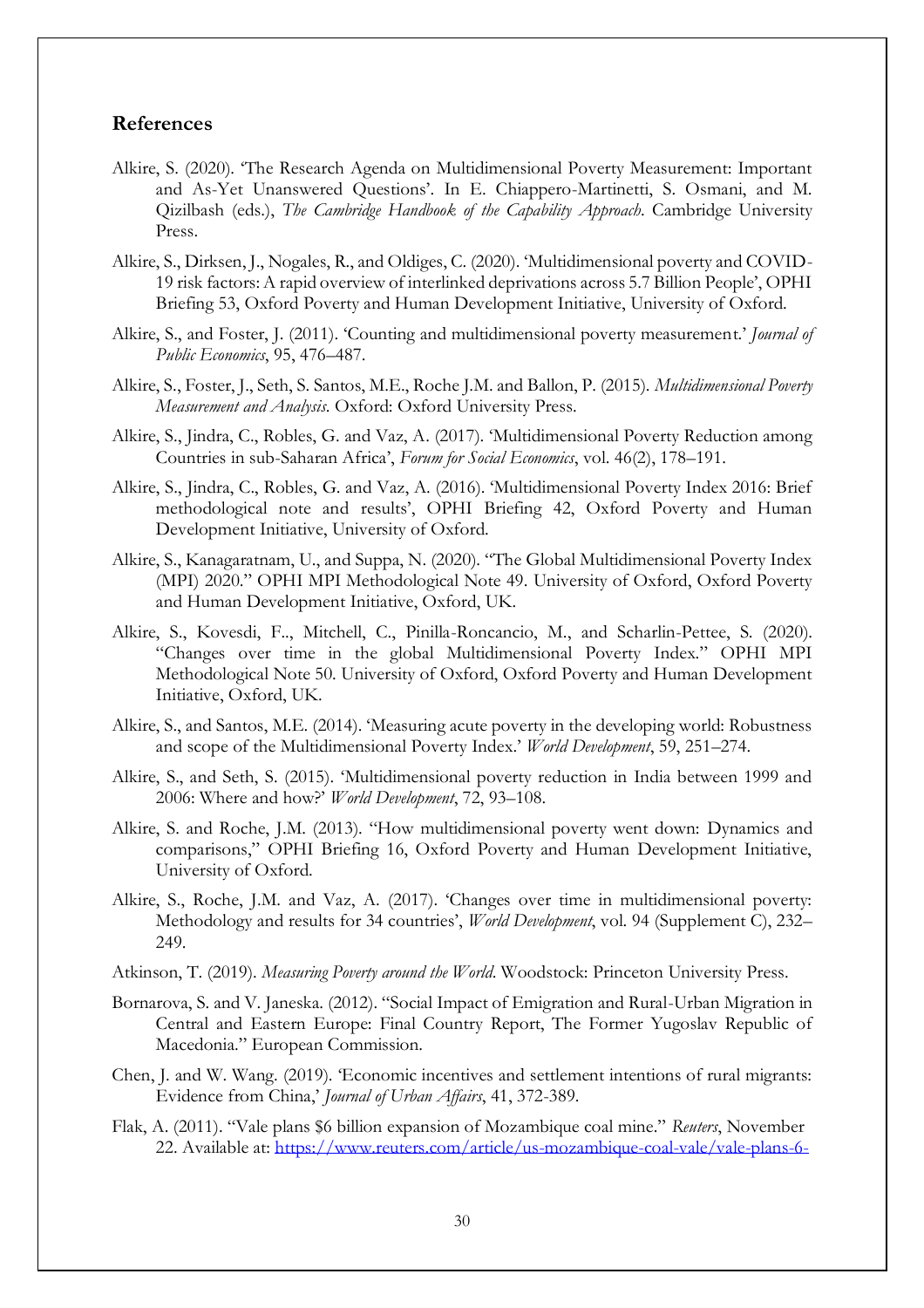[billion-expansion-of-mozambique-coal-mine-idUSTRE7AL1MH20111122](https://www.reuters.com/article/us-mozambique-coal-vale/vale-plans-6-billion-expansion-of-mozambique-coal-mine-idUSTRE7AL1MH20111122) (Accessed 5 May 2020).

- Food Security Information Network. (2020). "2020 Global Report on Food Crises: Joint Analysis for Better Decisions." Available at: [https://docs.wfp.org/api/documents/WFP-](https://docs.wfp.org/api/documents/WFP-0000114546/download/)[0000114546/download/.](https://docs.wfp.org/api/documents/WFP-0000114546/download/) (Accessed 5 May 2020).
- Murphy, A. (2011). "Mozambique Coal Mine Brings Jobs, Concerns." *National Public Radio: All Things Considered*, April 27. Available at: [https://www.npr.org/2011/04/27/135629821/mozambique-coal-mine-brings-jobs](https://www.npr.org/2011/04/27/135629821/mozambique-coal-mine-brings-jobs-concerns?t=1589476101118)[concerns?t=1589476101118.](https://www.npr.org/2011/04/27/135629821/mozambique-coal-mine-brings-jobs-concerns?t=1589476101118)(Accessed 5 May 2020).
- Norwegian Refugee Council. (2014). "Global Overview 2014: People internally displaced by conflict and violence." Available at: [https://www.internal](https://www.internal-displacement.org/sites/default/files/inline-files/201405-global-overview-2014-en.pdf)[displacement.org/sites/default/files/inline-files/201405-global-overview-2014-en.pdf.](https://www.internal-displacement.org/sites/default/files/inline-files/201405-global-overview-2014-en.pdf) (Accessed 5 May 2020).
- Ram, R. (2020). 'Attainment of multidimensional poverty target of sustainable development goals: a preliminary study,' *Applied Economics Letters*, pp.1-5.
- Statistics Sierra Leone. (2017a). "Sierra Leone 2015 Population and Housing Census: Thematic Report on Migration and Urbanization." Available at: https://libguides.joe.ac.uk/c.php?g=482485&p=3299865. (Accessed 5 May 2020).
- Statistics Sierra Leone. (2017b). "Sierra Leone 2015 Population and Housing Census: Thematic Report on Population Structure and Population Distribution." Available at: [https://sierraleone.unfpa.org/sites/default/files/pub](https://sierraleone.unfpa.org/sites/default/files/pub-pdf/Population%20structure%20Report_1.pdf)[pdf/Population%20structure%20Report\\_1.pdf.](https://sierraleone.unfpa.org/sites/default/files/pub-pdf/Population%20structure%20Report_1.pdf) (Accessed 5 May 2020).
- United Nations Population Fund. (2015). "State of World Population 2015: Shelter from the Storm – A Transformative Agenda for Women and Girls in a Crisis-Prone World." Available at: [https://www.un-ilibrary.org/population-and-demography/state-of-world](https://www.un-ilibrary.org/population-and-demography/state-of-world-population-2015_b793d926-en)[population-2015\\_b793d926-en.](https://www.un-ilibrary.org/population-and-demography/state-of-world-population-2015_b793d926-en) (Accessed 14 July 2020).
- United Nations High Commissioner for Refugees. (2019). "UNHCR Position on Returns to North Kivu, South Kivu, Ituri, and Adjacent Areas of the Democratic Republic of Congo Affected by Ongoing Conflict and Violence – Update II." Available at [https://www.refworld.org/pdfid/5d6d794a4.pdf.](https://www.refworld.org/pdfid/5d6d794a4.pdf) (Accessed 5 May 2020).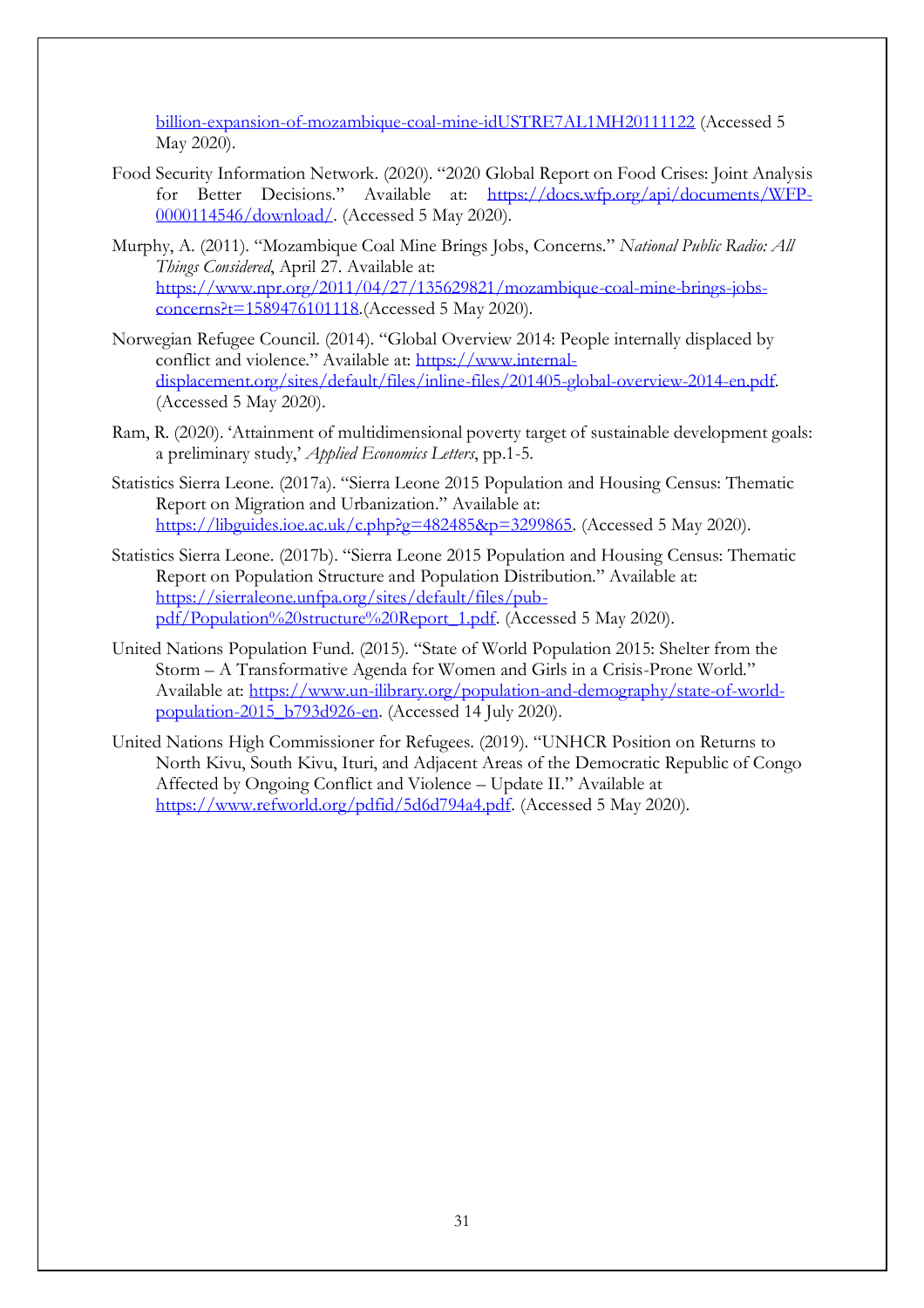# **Appendix**

# **Countries, Time Periods, and Data Use for the Analysis of Changes over Time**

| Country                       | Time period      | <b>Surveys</b>              | Sample size (t1) | Sample Size (t2) |
|-------------------------------|------------------|-----------------------------|------------------|------------------|
| Afghanistan                   | 2010/11-2015/16  | MICS - DHS                  | 101,240          | 200,132          |
| Albania                       | 2008/09-2017/18  | DHS - DHS                   | 30,453           | 51,317           |
| Armenia                       | $2010 - 2015/16$ | DHS - DHS                   | 23,111           | 26,879           |
| Bangladesh                    | 2014-2019        | DHS - MICS                  | 73,995           | 248,068          |
| Belize                        | $2011 - 2015/16$ | MICS - MICS                 | 16,070           | 18,177           |
| Benin                         | 2014-2017/18     | MICS - DHS                  | 71,903           | 72,098           |
| Bolivia                       | 2003-2008        | DHS - DHS                   | 76,935           | 73,563           |
| Bosnia and Herzegovina        | $2006 - 2011/12$ | MICS - MICS                 | 20,754           | 19,611           |
| Burkina Faso                  | 2006–2010        | MICS - DHS                  | 35,901           | 39,271           |
| Burundi                       | 2010-2016/17     | DHS - DHS                   | 20,053           | 37,759           |
| Cambodia                      | 2010-2014        | DHS - DHS                   | 36,895           | 46,805           |
| Cameroon                      | 2011-2014        | DHS - MICS                  | 35,348           | 44,814           |
| Central African Republic      | 2000-2010        | MICS - MICS                 | 87,876           | 51,031           |
| Chad                          | $2010 - 2014/15$ | MICS - DHS                  | 77,928           | 61,485           |
| China                         | 2010-2014        | CFPS - CFPS                 | 42,376           | 41,740           |
| Colombia                      | 2010-2015/16     | DHS - DHS                   | 191,719          | 152,688          |
| Congo                         | $2005 - 2014/15$ | DHS - MICS                  | 27,970           | 51,872           |
| Congo, Democratic Republic of | 2007-2013/14     | DHS - DHS                   | 22,543           | 46,482           |
| Côte D'Ivoire                 | 2011/12-2016     | DHS - MICS                  | 23,860           | 55,108           |
| Dominican Republic            | 2007-2014        | DHS - MICS                  | 115,086          | 116,159          |
| Egypt                         | 2008-2014        | DHS - DHS                   | 89,678           | 115,996          |
| eSwatini                      | 2010-2014        | ${\rm MICS}$ - ${\rm MICS}$ | 17,256           | 20,651           |
| Ethiopia                      | 2011-2016        | DHS - DHS                   | 72,938           | 69,889           |
| Gabon                         | 2000-2012        | DHS - DHS                   | 29,386           | 26,502           |
| Gambia                        | $2005/06 - 2013$ | MICS - DHS                  | 44,765           | 49,363           |
| Ghana                         | 2011-2014        | MICS - DHS                  | 53,055           | 42,596           |
| Guinea                        | 2012-2016        | DHS - MICS                  | 22,098           | 45,220           |
| Guyana                        | 2009-2014        | DHS - MICS                  | 19,614           | 20,754           |
| Haiti                         | 2012-2016/17     | DHS - DHS                   | 38,458           | 58,054           |
| Honduras                      | 2005/06-2011/12  | DHS - DHS                   | 86,031           | 93,200           |
| India                         | 2005/06-2015/16  | DHS - DHS                   | 484,462          | 2,702,677        |
| Indonesia                     | 2012-2017        | DHS - DHS                   | 178,033          | 191,090          |
| Iraq                          | 2011-2018        | MICS - MICS                 | 234,442          | 130,155          |
| Jamaica                       | 2010-2014        | <b>JSLC</b> - JSLC          | 5,357            | 5,193            |
| Jordan                        | 2012-2017/18     | DHS - DHS                   | 48,793           | 44,606           |
| Kazakhstan                    | 2010/11-2015     | MICS - MICS                 | 53,153           | 54,254           |
| Kenya                         | 2008/09-2014     | DHS - DHS                   | 36,840           | 69,538           |
| Kyrgyzstan                    | 2005/06-2014     | MICS - MICS                 | 24,285           | 30,141           |
| Lao PDR                       | 2011/12-2017     | MICS - MICS                 | 96,257           | 105,140          |
| Lesotho                       | 2009-2014        | DHS - DHS                   | 17,268           | 15,163           |
| Liberia                       | 2007-2013        | DHS - DHS                   | 32,734           | 22,637           |
| Madagascar                    | 2008/09-2018     | DHS - MICS                  | 39,223           | 77,651           |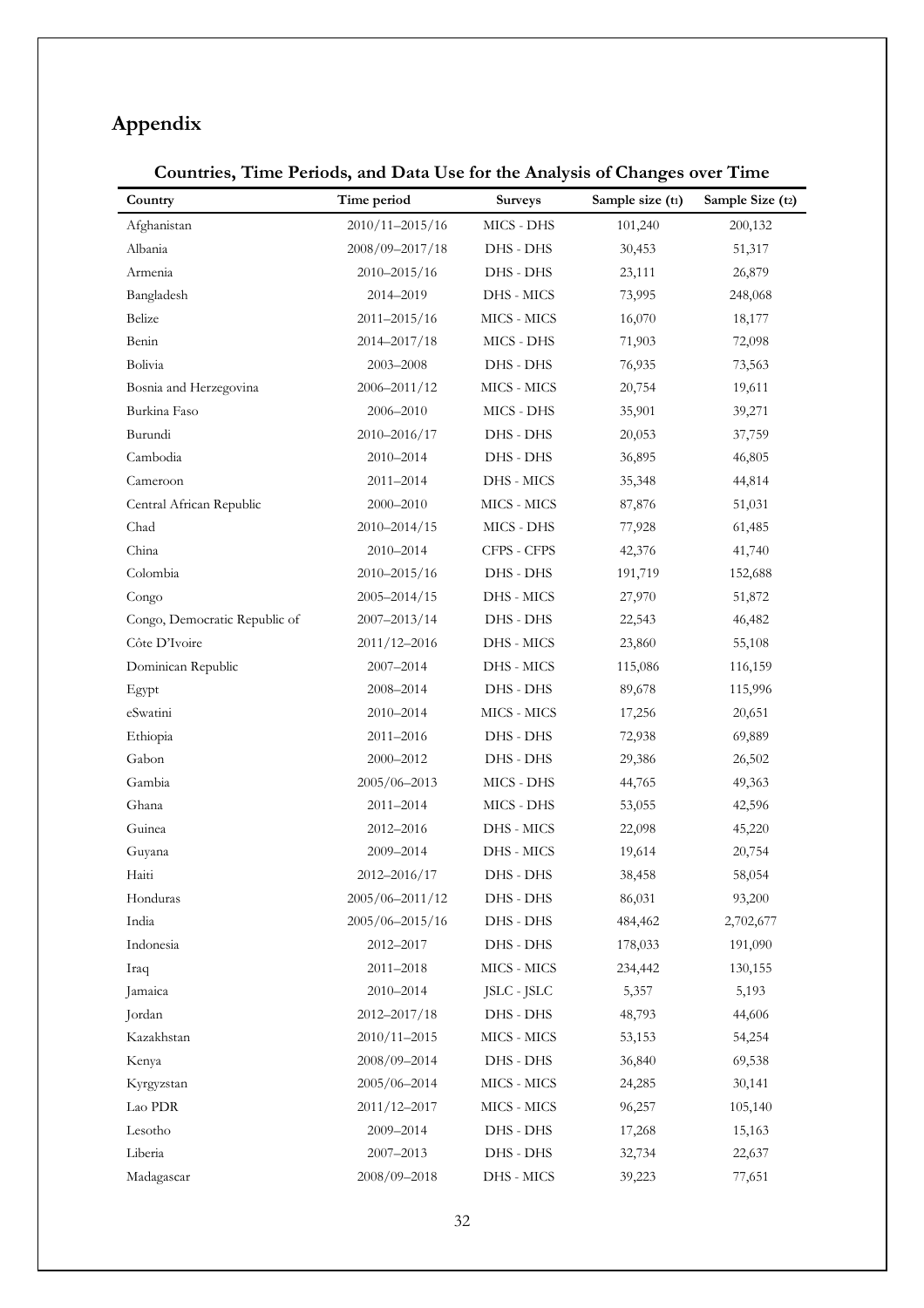| Malawi                | $2010 - 2015/16$ | DHS - DHS                   | 38,393  | 37,716  |
|-----------------------|------------------|-----------------------------|---------|---------|
| Mali                  | 2006-2015        | DHS - MICS                  | 68,899  | 96,973  |
| Mauritania            | 2011-2015        | MICS - MICS                 | 55,972  | 64,051  |
| Mexico                | 2012-2016        | ENSANUT -<br><b>ENSANUT</b> | 194,143 | 29,759  |
| Moldova               | 2005-2012        | DHS - MICS                  | 29,719  | 27,816  |
| Mongolia              | 2010-2013        | MICS - MICS                 | 34,160  | 49,583  |
| Montenegro            | $2005/06 - 2013$ | MICS - MICS                 | 8,888   | 14,405  |
| Mozambique            | 2003-2011        | DHS - DHS                   | 57,350  | 61,013  |
| Namibia               | $2006/07 - 2013$ | DHS - DHS                   | 39,007  | 18,292  |
| Nepal                 | 2011-2016        | DHS - DHS                   | 22,511  | 22,796  |
| Nicaragua             | $2001 - 2011/12$ | DHS - DHS                   | 57,245  | 81,378  |
| Niger                 | 2006–2012        | DHS - DHS                   | 22,371  | 28,148  |
| Nigeria               | 2013-2018        | DHS - DHS                   | 171,853 | 65,667  |
| North Macedonia       | $2005/06 - 2011$ | MICS - MICS                 | 25,629  | 15,907  |
| Pakistan              | 2012/13-2017/18  | DHS - DHS                   | 30,034  | 27,831  |
| Peru                  | 2012-2018        | DHS-Cont. -<br><b>ENDES</b> | 71,761  | 51,757  |
| Philippines           | 2013-2017        | DHS - DHS                   | 98,453  | 139,822 |
| Rwanda                | $2010 - 2014/15$ | DHS - DHS                   | 70,215  | 118,069 |
| São Tomé and Príncipe | 2008/09-2014     | DHS - MICS                  | 27,623  | 53,666  |
| Senegal               | 2005-2017        | DHS - DHS-Cont.             | 12,102  | 13,055  |
| Serbia                | 2010-2014        | ${\rm MICS}$ - ${\rm MICS}$ | 20,121  | 74,012  |
| Sierra Leone          | 2013-2017        | DHS - MICS                  | 21,580  | 20,410  |
| State of Palestine    | 2010-2014        | MICS - MICS                 | 34,674  | 73,906  |
| Sudan                 | 2010-2014        | MICS - MICS                 | 78,025  | 87,675  |
| Suriname              | 2006-2010        | MICS - MICS                 | 20,499  | 25,735  |
| Tajikistan            | 2012-2017        | DHS - DHS                   | 37,694  | 44,020  |
| Tanzania              | $2010 - 2015/16$ | DHS - DHS                   | 46,869  | 60,765  |
| Thailand              | $2012 - 2015/16$ | MICS - MICS                 | 85,502  | 103,602 |
| Timor-Leste           | $2009/10 - 2016$ | DHS - DHS                   | 65,390  | 59,978  |
| Togo                  | $2010 - 2013/14$ | MICS - DHS                  | 29,354  | 22,446  |
| Trinidad and Tobago   | 2006-2011        | MICS - MICS                 | 18,190  | 17,164  |
| Turkmenistan          | 2006-2015/16     | MICS - MICS                 | 24,733  | 28,651  |
| Uganda                | 2011-2016        | DHS - DHS                   | 13,396  | 28,480  |
| Ukraine               | 2007-2012        | DHS - MICS                  | 32,659  | 33,631  |
| Vietnam               | $2010/11 - 2014$ | MICS - MICS                 | 44,057  | 38,785  |
| Yemen                 | 2006-2013        | MICS - DHS                  | 25,318  | 118,071 |
| Zambia                | $2007 - 2013/14$ | DHS - DHS                   | 33,436  | 78,059  |
| Zimbabwe              | $2010/11 - 2015$ | DHS - DHS                   | 38,717  | 40,769  |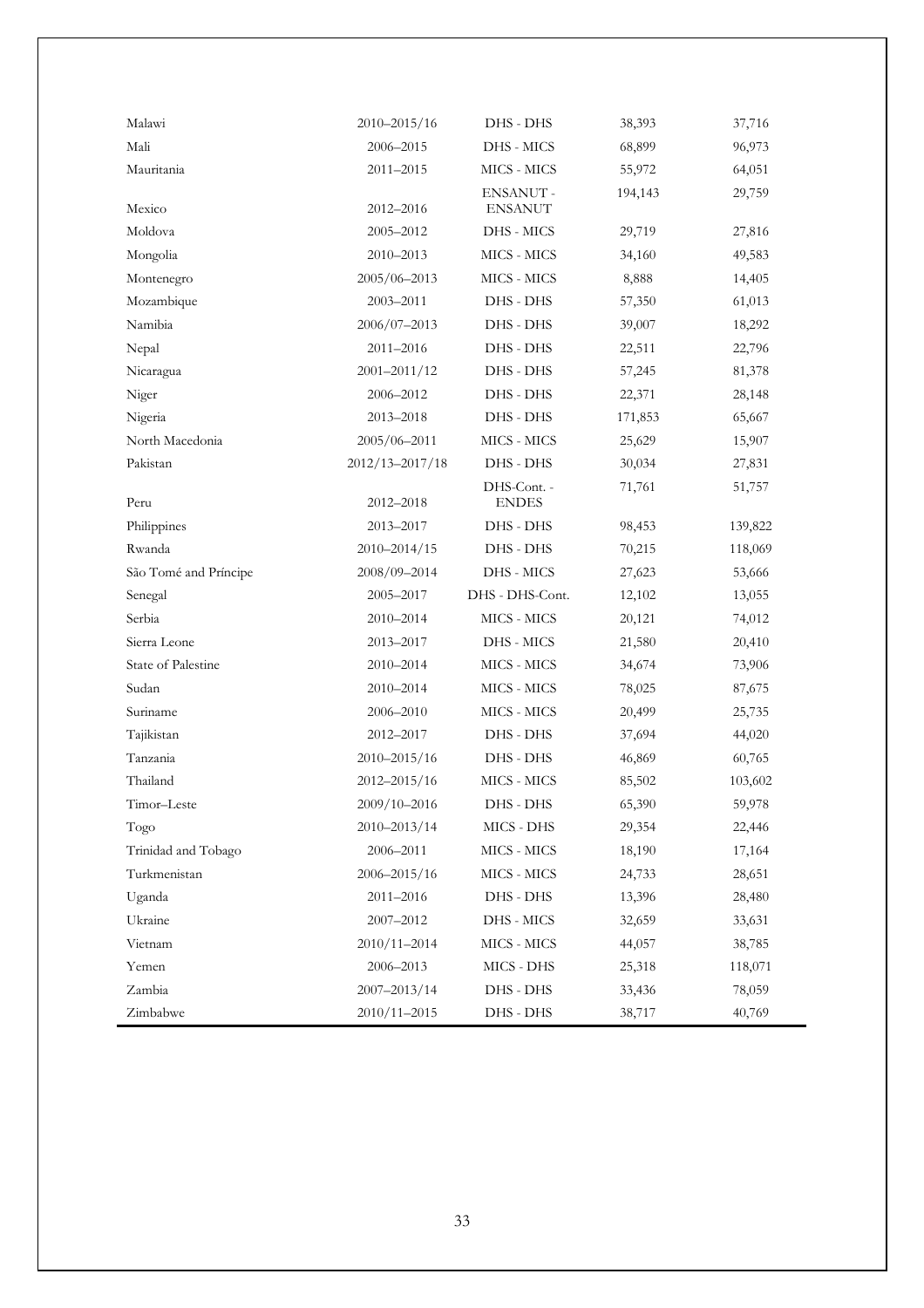## **Appendix B**

| Country                                                       |                                | Pop. $(t1)$ | Pop. $(t2)$ | GNI per                | GNI per                | Income         | Income          | <b>HDI</b> category |
|---------------------------------------------------------------|--------------------------------|-------------|-------------|------------------------|------------------------|----------------|-----------------|---------------------|
| $(t_1 - t_2)$                                                 | World Region                   | 1,000s      | 1,000s      | capita in<br>USD (t1)1 | capita in<br>USD (t2)1 | category (t1)2 | category (t2) 2 | (2018)              |
| Afghanistan<br>2010/11<br>$\overline{\phantom{a}}$<br>2015/16 | South Asia                     | 29,651      | 34,898      | 544                    | 544                    | L              | L               | Low                 |
| Albania<br>2008/09<br>2017/18                                 | Europe<br>and<br>Central Asia  | 2,988       | 2,883       | 3,829                  | 4,877                  | LM             | LM              | High                |
| Armenia 2010 -<br>2015/16                                     | Europe<br>and<br>Central Asia  | 2,877       | 2,931       | 3,378                  | 4,018                  | LM             | LM              | High                |
| Bangladesh<br>$2014 - 2019$                                   | South Asia                     | 154,517     | 163,046     | 1,014                  | 1,258                  | Г              | LM              | Medium              |
| Belize 2011 -<br>2015/16                                      | Latin America<br>and Caribbean | 330         | 365         | 3,957                  | 4,001                  | LM             | <b>UM</b>       | High                |
| Benin 2014 -<br>2017/18                                       | Sub-Saharan<br>Africa          | 10,287      | 11,330      | 829                    | 874                    | L              | L               | Low                 |
| Bolivia 2003 -<br>2008                                        | Latin America<br>and Caribbean | 8,906       | 9,721       | 1,565                  | 1,820                  | LM             | LM              | Medium              |
| Bosnia<br>and<br>Herzegovina<br>$2006 - 2011/12$              | and<br>Europe<br>Central Asia  | 3,765       | 3,633       | 4,309                  | 4,792                  | LM             | <b>UM</b>       | High                |
| Burkina<br>Faso<br>$2006 - 2010$                              | Sub-Saharan<br>Africa          | 13,829      | 15,605      | 529                    | 560                    | L              | L               | Low                 |
| Burundi 2010 -<br>2016/17                                     | Sub-Saharan<br>Africa          | 8,676       | 10,658      | 233                    | 217                    | L              | L               | Low                 |

**Countries, Population, GNI, and Income and HDI Category for the Analysis of Changes over Time**<sup>52</sup>

<sup>52</sup> Population figures correspond to years of survey and are in thousands. GNI is GNI per capita, PPP (constant US \$2010). Income category refers to the World Bank income category classification for the year of survey. For more details, please see Table 6.12 of Alkire, Kovesdi, et al. (2020).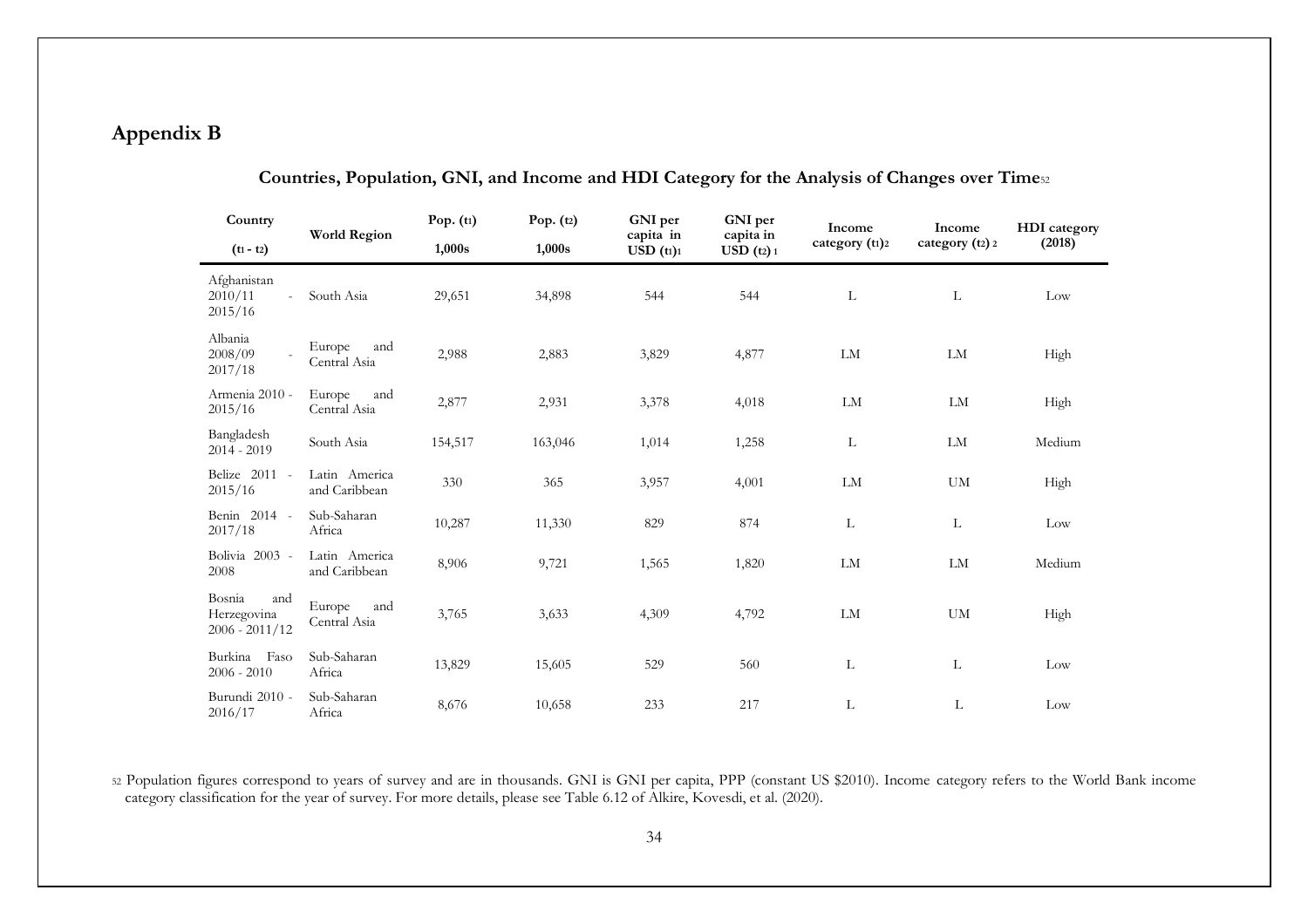| Cambodia<br>$2010 - 2014$                                                             | East Asia and<br>the Pacific   | 14,312    | 15,275    | 750   | 921   | $\mathbf L$ | $\mathbf L$            | Medium    |
|---------------------------------------------------------------------------------------|--------------------------------|-----------|-----------|-------|-------|-------------|------------------------|-----------|
| Cameroon<br>$2011 - 2014$                                                             | Sub-Saharan<br>Africa          | 20,906    | 22,682    | 1,289 | 1,389 | ${\rm LM}$  | LM                     | Medium    |
| Central African<br>Republic 2000 -<br>2010                                            | Sub-Saharan<br>Africa          | 3,640     | 4,387     | 470   | 490   | L           | L                      | Low       |
| Chad 2010 -<br>2014/15                                                                | Sub-Saharan<br>Africa          | 11,952    | 13,887    | 862   | 925   | L           | L                      | Low       |
| China 2010 -<br>2014                                                                  | East Asia and<br>the Pacific   | 1,368,811 | 1,399,454 | 4,531 | 6,105 | ${\rm LM}$  | <b>UM</b>              | Very High |
| Colombia 2010<br>$-2015/16$                                                           | Latin America<br>and Caribbean | 45,223    | 47,848    | 6,095 | 7,509 | <b>UM</b>   | $\mathbf{U}\mathbf{M}$ | High      |
| Congo 2005 -<br>2014/15                                                               | Sub-Saharan<br>Africa          | 3,623     | 4,856     | 1,551 | 3,538 | ${\rm LM}$  | LM                     | Medium    |
| Congo,<br>Democratic<br>Republic<br>of<br>2007<br>$\overline{\phantom{0}}$<br>2013/14 | Sub-Saharan<br>Africa          | 58,454    | 73,767    | 304   | 348   | L           | $\mathbf{L}$           | Low       |
| Côte D'Ivoire<br>$2011/12 - 2016$                                                     | Sub-Saharan<br>Africa          | 20,781    | 23,823    | 1,136 | 1,494 | ${\rm LM}$  | ${\rm LM}$             | Low       |
| Dominican<br>Republic 2007 -<br>2014                                                  | Latin America<br>and Caribbean | 9,339     | 10,165    | 4,856 | 6,002 | ${\rm LM}$  | $\mathbf{U}\mathbf{M}$ | High      |
| Egypt 2008 -<br>2014                                                                  | Arab States                    | 79,636    | 90,425    | 2,518 | 2,583 | LM          | LM                     | Medium    |
| eSwatini 2010 -<br>2014                                                               | Sub-Saharan<br>Africa          | 1,065     | 1,095     | 3,956 | 4,592 | LM          | LM                     | Medium    |
| Ethiopia 2011 -<br>2016                                                               | Sub-Saharan<br>Africa          | 90,140    | 103,603   | 340   | 340   | $\mathbf L$ | $\mathbf L$            | Low       |
| Gabon 2000 -<br>2012                                                                  | Sub-Saharan<br>Africa          | 1,228     | 1,750     | 8,870 | 8,254 | <b>UM</b>   | <b>UM</b>              | High      |
| Gambia<br>$2005/06 - 2013$                                                            | Sub-Saharan<br>Africa          | 1,568     | 1,964     | 780   | 763   | $\mathbf L$ | $\mathbf{L}$           | Low       |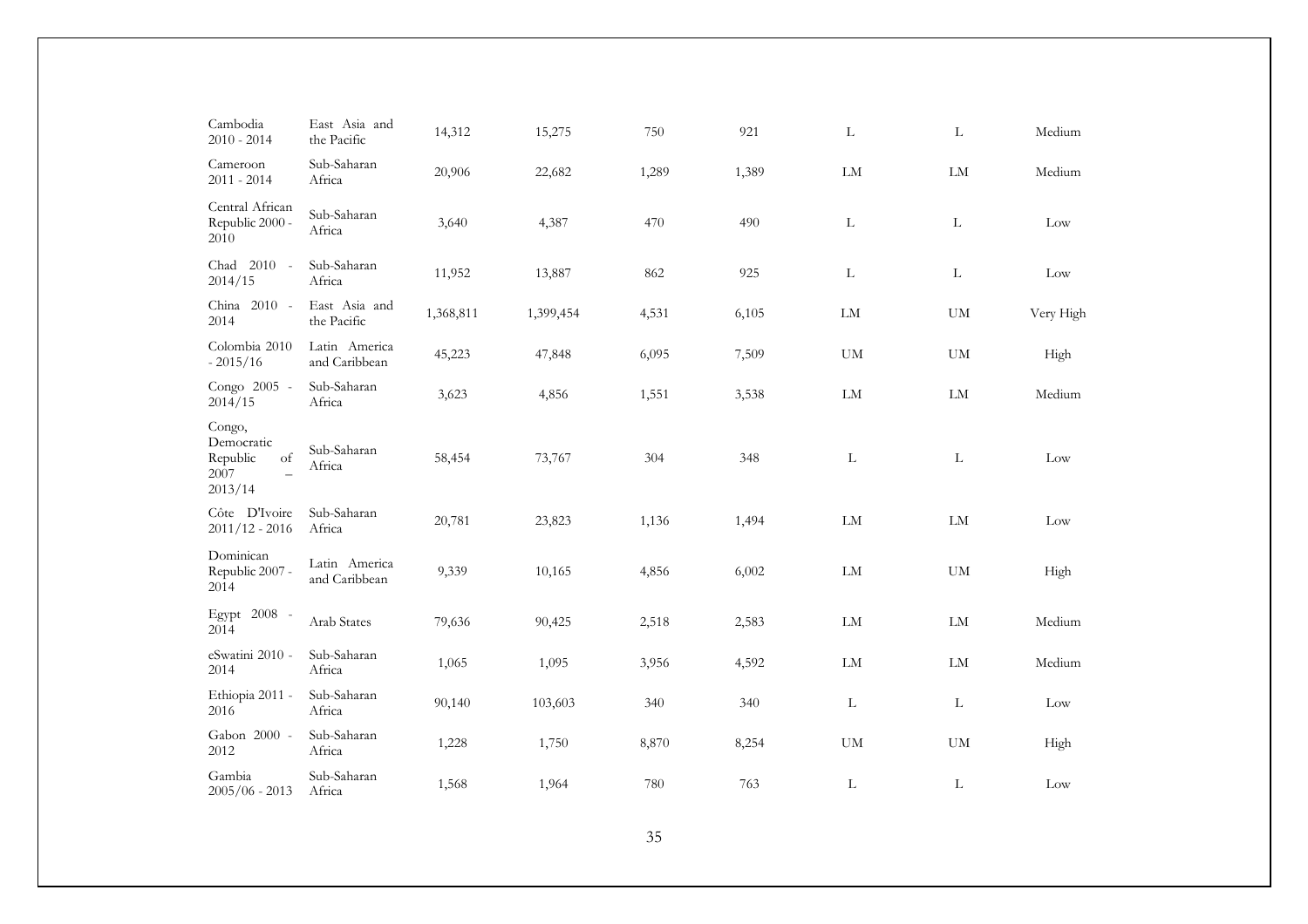| Ghana 2011 -<br>2014                   | Sub-Saharan<br>Africa          | 25,388    | 27,224    | 1,400 | 1,571  | L                      | LM                     | Medium    |
|----------------------------------------|--------------------------------|-----------|-----------|-------|--------|------------------------|------------------------|-----------|
| Guinea 2012 -<br>2016                  | Sub-Saharan<br>Africa          | 10,652    | 11,738    | 708   | 800    | L                      | L                      | Low       |
| Guyana 2009 -<br>2014                  | Latin America<br>and Caribbean | 748       | 763       | 3,016 | 3,630  | LM                     | ${\rm LM}$             | Medium    |
| $2012 -$<br>Haiti<br>2016/17           | Latin America<br>and Caribbean | 10,251    | 10,911    | 707   | 734    | $\mathbf L$            | $\mathbf L$            | Low       |
| Honduras<br>2005/06<br>2011/12         | Latin America<br>and Caribbean | 7,547     | 8,561     | 1,728 | 1,841  | LM                     | LM                     | Medium    |
| India 2005/06 -<br>2015/16             | South Asia                     | 1,156,548 | 1,317,335 | 1,066 | 1,792  | L                      | LM                     | Medium    |
| Indonesia 2012<br>$-2017$              | East Asia and<br>the Pacific   | 248,452   | 264,651   | 3,326 | 3,990  | LM                     | ${\rm LM}$             | Medium    |
| $2011 -$<br>Iraq<br>2018               | Arab States                    | 30,725    | 38,434    | 4,711 | 4,711  | LM                     | $\mathbf{U}\mathbf{M}$ | Medium    |
| Jamaica 2010 -<br>2014                 | Latin America<br>and Caribbean | 2,810     | 2,875     | 4,528 | 4,605  | UM                     | ${\rm UM}$             | High      |
| Jordan 2012 -<br>2017/18               | Arab States                    | 8,090     | 9,876     | 3,445 | 3,249  | $\mathbf{U}\mathbf{M}$ | ${\rm UM}$             | High      |
| Kazakhstan<br>$2010/11 - 2015$         | and<br>Europe<br>Central Asia  | 16,371    | 17,572    | 7,947 | 10,188 | <b>UM</b>              | ${\rm UM}$             | Very High |
| $2008/09 - 2014$                       | Sub-Saharan<br>Africa          | 40,347    | 46,700    | 899   | 1,046  | L                      | L                      | Medium    |
| Kyrgyzstan<br>$2005/06 - 2014$         | Europe<br>and<br>Central Asia  | 5,100     | 5,845     | 729   | 956    | L                      | $\mathbf L$            | Medium    |
| ${\rm PDR}$<br>Lao<br>$2011/12 - 2017$ | East Asia and<br>the Pacific   | 6,396     | 6,953     | 1,169 | 1,547  | LM <sub>3</sub>        | ${\rm LM}$             | Medium    |
| Lesotho 2009 -<br>2014                 | Sub-Saharan<br>Africa          | 1,990     | 2,043     | 1,436 | 1,548  | ${\rm LM}$             | ${\rm LM}$             | Low       |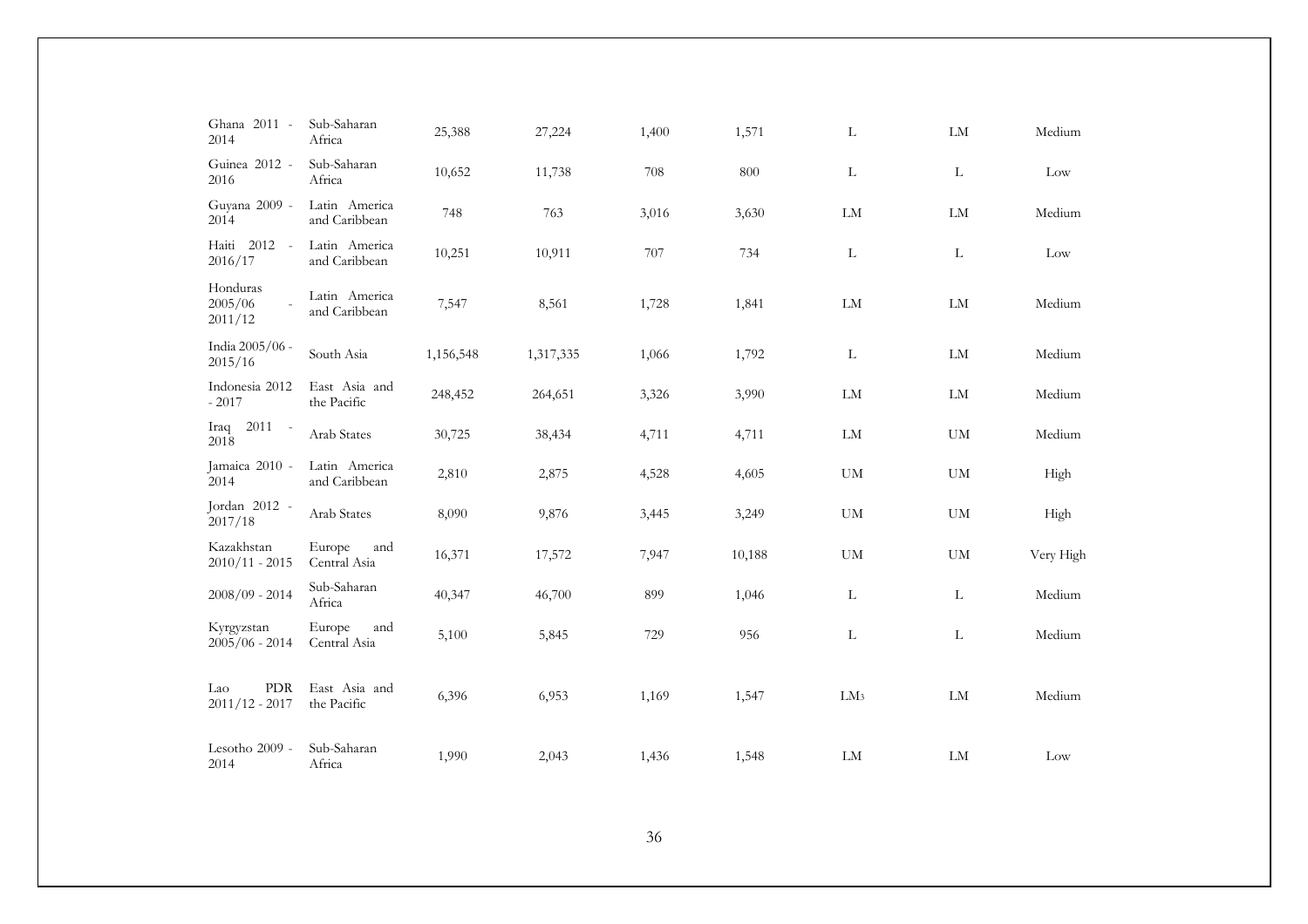| Liberia 2007 -<br>2013                 | Sub-Saharan<br>Africa          | 3,462   | 4,248   | 453   | 538   | L               | L             | Low             |
|----------------------------------------|--------------------------------|---------|---------|-------|-------|-----------------|---------------|-----------------|
| Madagascar<br>$2008/09 - 2018$         | Sub-Saharan<br>Africa          | 20,283  | 26,262  | 496   | 476   | L               | L             | $_{\text{Low}}$ |
| Malawi 2010 -<br>2015/16               | Sub-Saharan<br>Africa          | 14,540  | 16,975  | 471   | 497   | L               | $\mathbf{L}$  | Low             |
| Mali<br>2006<br>2015                   | Sub-Saharan<br>Africa          | 13,203  | 17,439  | 652   | 706   | L               | $\mathbf L$   | Low             |
| Mauritania<br>$2011 - 2015$            | Sub-Saharan<br>Africa          | 3,599   | 4,046   | 1,215 | 1,290 | L               | ${\rm LM}$    | Low             |
| Mexico 2012 -<br>2016                  | Latin America<br>and Caribbean | 117,274 | 123,333 | 9,504 | 9,942 | ${\rm UM}$      | ${\rm UM}$    | High            |
| Moldova 2005 -<br>2012                 | Europe<br>and<br>Central Asia  | 4,159   | 4,076   | 1,845 | 2,258 | L               | LM            | High            |
| Mongolia 2010<br>$-2013$               | and<br>Europe<br>Central Asia  | 2,720   | 2,882   | 2,430 | 3,456 | LM              | LM            | High            |
| Montenegro<br>$2005/06 - 2013$         | Europe<br>and<br>Central Asia  | 617     | 626     | 6,178 | 7,078 | LM <sub>3</sub> | $\mathbf{UM}$ | Very High       |
| Mozambique<br>$2003 - 2011$            | Sub-Saharan<br>Africa          | 19,331  | 24,188  | 339   | 486   | L               | L             | Low             |
| Namibia<br>$2006/07 - 2013$            | Sub-Saharan<br>Africa          | 1,989   | 2,234   | 5,045 | 5,848 | ${\rm LM}$      | UM            | Medium          |
| Nepal 2011 -<br>2016                   | South Asia                     | 27,041  | 27,263  | 615   | 741   | L               | $\mathbf L$   | Medium          |
| Nicaragua 2001<br>$-2011/12$           | Latin America<br>and Caribbean | 5,145   | 5,943   | 1,250 | 1,571 | L               | LM            | Medium          |
| Niger 2006 -<br>2012                   | Sub-Saharan<br>Africa          | 14,144  | 17,795  | 333   | 360   | L               | $\mathbf{L}$  | Low             |
| Nigeria 2013 -<br>2018                 | Sub-Saharan<br>Africa          | 171,766 | 195,875 | 2,362 | 2,327 | LM              | LM            | Low             |
| North<br>Macedonia<br>$2005/06 - 2011$ | Europe<br>and<br>Central Asia  | 2,062   | 2,072   | 3,807 | 4,565 | LM              | <b>UM</b>     | High            |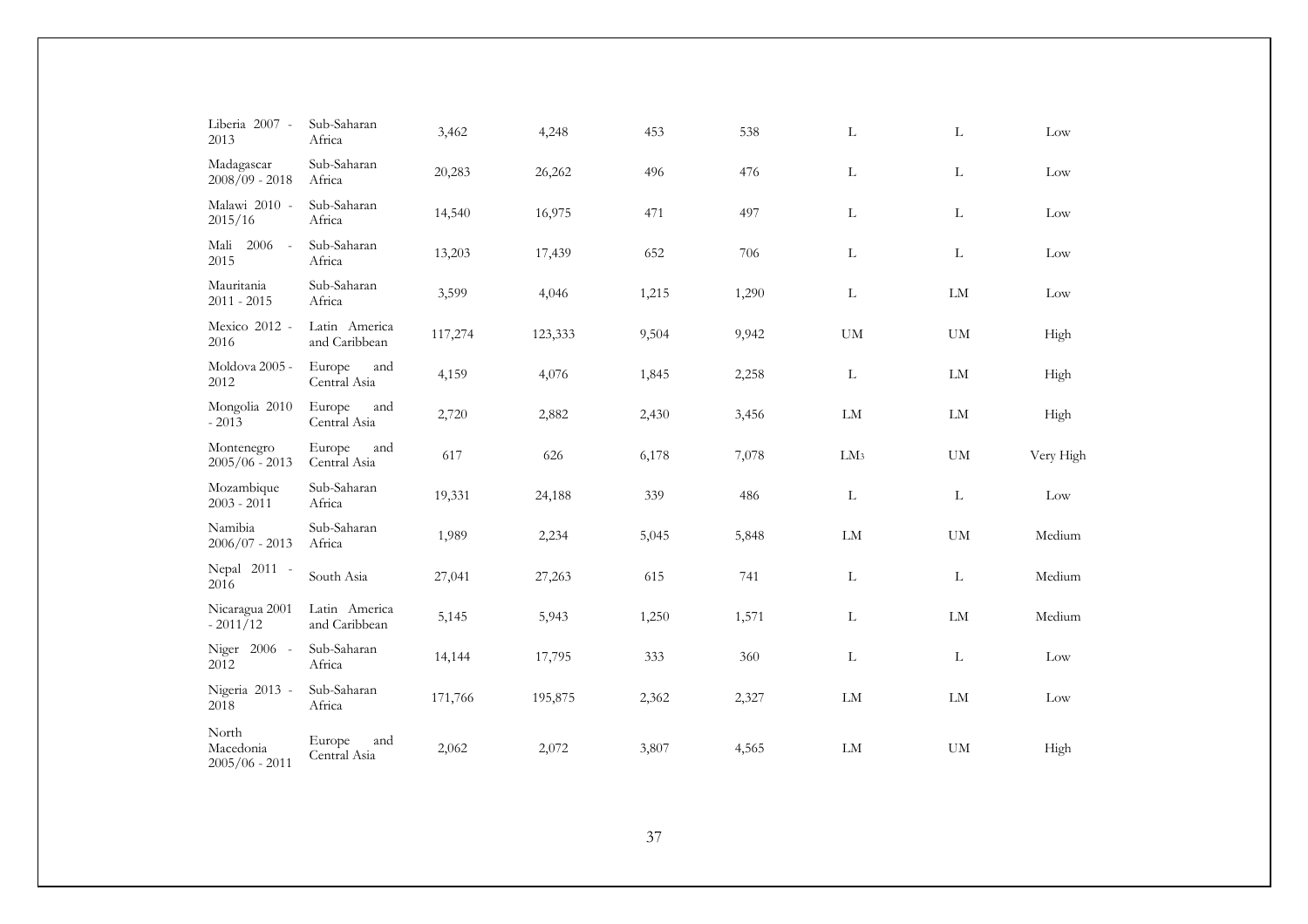| Pakistan<br>2012/13<br>$\overline{\phantom{a}}$<br>2017/18 | South Asia                     | 189,270 | 210,067 | 1,069 | 1,240 | LM         | ${\rm LM}$             | Medium |
|------------------------------------------------------------|--------------------------------|---------|---------|-------|-------|------------|------------------------|--------|
| Palestine, State<br>of 2010 - 2014                         | Sub-Saharan<br>Africa          | 4,056   | 4,429   | 552   | 452   | L          | L                      | Low    |
| Peru 2012 -<br>2018                                        | Arab States                    | 27,863  | 31,989  | 2,512 | 2,905 | LM         | LM                     | Medium |
| Philippines<br>$2013 - 2017$                               | Latin America<br>and Caribbean | 98,872  | 105,173 | 5,281 | 6,143 | <b>UM</b>  | <b>UM</b>              | High   |
| Rwanda 2010 -<br>2014/15                                   | East Asia and<br>the Pacific   | 10,039  | 11,226  | 2,902 | 3,471 | LM         | LM                     | Medium |
| Sao Tome and<br>Principe<br>$2008/09 - 2014$               | Sub-Saharan<br>Africa          | 173     | 196     | 578   | 692   | L          | L                      | Low    |
| Senegal 2005 -<br>2017                                     | Sub-Saharan<br>Africa          | 11,090  | 15,419  | 1,098 | 1,098 | L          | ${\rm LM}$             | Medium |
| Serbia 2010 -<br>2014                                      | Sub-Saharan<br>Africa          | 8,991   | 8,898   | 1,226 | 1,447 | L          | L                      | Low    |
| Leone<br>Sierra<br>$2013 - 2017$                           | Europe<br>and<br>Central Asia  | 6,864   | 7,488   | 5,613 | 5,787 | <b>UM</b>  | $\mathbf{U}\mathbf{M}$ | High   |
| Sudan 2010 -<br>2014                                       | Arab States                    | 34,545  | 37,978  | 1,373 | 1,657 | ${\rm LM}$ | ${\rm LM}$             | Low    |
| Suriname 2006<br>$-2010$                                   | Latin America<br>and Caribbean | 505     | 529     | 8,059 | 8,059 | LM         | $\mathbf{U}\mathbf{M}$ | High   |
| Tajikistan 2012<br>$-2017$                                 | Europe<br>and<br>Central Asia  | 7,875   | 8,880   | 1,029 | 1,093 | L          | ${\rm LM}$             | Medium |
| Tanzania 2010<br>$-2015/16$                                | Sub-Saharan<br>Africa          | 44,347  | 52,266  | 730   | 869   | L          | L                      | Low    |
| Thailand 2012<br>$-2015/16$                                | East Asia and<br>the Pacific   | 67,836  | 68,843  | 5,194 | 5,539 | <b>UM</b>  | <b>UM</b>              | High   |
| Timor-Leste<br>$2009/10 - 2016$                            | East Asia and<br>the Pacific   | 1,084   | 1,219   | 3,064 | 3,125 | LM         | LM                     | Medium |
| Togo 2010 -<br>2013/14                                     | Sub-Saharan<br>Africa          | 6,422   | 7,046   | 530   | 605   | L          | L                      | Low    |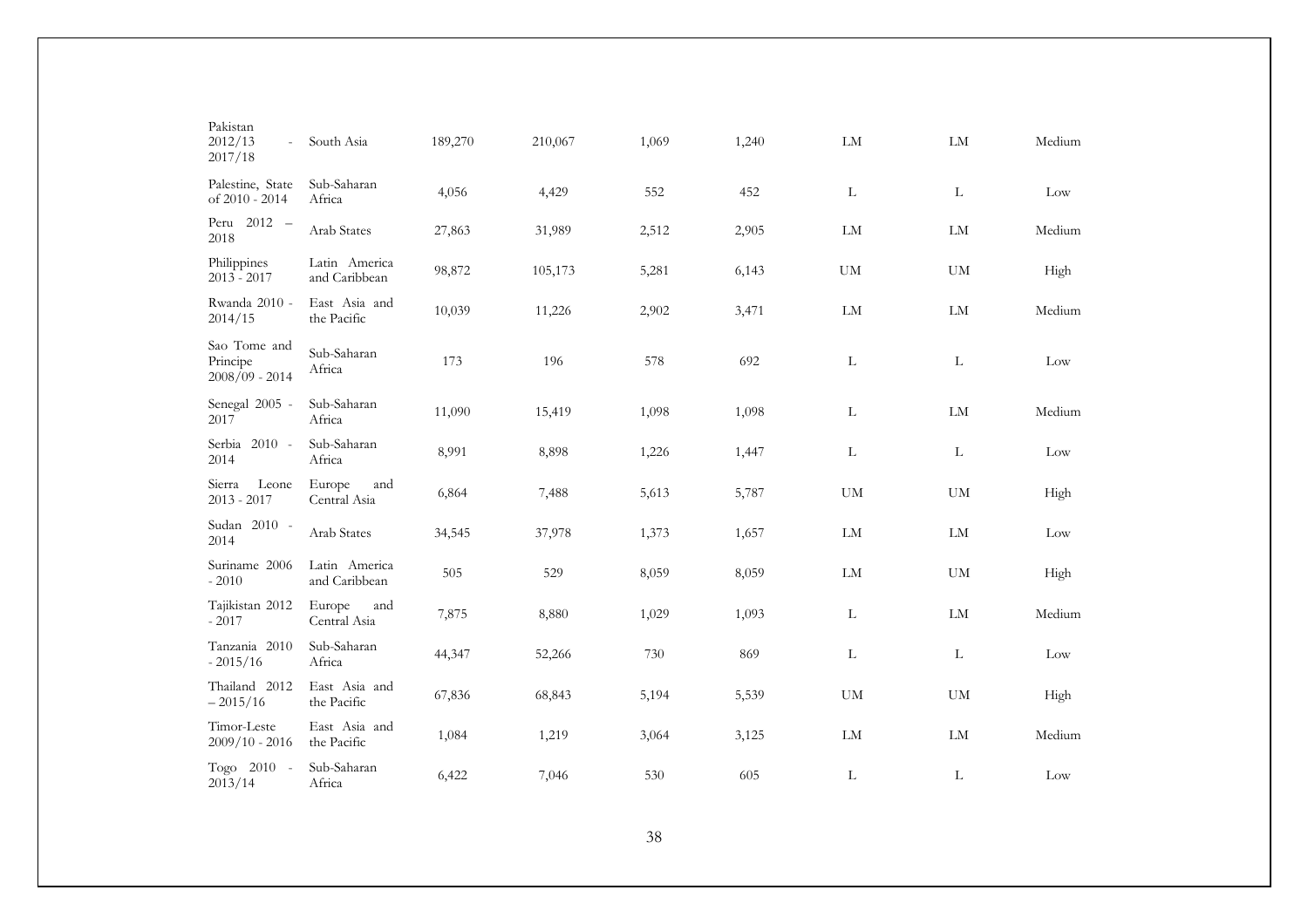| Trinidad<br>and<br>Tobago 2006 -<br>2011 | Latin America<br>and Caribbean | 1,303  | 1,336  | 15,871 | 15,871 | UM              | H  | High   |
|------------------------------------------|--------------------------------|--------|--------|--------|--------|-----------------|----|--------|
| Turkmenistan<br>$2006 - 2015/16$         | Europe<br>and<br>Central Asia  | 4,810  | 5,614  | 4,067  | 4,067  | LM              | UM | High   |
| Uganda 2011 -<br>2016                    | Sub-Saharan<br>Africa          | 33,477 | 39,649 | 650    | 679    | L               | L  | Low    |
| Ukraine 2007 -<br>2012                   | Europe<br>and<br>Central Asia  | 46,366 | 45,454 | 3,181  | 3,097  | LM              | LM | High   |
| Vietnam<br>$2010/11 - 2014$              | East Asia and<br>the Pacific   | 88,420 | 91,714 | 1,297  | 1,297  | LM <sub>3</sub> | LM | Medium |
| Yemen 2006 -<br>2013                     | <b>Arab States</b>             | 20,688 | 25,147 | 1,256  | 1,256  | L               | LM | Low    |
| Zambia 2007 -<br>2013/14                 | Sub-Saharan<br>Africa          | 12,503 | 15,163 | 1,389  | 1,389  | L               | LM | Medium |
| Zimbabwe<br>$2010/11 - 2015$             | Sub-Saharan<br>Africa          | 12,796 | 13,815 | 878    | 1,102  | L               | L  | Low    |
|                                          |                                |        |        |        |        |                 |    |        |

#### **Notes:**

<sup>1</sup> The year of GNI corresponds to the survey year where possible, the average of the split year when possible, and otherwise to the nearest available data year.

<sup>2</sup> In the first year of the split year, the country was considered low income, but graduated to lower middle income in the latter year. We present the more recent classification.

<sup>3</sup> The L refers to "low income," LM to "lower-middle income," UM to "upper-middle income," and H to "high income."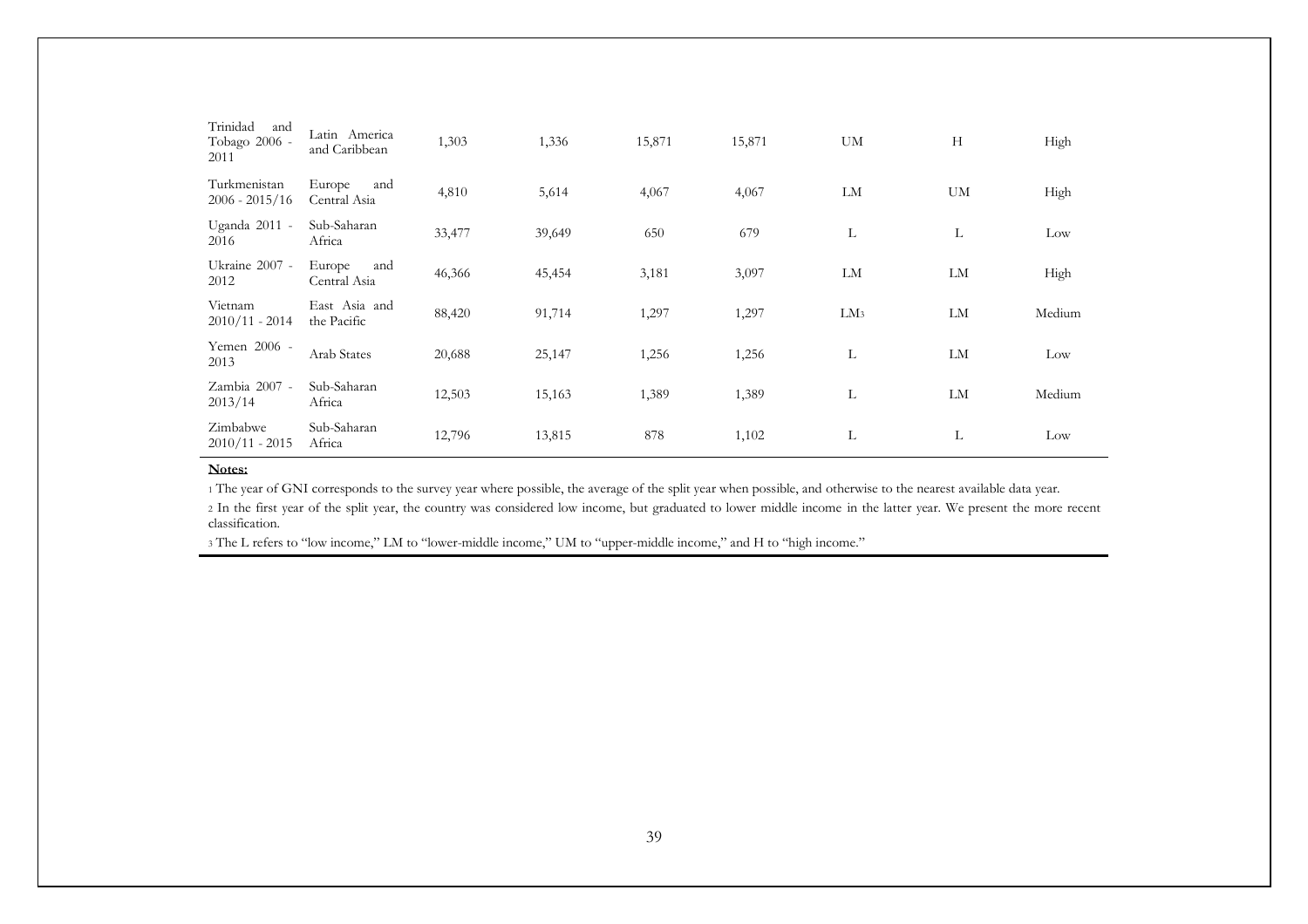# **Appendix C**

| Country                                                       |                                | Extrapolations |                | <b>Monetary Poverty Trends</b> |                    | <b>MPI</b> Trends  |                    | <b>MPI-Monetary Diff</b> |          |
|---------------------------------------------------------------|--------------------------------|----------------|----------------|--------------------------------|--------------------|--------------------|--------------------|--------------------------|----------|
| $(t_1 - t_2)$                                                 | <b>World Region</b>            | \$1.90/day(t1) | \$1.90/day(t2) | Absolute<br>Change             | Relative<br>Change | Absolute<br>Change | Relative<br>Change | Absolute                 | Relative |
| Afghanistan<br>2010/11<br>$\overline{\phantom{a}}$<br>2015/16 | South Asia                     |                |                | 0.00                           | 0.00               | $-11.75$           | $-0.15$            |                          |          |
| Albania<br>2008/09<br>2017/18                                 | Europe<br>and<br>Central Asia  | 0.49           | 2.00           | 1.51                           | 3.10               | $-1.36$            | $-0.66$            | $-2.88$                  | $-3.76$  |
| Armenia 2010 -<br>2015/16                                     | Europe<br>and<br>Central Asia  | 1.90           | 1.85           | $-0.05$                        | $-0.03$            | $-0.23$            | $-0.57$            | $-0.18$                  | $-0.55$  |
| Bangladesh<br>$2014 - 2019$                                   | South Asia                     | 27.52          | 16.40          | $-11.12$                       | $-0.40$            | $-28.06$           | $-0.41$            | $-16.94$                 | $-0.01$  |
| Belize 2011 -<br>2015/16                                      | Latin America<br>and Caribbean | 7.90           | 5.65           | $-2.25$                        | $-0.28$            | $-2.41$            | $-0.33$            | $-0.16$                  | $-0.04$  |
| Benin 2014 -<br>2017/18                                       | Sub-Saharan<br>Africa          | 50.40          | 47.25          | $-3.15$                        | $-0.06$            | 2.77               | 0.04               | 5.92                     | 0.11     |
| Bolivia 2003 -<br>2008                                        | Latin America<br>and Caribbean | 19.20          | 11.00          | $-8.20$                        | $-0.43$            | $-13.51$           | $-0.39$            | $-5.31$                  | 0.03     |
| Bosnia<br>and<br>Herzegovina<br>$2006 - 2011/12$              | Europe<br>and<br>Central Asia  | 0.13           | 0.10           | $-0.03$                        | $-0.25$            | $-1.76$            | $-0.45$            | $-1.73$                  | $-0.20$  |
| Burkina Faso<br>$2006 - 2010$                                 | Sub-Saharan<br>Africa          | 56.30          | 52.98          | $-3.32$                        | $-0.06$            | $-2.42$            | $-0.03$            | 0.90                     | 0.03     |
| Burundi 2010 -<br>2016/17                                     | Sub-Saharan<br>Africa          | 74.33          | 68.85          | $-5.48$                        | $-0.07$            | $-7.20$            | $-0.09$            | $-1.72$                  | $-0.01$  |
| Cambodia<br>$2010 - 2014$                                     | East Asia and<br>the Pacific   |                |                | 0.00                           | 0.00               | $-10.51$           | $-0.22$            |                          |          |
| Cameroon<br>$2011 - 2014$                                     | Sub-Saharan<br>Africa          | 26.16          | 23.80          | $-2.36$                        | $-0.09$            | $-2.20$            | $-0.05$            | 0.15                     | 0.04     |

# **Countries, \$1.90/day Extrapolations, and Annualized Changes**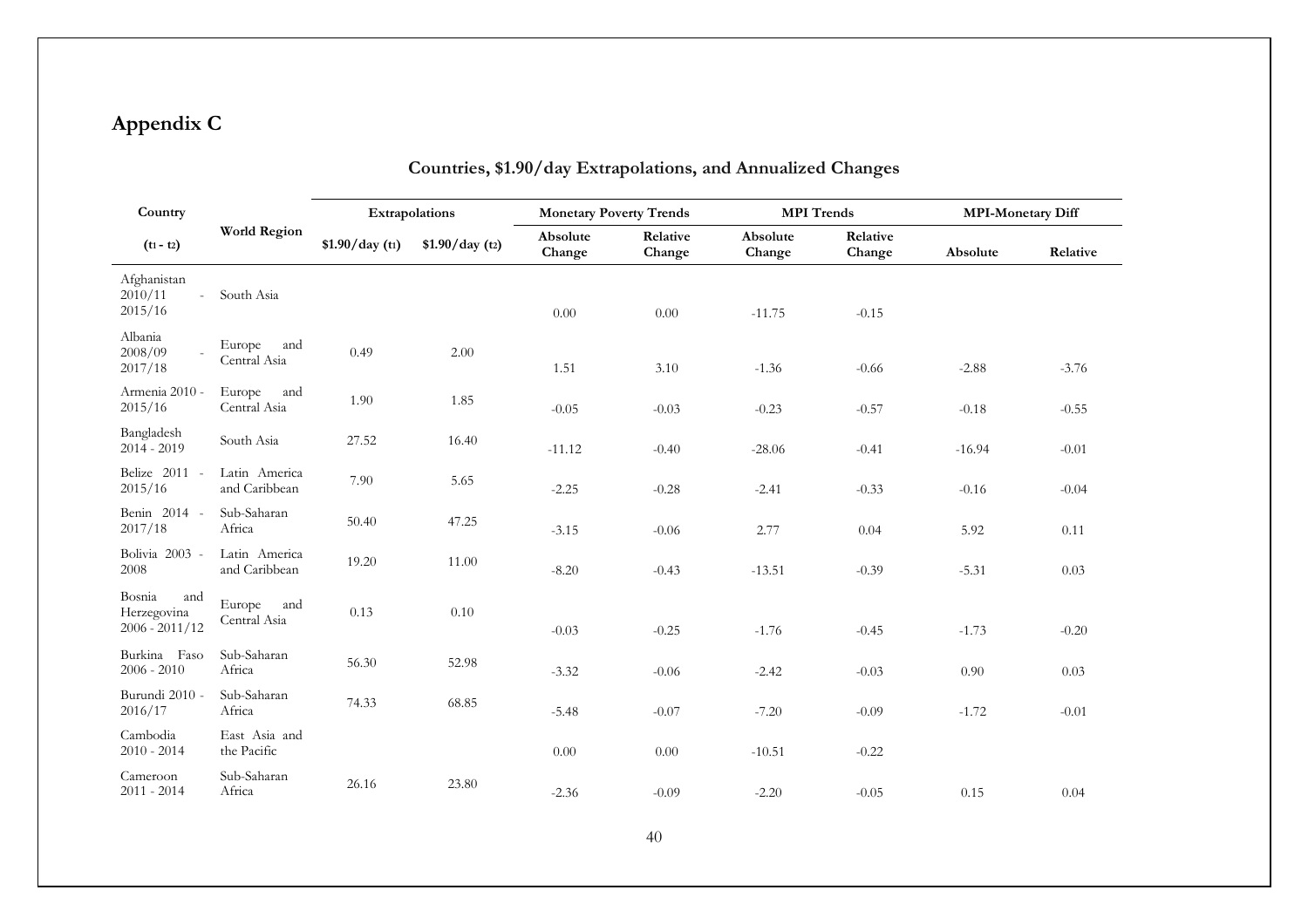| Central African<br>Republic 2000<br>$-2010$                                           | Sub-Saharan<br>Africa          | 70.12 | 66.90 | $-3.22$  | $-0.05$ | $-8.12$  | $-0.09$ | $-4.90$  | $-0.04$ |
|---------------------------------------------------------------------------------------|--------------------------------|-------|-------|----------|---------|----------|---------|----------|---------|
| Chad 2010 -<br>2014/15                                                                | Sub-Saharan<br>Africa          | 41.46 | 27.68 | $-13.78$ | $-0.33$ | $-0.63$  | $-0.01$ | 13.15    | 0.33    |
| China 2010 -<br>2014                                                                  | East Asia and<br>the Pacific   | 7.70  | 4.50  | $-3.20$  | $-0.42$ | $-1.11$  | $-0.19$ | 2.09     | 0.23    |
| Colombia 2010<br>$-2015/16$                                                           | Latin America<br>and Caribbean | 87.54 | 73.32 | $-14.22$ | $-0.16$ | $-3.88$  | $-0.05$ | 10.34    | 0.11    |
| Congo 2005 -<br>2014/15                                                               | Sub-Saharan<br>Africa          | 28.65 | 28.07 | $-0.58$  | $-0.02$ | $-12.81$ | $-0.22$ | $-12.23$ | $-0.20$ |
| Congo,<br>Democratic<br>Republic<br>of<br>2007<br>$\overline{\phantom{0}}$<br>2013/14 | Sub-Saharan<br>Africa          | 4.30  | 2.10  | $-2.20$  | $-0.51$ | $-3.95$  | $-0.50$ | $-1.75$  | 0.01    |
| Côte D'Ivoire<br>$2011/12 - 2016$                                                     | Sub-Saharan<br>Africa          | 3.90  | 1.30  | $-2.60$  | $-0.67$ | $-3.13$  | $-0.39$ | $-0.53$  | 0.28    |
| Dominican<br>Republic 2007<br>$-2014$                                                 | Latin America<br>and Caribbean | 40.06 | 32.29 | $-7.77$  | $-0.19$ | $-10.05$ | $-0.34$ | $-2.28$  | $-0.15$ |
| Egypt 2008 -<br>2014                                                                  | Arab States                    | 32.96 | 30.26 | $-2.70$  | $-0.08$ | $-4.84$  | $-0.05$ | $-2.14$  | 0.03    |
| eSwatini 2010 -<br>2014                                                               | Sub-Saharan<br>Africa          | 9.92  | 5.32  | $-4.60$  | $-0.46$ | $-15.37$ | $-0.50$ | $-10.77$ | $-0.03$ |
| Ethiopia 2011 -<br>2016                                                               | Sub-Saharan<br>Africa          | 38.09 | 16.10 | $-21.99$ | $-0.58$ | $-13.40$ | $-0.20$ | 8.59     | 0.38    |
| Gabon 2000 -<br>2012                                                                  | Sub-Saharan<br>Africa          | 13.79 | 12.65 | $-1.14$  | $-0.08$ | $-4.96$  | $-0.16$ | $-3.82$  | $-0.08$ |
| Gambia<br>$2005/06 - 2013$                                                            | Sub-Saharan<br>Africa          | 35.30 | 15.78 | $-19.52$ | $-0.55$ | $-9.67$  | $-0.14$ | 9.85     | 0.42    |
| Ghana 2011 -<br>2014                                                                  | Sub-Saharan<br>Africa          | 60.50 | 73.70 | 13.20    | 0.22    | $-10.71$ | $-0.13$ | $-23.91$ | $-0.34$ |
| Guinea 2012 -<br>2016                                                                 | Sub-Saharan<br>Africa          | 0.00  | 0.00  | $0.00\,$ | 0.00    | $-2.23$  | $-0.41$ | $-2.23$  | $-0.41$ |
|                                                                                       |                                |       |       |          |         |          |         |          |         |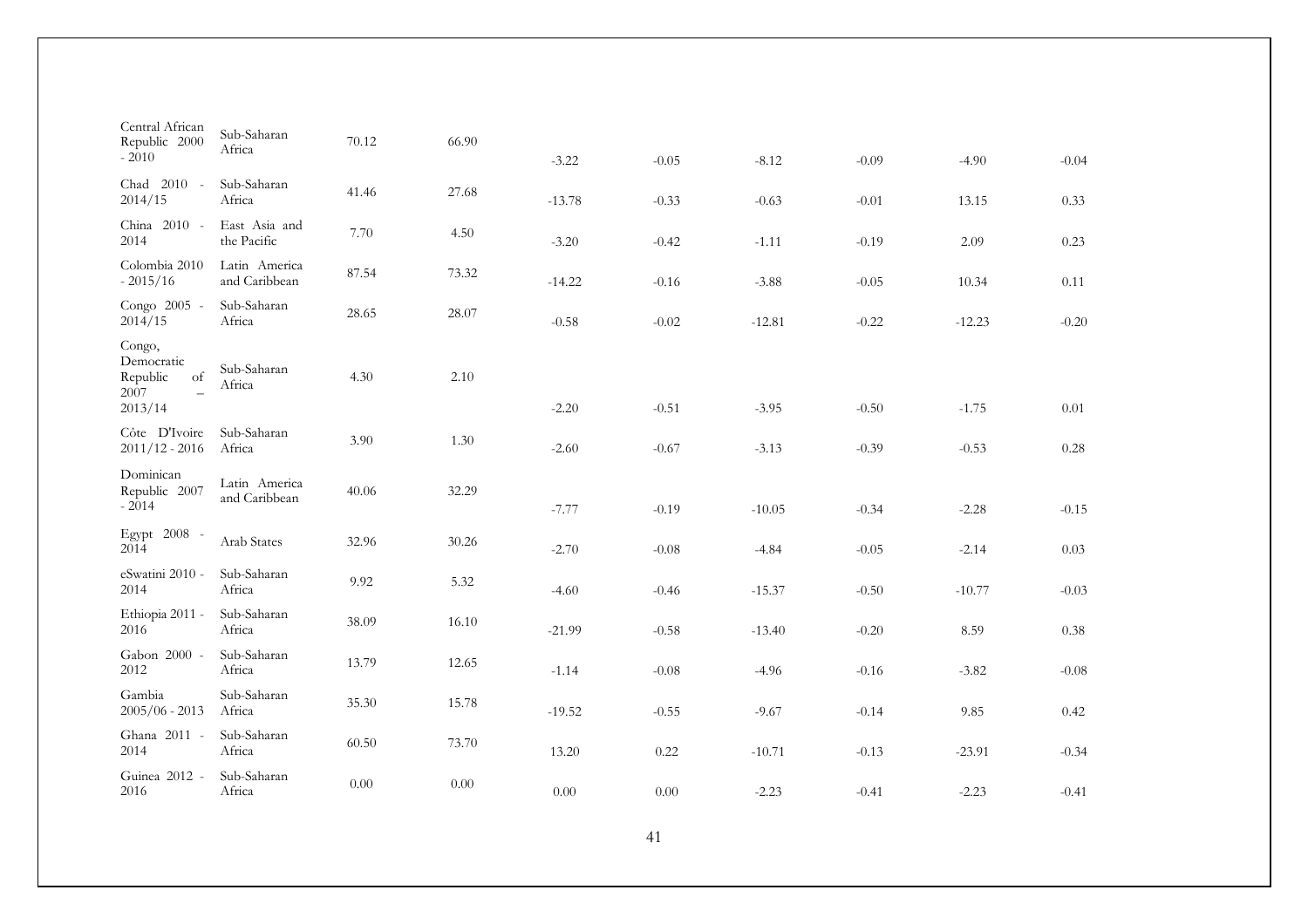| Guyana 2009 -<br>2014          | Latin America<br>and Caribbean |          |          | 0.00     | $0.00\,$ | $-8.52$  | $-0.18$ |          |         |
|--------------------------------|--------------------------------|----------|----------|----------|----------|----------|---------|----------|---------|
| $2012 -$<br>Haiti<br>2016/17   | Latin America<br>and Caribbean | 24.50    | 18.35    | $-6.15$  | $-0.25$  | $-17.86$ | $-0.47$ | $-11.71$ | $-0.22$ |
| Honduras<br>2005/06<br>2011/12 | Latin America<br>and Caribbean | 36.07    | 0.00     | $-36.07$ | $-1.00$  | $-27.18$ | $-0.49$ | 8.89     | 0.51    |
| India 2005/06<br>$-2015/16$    | South Asia                     | 2.43     | 2.90     | 0.47     | 0.19     | $-5.07$  | $-0.35$ | $-5.53$  | $-0.54$ |
| Indonesia 2012<br>$-2017$      | East Asia and<br>the Pacific   | $0.00\,$ | $0.00\,$ | 0.00     | 0.00     | $-0.62$  | $-0.12$ | $-0.62$  | $-0.12$ |
| $2011 -$<br>Iraq<br>2018       | Arab States                    | $0.10\,$ | $0.10\,$ | 0.00     | 0.00     | $-0.09$  | $-0.18$ | $-0.09$  | $-0.18$ |
| Jamaica 2010 -<br>2014         | Latin America<br>and Caribbean | 0.05     | $0.00\,$ | $-0.05$  | $-1.00$  | $-0.43$  | $-0.48$ | $-0.38$  | 0.52    |
| Jordan 2012 -<br>2017/18       | Arab States                    | 41.29    | 37.49    | $-3.80$  | $-0.09$  | $-13.37$ | $-0.26$ | $-9.57$  | $-0.16$ |
| Kazakhstan<br>$2010/11 - 2015$ | Europe<br>and<br>Central Asia  | 12.60    | 1.30     | $-11.30$ | $-0.90$  | $-5.93$  | $-0.64$ | 5.37     | 0.26    |
| $2008/09 - 2014$               | Sub-Saharan<br>Africa          | 23.13    | 18.40    | $-4.73$  | $-0.20$  | $-17.37$ | $-0.43$ | $-12.64$ | $-0.23$ |
| Kyrgyzstan<br>$2005/06 - 2014$ | Europe<br>and<br>Central Asia  | 45.25    | 33.78    | $-11.47$ | $-0.25$  | $-13.91$ | $-0.28$ | $-2.45$  | $-0.03$ |
| PDR<br>Lao<br>$2011/12 - 2017$ | East Asia and<br>the Pacific   | 68.60    | 42.89    |          |          |          |         |          |         |
|                                |                                |          |          | $-25.71$ | $-0.37$  | $-17.73$ | $-0.22$ | 7.98     | 0.16    |
| Lesotho 2009 -<br>2014         | Sub-Saharan<br>Africa          | $6.80\,$ | $8.80\,$ | 2.00     | 0.29     | $-5.60$  | $-0.73$ | $-7.60$  | $-1.03$ |
| Liberia 2007 -<br>2013         | Sub-Saharan<br>Africa          | 70.76    | 76.55    | 5.79     | 0.08     | 0.86     | 0.01    | $-4.92$  | $-0.07$ |
| Madagascar<br>$2008/09 - 2018$ | Sub-Saharan<br>Africa          | 71.70    | 70.42    | $-1.28$  | $-0.02$  | $-13.89$ | $-0.20$ | $-12.61$ | $-0.19$ |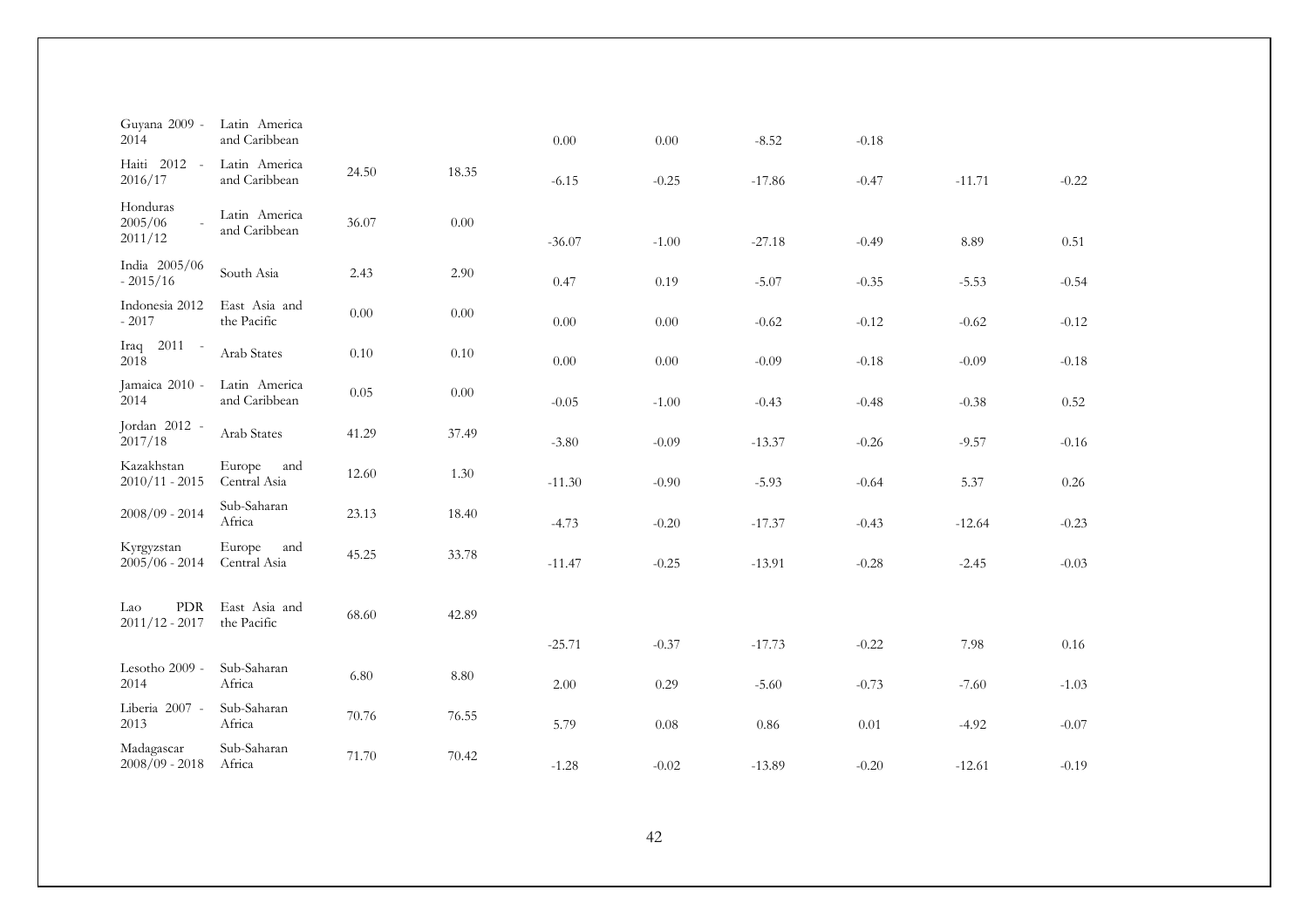| Malawi 2010 -<br>2015/16                 | Sub-Saharan<br>Africa                  | 7.30     | 0.00     | $-7.30$  | $-1.00$ | $-1.44$  | $-0.68$ | 5.86     | 0.32    |
|------------------------------------------|----------------------------------------|----------|----------|----------|---------|----------|---------|----------|---------|
| Mali<br>$2006 -$<br>2015                 | Sub-Saharan<br>Africa                  | 51.20    | 46.70    | $-4.50$  | $-0.09$ | $-10.72$ | $-0.13$ | $-6.22$  | $-0.04$ |
| Mauritania<br>$2011 - 2015$              | Sub-Saharan<br>Africa                  | 8.40     | 5.20     | $-3.20$  | $-0.38$ | $-12.50$ | $-0.20$ | $-9.30$  | 0.18    |
| Mexico 2012 -<br>2016                    | Latin America<br>and Caribbean         | 13.90    | 0.30     | $-13.60$ | $-0.98$ | $-0.64$  | $-0.43$ | 12.96    | 0.55    |
| Moldova 2005<br>$-2012$                  | Europe<br>and<br>Central Asia          | $0.80\,$ | 0.30     | $-0.50$  | $-0.63$ | $-6.70$  | $-0.33$ | $-6.20$  | 0.29    |
| Mongolia 2010<br>$-2013$                 | Europe<br>and<br>Central Asia          | 5.45     | 3.20     | $-2.25$  | $-0.41$ | $-0.57$  | $-0.16$ | 1.68     | 0.25    |
| Montenegro<br>$2005/06 - 2013$           | Europe and<br>Central Asia             | 77.53    | 65.80    | $-11.73$ | $-0.15$ | $-13.17$ | $-0.16$ | $-1.43$  | 0.00    |
| Mozambique<br>$2003 - 2011$              | Sub-Saharan<br>Africa                  | 26.31    | 16.47    | $-9.84$  | $-0.37$ | $-7.55$  | $-0.18$ | 2.29     | 0.20    |
| Namibia<br>$2006/07 - 2013$              | Sub-Saharan<br>Africa                  | 10.01    | 0.00     | $-10.01$ | $-1.00$ | $-13.41$ | $-0.31$ | $-3.40$  | 0.69    |
| Nepal 2011 -<br>2016                     | South Asia                             | 16.50    | 5.25     | $-11.25$ | $-0.68$ | $-25.28$ | $-0.61$ | $-14.03$ | 0.08    |
| Nicaragua<br>$2001 - 2011/12$            | Latin America<br>and Caribbean         | 73.45    | 48.37    | $-25.08$ | $-0.34$ | $-3.04$  | $-0.03$ | 22.04    | 0.31    |
| Niger 2006 -<br>2012                     | Sub-Saharan<br>Africa                  | 53.50    | 53.50    | $0.00\,$ | 0.00    | 1.93     | 0.04    | 1.93     | 0.04    |
| Nigeria 2013 -<br>2018                   | Sub-Saharan<br>Africa                  | 6.55     | 1.15     | $-5.40$  | $-0.82$ | $-6.78$  | $-0.15$ | $-1.38$  | 0.67    |
| North<br>Macedonia                       | Europe<br>and<br>15.30<br>Central Asia |          | 4.70     |          |         |          |         |          |         |
| $2005/06 - 2011$                         |                                        |          | $-10.60$ | $-0.69$  | $-7.54$ | $-0.37$  | 3.06    | 0.32     |         |
| Pakistan<br>2012/13<br>$\sim$<br>2017/18 | South Asia                             | 9.03     | 3.17     | $-5.87$  | $-0.65$ | $-1.56$  | $-0.22$ | 4.31     | 0.43    |
| Palestine, State<br>of 2010 - 2014       | Sub-Saharan<br>Africa                  | 0.20     | 0.68     | 0.48     | 2.40    | $-0.34$  | $-0.26$ | $-0.82$  | $-2.66$ |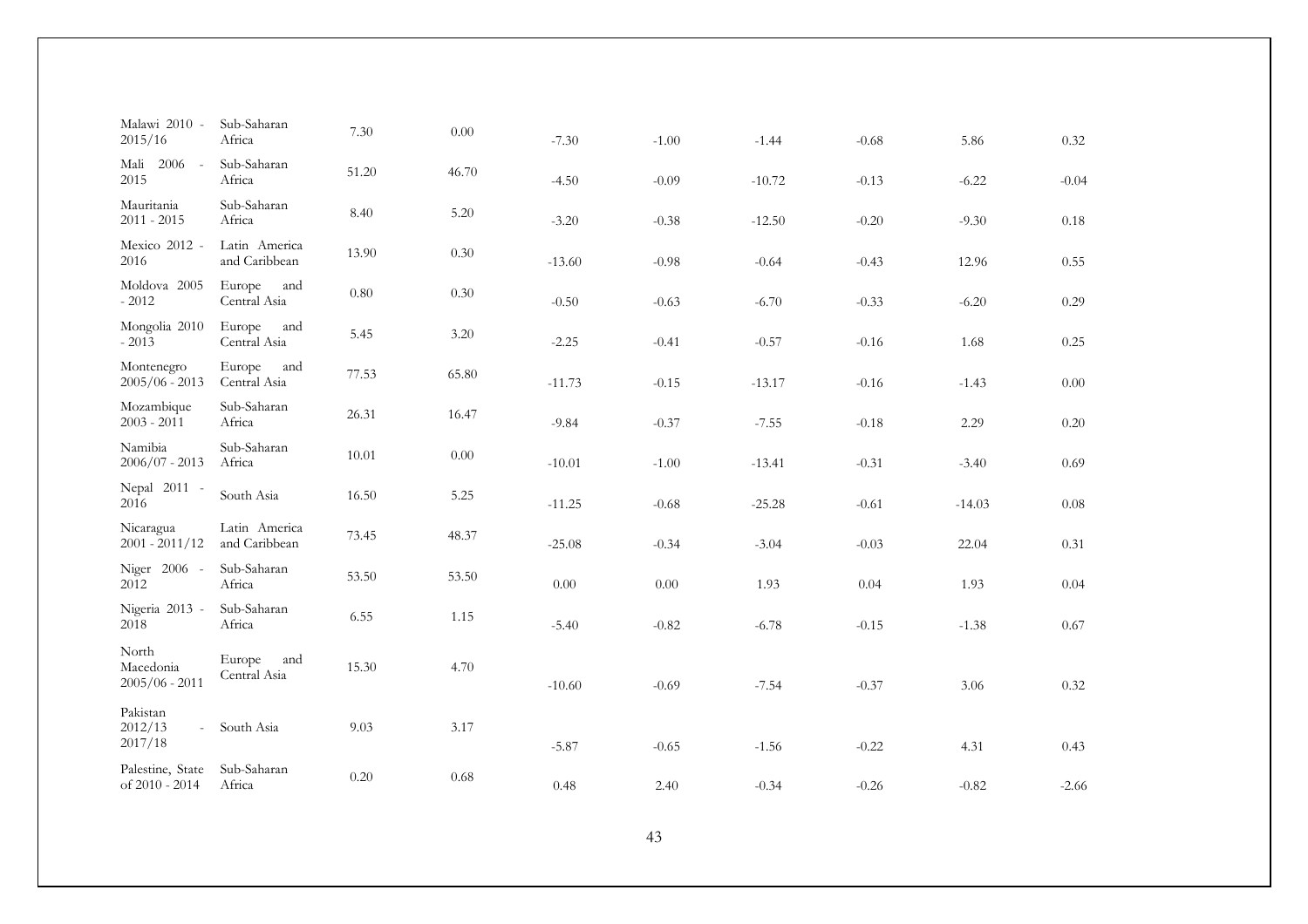| Peru 2012 -<br>2018                      | Arab States                    | 53.40 | 27.43 | $-25.97$ | $-0.49$ | $-29.04$ | $-0.54$ | $-3.07$  | $-0.05$ |
|------------------------------------------|--------------------------------|-------|-------|----------|---------|----------|---------|----------|---------|
| Philippines                              | Latin America                  | 62.30 | 56.15 |          |         |          |         |          |         |
| $2013 - 2017$                            | and Caribbean                  |       |       | $-6.15$  | $-0.10$ | $-15.83$ | $-0.23$ | $-9.68$  | $-0.13$ |
| Rwanda 2010 -<br>2014/15                 | East Asia and<br>the Pacific   | 31.93 | 33.56 | 1.63     | 0.05    | $-18.67$ | $-0.46$ | $-20.30$ | $-0.51$ |
| Sao Tome and<br>Principe                 | Sub-Saharan                    | 37.40 | 38.60 |          |         |          |         |          |         |
| $2008/09 - 2014$                         | Africa                         |       |       | 1.20     | 0.03    | $-11.74$ | $-0.18$ | $-12.94$ | $-0.21$ |
| Senegal 2005 -<br>2017                   | Sub-Saharan<br>Africa          | 4.40  | 7.10  | 2.70     | 0.61    | 0.17     | 0.89    | $-2.53$  | 0.28    |
| Serbia 2010 -<br>2014                    | Sub-Saharan<br>Africa          | 48.74 | 41.83 | $-6.91$  | $-0.14$ | $-15.79$ | $-0.21$ | $-8.87$  | $-0.07$ |
| Leone<br>Sierra<br>$2013 - 2017$         | Europe<br>and<br>Central Asia  | 16.90 | 20.10 | 3.20     | 0.19    | $-3.27$  | $-0.36$ | $-6.47$  | $-0.55$ |
| Sudan 2010 -<br>2014                     | Arab States                    | 15.50 | 12.70 | $-2.80$  | $-0.18$ | $-4.63$  | $-0.08$ | $-1.83$  | 0.10    |
| Suriname 2006<br>$-2010$                 | Latin America<br>and Caribbean |       |       | 0.00     | 0.00    | $-4.41$  | $-0.34$ |          |         |
| Tajikistan 2012<br>$-2017$               | Europe<br>and<br>Central Asia  | 4.75  | 4.83  | 0.08     | 0.02    | $-4.79$  | $-0.39$ | $-4.87$  | $-0.41$ |
| Tanzania 2010<br>$-2015/16$              | Sub-Saharan<br>Africa          | 51.80 | 49.10 | $-2.70$  | $-0.05$ | $-10.63$ | $-0.16$ | $-7.93$  | $-0.10$ |
| Thailand 2012<br>$-2015/16$              | East Asia and<br>the Pacific   | 0.10  | 0.00  | $-0.10$  | $-1.00$ | $-0.54$  | $-0.39$ | $-0.44$  | 0.61    |
| Timor-Leste<br>$2009/10 - 2016$          | East Asia and<br>the Pacific   | 41.18 | 26.04 | $-15.14$ | $-0.37$ | $-22.72$ | $-0.33$ | $-7.59$  | 0.04    |
| Togo 2010 -<br>2013/14                   | Sub-Saharan<br>Africa          | 54.48 | 51.45 | $-3.03$  | $-0.06$ | $-2.17$  | $-0.04$ | 0.86     | 0.02    |
| Trinidad<br>and<br>Tobago 2006 -<br>2011 | Latin America<br>and Caribbean | 12.85 | 16.23 | 3.38     | 0.26    | $-0.75$  | $-0.13$ | $-4.12$  | $-0.39$ |
|                                          |                                |       |       |          |         |          |         |          |         |
| Turkmenistan<br>$2006 - 2015/16$         | Europe<br>and<br>Central Asia  |       |       | 0.00     | 0.00    | $-2.31$  | $-0.69$ |          |         |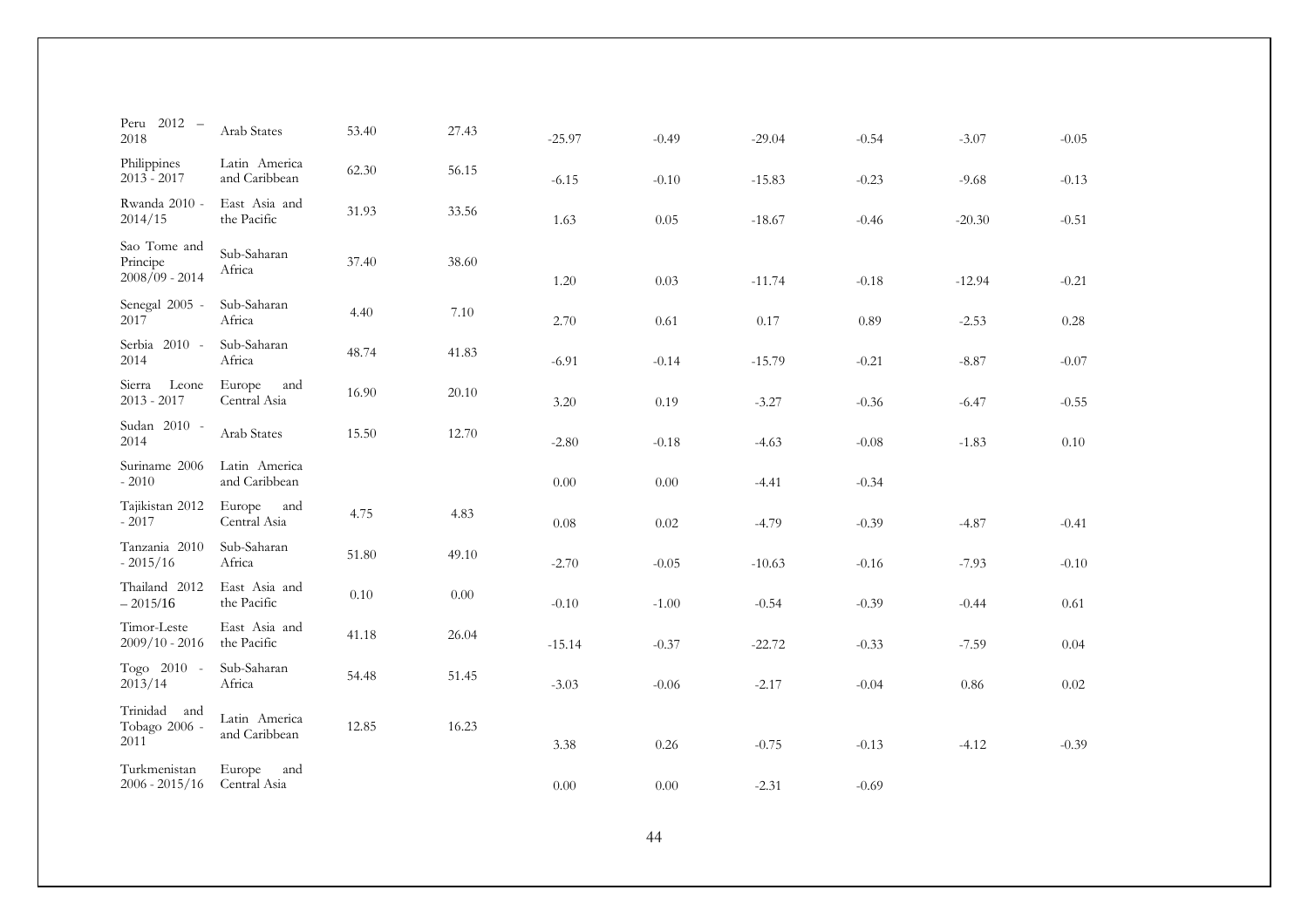| Uganda 2011 -<br>2016        | Sub-Saharan<br>Africa         | 38.80 | 41.70 | 2.90    | 0.07    | $-10.54$ | $-0.16$ | $-13.44$ | $-0.23$ |
|------------------------------|-------------------------------|-------|-------|---------|---------|----------|---------|----------|---------|
| Ukraine 2007 -<br>2012       | Europe<br>and<br>Central Asia | 0.10  | 0.00  | $-0.10$ | $-1.00$ | $-0.12$  | $-0.34$ | $-0.02$  | 0.66    |
| Vietnam<br>$2010/11 - 2014$  | East Asia and<br>the Pacific  | 3.85  | 2.70  | $-1.15$ | $-0.30$ | $-0.51$  | $-0.05$ | 0.64     | 0.24    |
| Yemen 2006 -<br>2013         | Arab States                   | 10.80 | 17.80 | 7.00    | 0.65    | $-8.76$  | $-0.23$ | $-15.76$ | $-0.88$ |
| Zambia 2007 -<br>2013/14     | Sub-Saharan<br>Africa         | 61.48 | 59.57 | $-1.91$ | $-0.03$ | $-11.24$ | $-0.17$ | $-9.34$  | $-0.14$ |
| Zimbabwe<br>$2010/11 - 2015$ | Sub-Saharan<br>Africa         | 20.36 | 29.73 | 9.38    | 0.46    | $-6.15$  | $-0.15$ | $-15.53$ | $-0.61$ |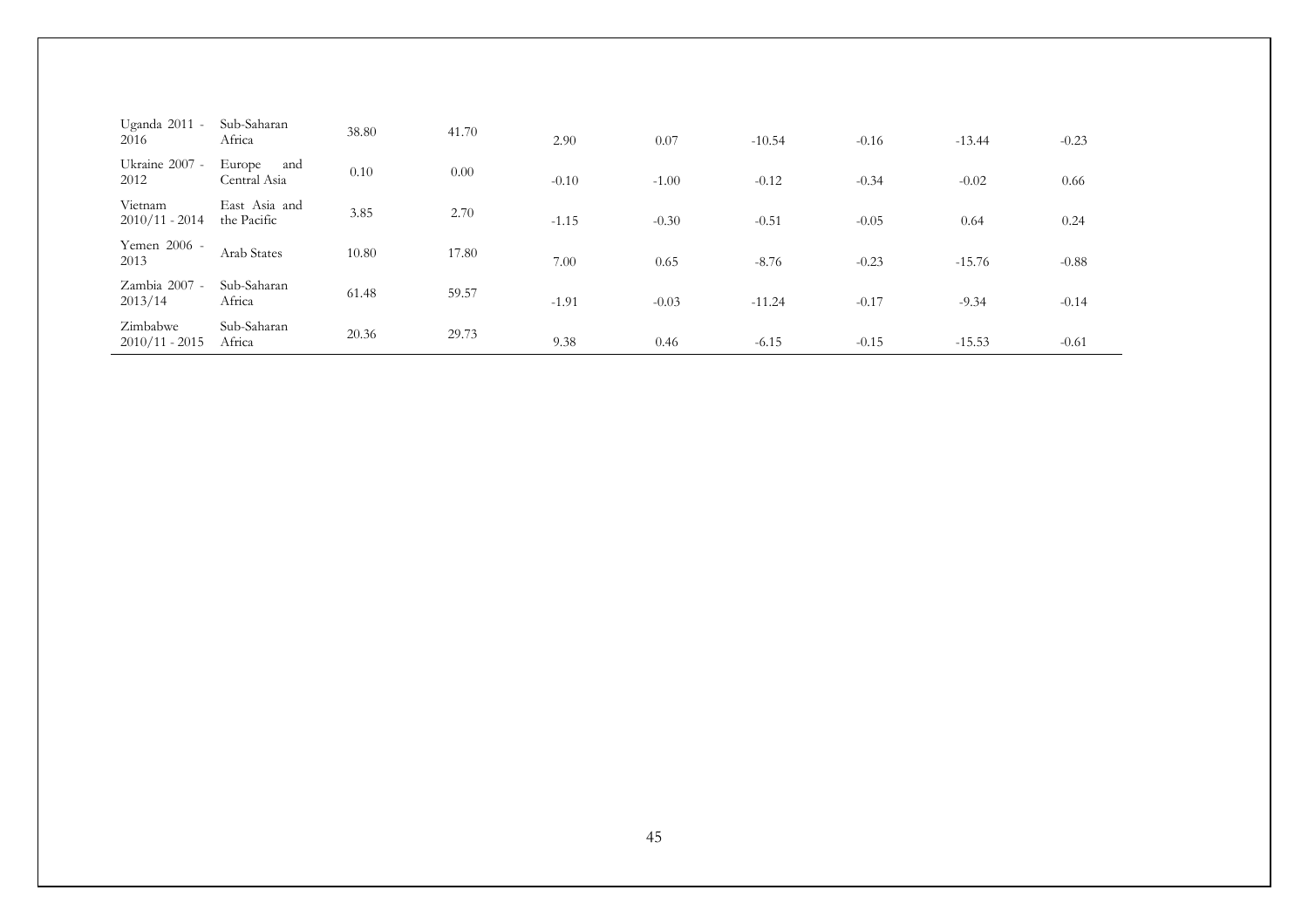### **Appendix D**

For eight subnational regions, we observed high relative differences  $(\geq 40\%)$  in the population shares between the two periods, most of which could be attributed to population growth or internal migration patterns. This appendix details the cases where these  $\geq 40\%$  relative differences were due to sample drop as a result of applying the specifications of the MPIT.

Androy, in Madagascar, has a weighted retained population share of 0.0283 in 2008/09 and 0.0424 in 2018. In 2008/09, Androy has a weighted retained sample of 94.4%, and in 2018, 91.8%, so we investigated whether the high relative difference was the result of the sample drop. The sample drop for Androy in 2018 occurs in three indicators: child mortality (6.38% of the 4,167 observations in Androy), nutrition (5.51% of the 4,167 observations in Androy), and education. Overall, 8.16% of the Androy sample is dropped. The child mortality and nutrition indicator drop in Madagascar MICS 2018 are fairly high in any case (4.34% and 3.48%, respectively). Considering the MICS 2018 report has not yet been released, we cannot read data quality tables or any explanation of nutrition measurement or child mortality data collection that might explain why we have high missings in these indicators. We do not have a report to verify the missing data, but we can see that the missings are genuine.

Granada, in Nicaragua, has a weighted retained population share of 0.0201 in 2001 and 0.0344 in 2011/12. In 2001, Granada has a weighted retained sample of 92.4%, and in 2011/12, 92.9%, so the jump between the two years may be the result of the retained sample drop. The sample drop for Granada in 2001 occurs in seven indicators: child mortality, nutrition (6.38% of the 3,072 observations in Granada), education, toilet, electricity, housing, and cooking fuel. Overall, 7.65% of the Granada sample is dropped. The sample drop for Granada in 2011/12 occurs in three indicators: child mortality, nutrition (6.97% of the 3,903 observations in Granada), and school attendance. Overall, 7.15% of the Granada sample is dropped. The nutrition drop in Nicaragua DHS 2001 is fairly high in any case: "The high missing values (4.65%) for the nutrition indicator are likely due to the 8.9% missing information on children under 5 years' height and weight (Table C.7, p.361) or the missing information for women aged 15 to 49 years on their height (3.3%), weight (2.8%), or body mass index (3.3%) (Table C.8 of the 2001 report, p.362)." The jump in the population shares in Granada is a reflection of the sample drop in both years, as well as due to the fact that Granda has a small population share regardless (0.02/0.03), so that the sample drop is a comparably bigger proportion of the region. While the report does not discuss anything about non-response bias in the anthropometric estimates, we can see that the missing nutrition observations are genuine.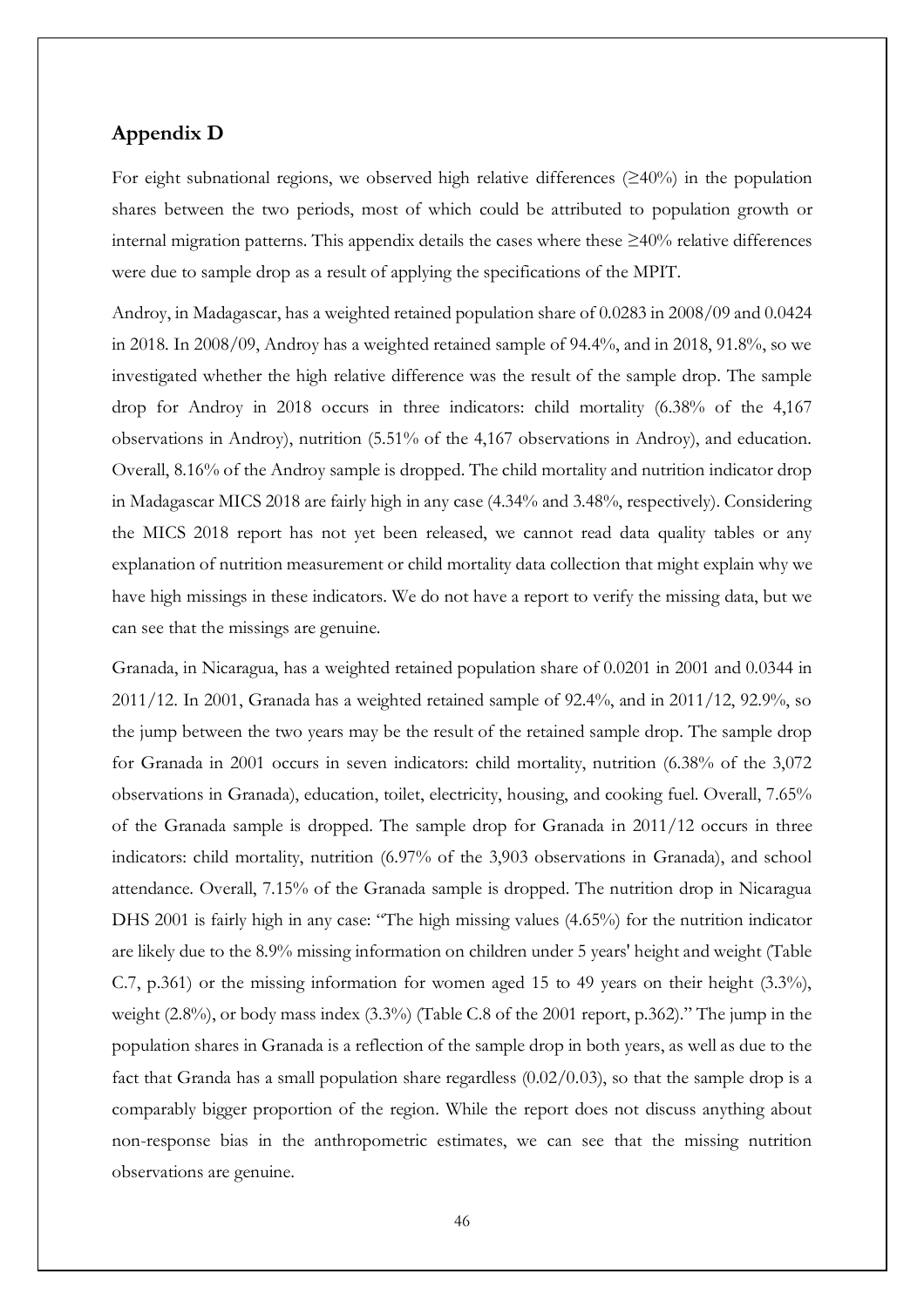Islamabad (ICT), in Pakistan, has a weighted retained population share of 0.0046 in 2012/13 and 0.0086 in 2017/18. In 2012/13, Islamabad has a weighted retained sample of 80.5%, and in 2017/18, 83.3%, so the jump between the two years may be the result of the retained sample drop. Islamabad (ICT) had the lowest response rates of any province in 2012/13, for both women and men respondents. The overall women response rate was 77.6% (Table B.3 of the 2012/13 report, p.247), and the overall men response rate was 70.5% (Table B.4, p.248). Islamabad (ICT) also had the lowest response rates of any province in 2017/18, for both women and men respondents. The overall women response rate was 82.8% (Table A.4 of the 2017/18 report, p.350), and the overall men response rate was 63.7% (Table A.5, p.351). We confirm this low response rate in our raw data as well. The sample drop for Islamabad in 2012/13 occurs in six indicators: child mortality, nutrition (18.91% of the 2,490 observations in Islamabad), school attendance, electricity, toilet, and cooking fuel. Overall, 19.51% of the Islamabad sample is dropped. The sample drop for Islamabad in 2017/18 occurs in three indicators: child mortality, nutrition (16.30% of the 2,637 observations in Islamabad), and housing. Overall, 16.72% of the Islamabad sample is dropped. The nutrition drop in Pakistan DHS 2012/13 is fairly high in any case (7.94%), and the high missing value observed in the nutrition indicator is likely due to the 10.33% missing information on children's height or weight (Table D.3 of the 2012/13 report, p.265) or the 8.2% missing information on the height or weight of women aged 15 to 49 years. The nutrition drop in Pakistan DHS 2017/18 is fairly high in any case (6.11%), and the high missing value observed in the nutrition indicator closely corresponds with the report (p.211) which indicate that valid height data was available for 87% and weight data for 91% of eligible children under 5. In addition, valid measurements were only available for some 94% of the ever-married women 15-49 years (p.218). The jump in the population shares in Islamabad (ICT) is due to three primary reasons: a) it is a reflection of the provincial sample drop in both years, b) Islamabad saw the lowest overall response rates of any province in both survey years, and c) the fact that Islamabad has a small population share regardless (0.00/0.01 means that the sample drop is a comparably bigger proportion of the region. Further, while the report does not discuss anything about non-response bias in the anthropometric estimates (beyond a short description of the data collection in the 2017/18 report, accompanied by [p.211] "the anthropometry data should be interpreted with caution"), we can see that the missing nutrition observations are genuine and are the primary drivers for the sample drop in both years.

Kono, in Sierra Leone, has a weighted retained population share of 0.0556 in 2013 and 0.0676 in 2017. In 2013, Kono has a weighted retained sample of 80.5%, and in 2017 99.2%, so we can trust that the jump between the two years is indeed the result the retained sample drop. The sample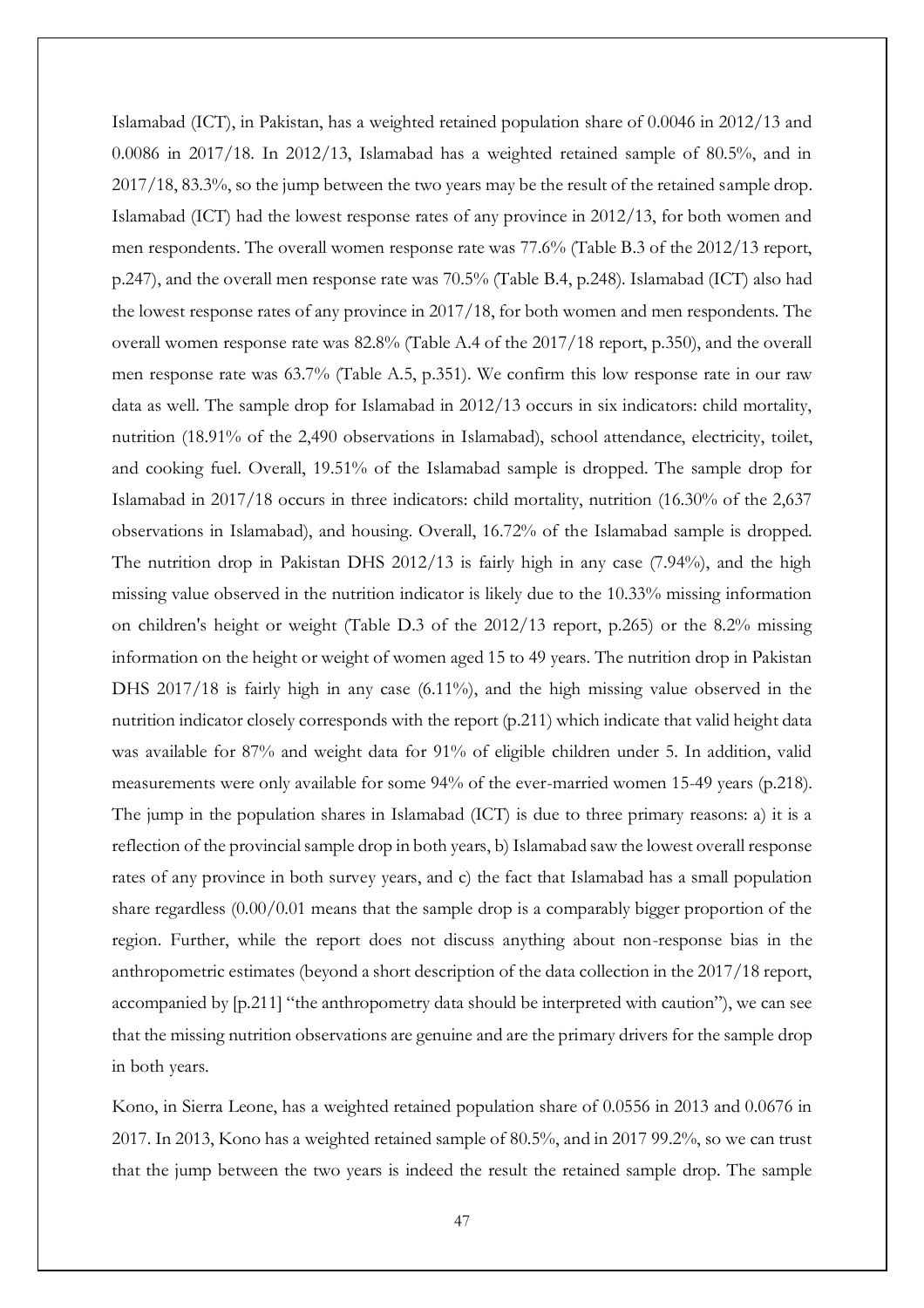drop for Kono in 2013 occurs in two indicators: child mortality and nutrition (19.46% of the 2,636 observations in Kono). Overall, 19.46% of the Kono sample is dropped. The nutrition drop in Sierra Leone DHS 2013 is fairly high in any case (5.92%), and the missing values in the nutrition indicator are likely due to the 5.66% missing values on children's height and weight (Table C.3 of the 2013 report, p.349). The report also notes (p.145): "Valid height and weight measurements were obtained for 81 percent of the children under age 5 in the sampled households. Another 13 percent of children were considered to have implausibly high or low values for the height or weight and measurements, and 6 percent were missing the child's age in months. The analysis focuses on the children for whom complete and credible anthropometric and valid age data were collected." Since Kono does not have an overall low response rate for women (96.6%, Table A.4, p.315), we may assume that the dropped nutrition observations are due to the implausible anthropometric values for children under 5 years. We have confirmed this by looking into the raw data, which verify that the majority of the implausible observations are in Kono: 123/594 (20.71%). The jump in the population shares in Kono is a reflection of the sample drop in the first year. While the report does not discuss anything about non-response bias in the anthropometric estimates, it does acknowledge that the missing nutrition observations are genuine. Further, Kono may be double hit by the nutrition data quality problem with implausible anthropometric estimates for children that are transferred to missing values.

Menabe, in Madagascar, has a weighted retained population share of 0.0250 in 2008/09 and 0.0352 in 2018. In 2008/09, Menabe has a weighted retained sample of 91.5%, and in 2018, 96.4%, so we investigated whether the high relative difference was the result of the sample drop. The sample drop for Menabe in 2008/09 occurs in all ten indicators: with the highest proportion in nutrition (5.70% of the 1,598 observations in Menabe). Overall, 8.54% of the Menabe sample is dropped. The nutrition drop in Madagascar DHS 2008/09 is fairly high in any case (4.20%). These missing values may be from the 5.43% of women missing anemia information (Table C.3 of the 2008/09 report, p.311), but also, "during the survey, all children under five year of age present in the surveyed households had to be measured. 5,436 out of 6,289 children responding to these criteria have accurate data on age and size, which represents 86% of the children under 5 (p. 202). For logistical reasons, the 4th DHS survey for Madagascar (EDSMD-IV) could not use electronic scales with digital display for weight measurement. They used mechanical scales with needle. These scales did not produce sufficiently accurate weights for children under 5 and, after verification of the collected data, the data on the weight of the children has not been validated and therefore it is not presented in this report. Only the size-based indicator for children has been analyzed" (p.9 of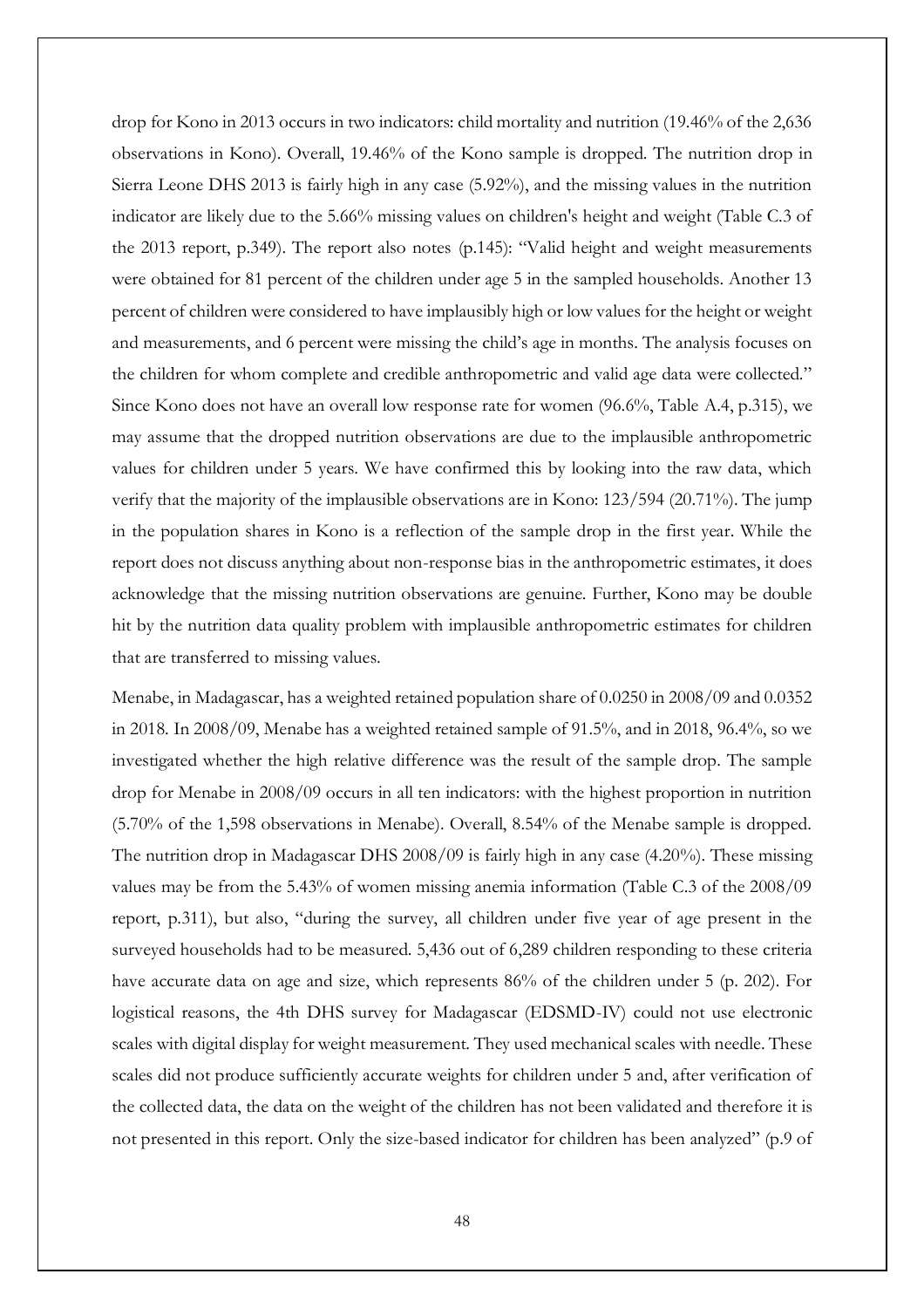the 2008/09 report). While the report does not discuss anything about non-response bias in the anthropometric estimates, we can see that the missing nutrition observations are genuine.

Neno, in Malawi, has a weighted retained population share of 0.0056 in 2010 and 0.0100 in 2015/16. In 2010, Neno has a weighted retained sample of 88.6%, and in 2015/16, 94.3%, so the jump between the two years may be the result of the retained sample drop. The sample drop for Neno in 2010 occurs in four indicators: child mortality, nutrition (10.33% of the 1,352 observations in Neno), education, and toilet. Overall, 11.39% of the Neno sample is dropped. The nutrition drop in Malawi DHS 2010 is fairly high in any case. The high missing values (3.69%) in the nutrition indicator are likely due to the genuinely missing anthropometric information of children aged 0-5 years (0.67%), according to Table D.3 on p.433 of the 2010 report. Further, it is possible this missing information derives from women aged 15-49 who refused or did not complete anemia measurements (10.41%) and thus did not complete anthropometry testing. Of the 395 (6.95%) missing from the under-5 underweight indicator, 375 observations are due to genuinely missing data (and the other 20 were recoded based on the improbability of their scores). Of the 594 (10.45%) missing from the under-5 stunting indicator, 428 observations are due to genuinely missing data (and the other 166 were recoded based on the improbability of their scores). Of the 461 (23.64%) missing from the low-BMI-for-age indicator for girls aged 15-19 years, 192 observations are due to genuinely missing data (and the other 269 were recoded based on the improbability of their scores). Of the 616 (7.44%) missing from the women's 15-49 low-BMI indicator, 581 observations are due to genuinely missing data (and the other 35 were recoded based on the improbability of their scores). The jump in the population shares in Neno is a reflection of the sample drop in the first year, as well as due to the fact that Neno has a small population share regardless (0.01), so that the sample drop is a comparably bigger proportion of the region. While the report does not discuss anything about non-response bias in the anthropometric estimates, we can see that the missing nutrition observations are genuine.

Pointe Norte, in Congo, has a weighted retained population share of 0.1528 in 2005 and 0.2431 in 2014/15. In 2005, Pointe Norte has a weighted retained sample of 92.9%, and in 2014/15, 98.1%, so we can trust that the jump between the two years is indeed the result of the survey samples and the retained sample drop. The sample drop for Pointe Norte in 2005 occurs in six indicators: child mortality, nutrition (3.73% of the 6,560 observations in Pointe Norte), school attendance, education, electricity, and cooking fuel. Overall, 7.00% of the Pointe Norte sample is dropped. The jump in the population shares in Pointe Norte is mostly a reflection of the sample drop in the first year. While the report does not discuss anything about non-response bias in the anthropometric estimates, we can see that the missing nutrition observations are genuine.